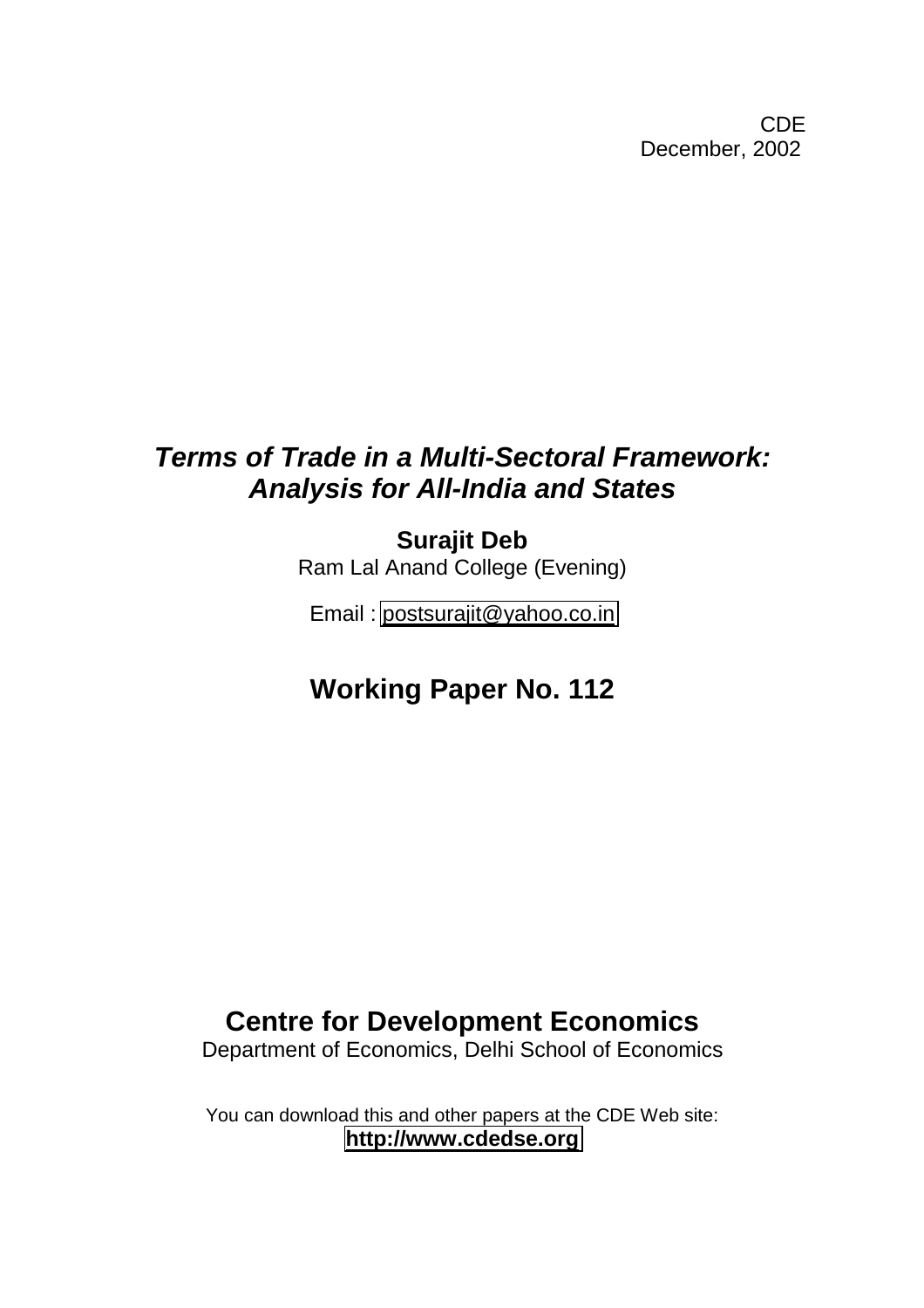## *Terms of Trade in a Multi-Sectoral Framework: Analysis for All-India and States*

### **Surajit Deb**

#### **Abstract**

Conventionally, the analytical treatment of domestic terms of trade is accomplished within a dual economy framework, wherein its empirical estimation is worked out by calculating the barter terms of trade between an "agriculture" and "industry" sector. However, since contemporary economies have undergone rapid structural transformation, which has seen the emergence of a third "services' sector, it has become vital to analyse shifts in sectoral terms of trade by exploiting a multisectoral framework.

In this paper, we employ a multi-sectoral accounting framework to examine the pattern of terms of trade movements in India. The estimates of "terms of trade effect" are generated for the three broad domestic sectors, viz. agriculture and allied, industry and services, and further for a detailed nine-sector classification. We also construct comparable estimates of terms of trade effect for three broad sectors encompassing fifteen major states in India. The time period of analysis is 1951-97 at the all-India level and 1971-96 at the level of individual states.

A natural consequence of the two-sector analysis of domestic terms of trade has been that adverse movements in agriculture are believed to emerge due to supportive industrial terms of trade. Our multi-sectoral analysis indicates that terms of trade gains in the Indian economy, if any, have accrued in the agriculture and services sectors, and not in the manufacturing (or aggregate industry) sector.

**JEL Classification:** Q11, C82, E31, O17, and O18.

**Keywords:** terms of trade measure, national accounts, service sector, regional variation.

#### **Acknowledgements**

This paper is based on a chapter of my Ph. D thesis submitted to University of Delhi under the supervision of Prof(s). K.L. Krishna, Amit Bhaduri and T.C.A. Anant. Besides my supervisors, I have also benefited from inputs provided by Prof(s). S. Tendulkar, Uma Roychoudhury, V. Pandit, Abhijit Sen, Sudipto Mundle, Dr. Partho Mukhopadhyay and Dr Jaivir Singh. The usual disclaimers apply.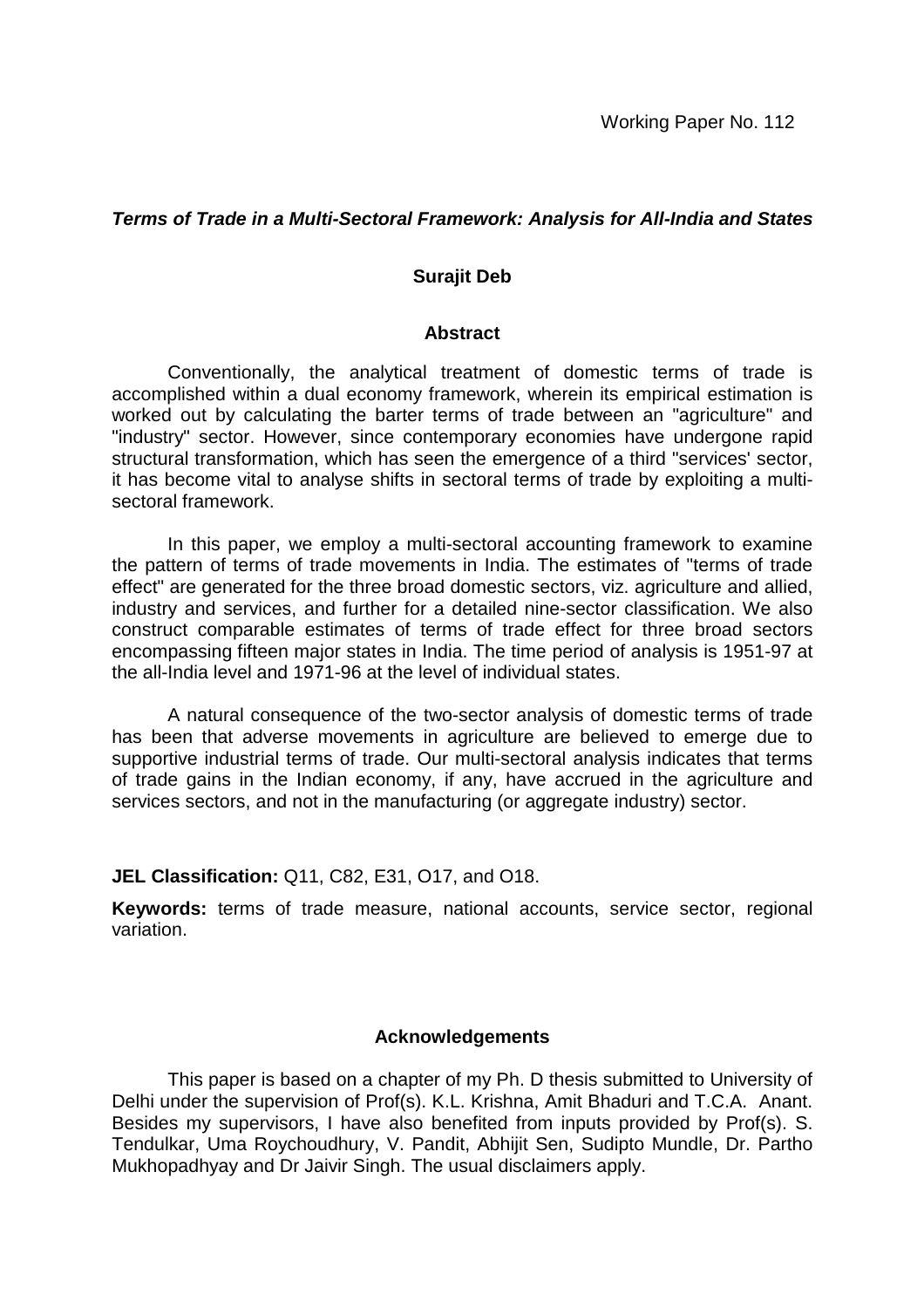## **1. Introduction**

It has been the standard practice to accomplish the analysis of sectoral terms of trade (hereafter TOT) within a dual economy framework, where the economy is notionally bifurcated into agriculture and industry sectors. However, contemporary sectoral profiles of various countries indicate that developing economies can no longer be represented in the terms of a prototype dual economy. The growth experience has led to a structural transformation of many low and middle-income economies – where an increasing percentage share of the GDP seems to originate from service and tertiary activities.<sup>1</sup> Given such structural change, the impact of a shift in sectoral TOT on many developing economy problems needs to be studied using a multi-sectoral accounting framework. Take the instance of the belief that the beneficiary of an adverse agricultural TOT is the industry sector. This belief is informed by the standard two-sector analysis of TOT, which either excludes the service sector or implicitly includes it as a component of "non-agriculture". Thus, the two-sector framework has led to a conclusion in certain quarters that the industry sector is "protected". It is pertinent here to ask whether a TOT loss for agriculture implies that such a loss is necessarily being accrued as a gain to the industry. To come up with a suitably nuanced reply to this question, a multi-sectoral framework that can separately evaluate the TOT impacts on industry and services would be clearly useful.

The main objective of this paper is to provide a multi-sectoral formulation of domestic TOT as against conceiving TOT in a two-sector framework, and later apply this accounting framework to examine the pattern of TOT movements in India. It may be noted that a wide range of discussion on domestic TOT, both in terms of estimation and analytical issues, can be found with regard to the developing experience of the Indian economy.<sup>2</sup> Further, it is pertinent to point out that the previous studies on Indian sectoral TOT have been undertaken on the basis of interpreting the bilateral trade between agricultural and industry (or non-agriculture) sectors, viz. Thamarajakshi [1969, 1977, 1994], Kahlon and Tyagi [1980], Tyagi [1987], Mungekar [1992] and Palanivel [1999]. Their approach of estimating the agricultural net barter TOT (NBTOT) took into account only the commodity segment

<sup>1</sup> For example, see *World Development Report* data on the sectoral distribution of GDP in high, medium and low-income economies.<br><sup>2</sup> See Deb [2002 a] for details.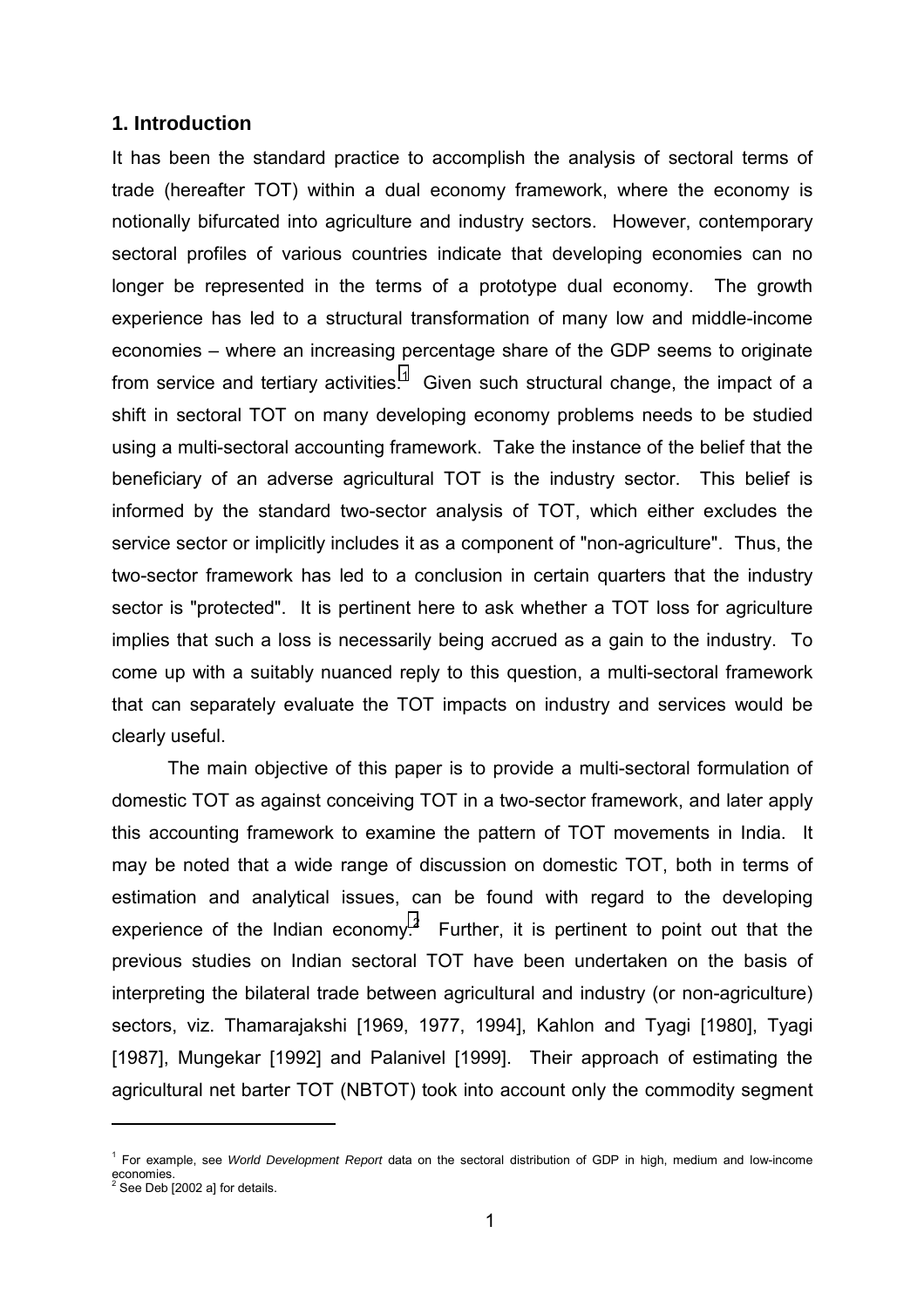of goods that are exchanged in inter-sectoral trade. $3$  The factor and non-factor service inputs were mostly left out in the list of traded commodities. $4$  Now, it is important that the basic framework of TOT analysis includes the service sector, since it is the largest and fastest growing segment in India and many developing economies.<sup>5</sup> In such a situation, the practice of estimating TOT within the two-sector approach may not be sufficient to address the issue of sectoral TOT for the macro economy.

It may be crucially noted that the proposed multi-sectoral framework allows us to transcendent the conventional two-sectoral analysis and instead pursue an examination of the economy viewed as being comprised of multiple sectors. The methodology uses the accounting framework, which takes into account the entire economy and not just two notional sectors. In addition to this there are other advantages in using the multi-sectoral approach in TOT measurement. For one, it provides TOT estimates for all the constituent sectors of the economy by avoiding some of the sticky estimation problems associated with aggregate NBTOT calculations, such as the aggregation error and aggregation problems.<sup>6</sup> Two, the same methodology can be used to generate consistent and comparable set of TOT estimates across different states in India on which there exists very little work today. Three, apart from examining the pattern of regional variation, the state level estimates of TOT can be used for modeling sectoral TOT in a cross-sectional framework, which is particularly important to test certain policy hypotheses that are best modeled using a cross-sectional framework. For instance, the implications of TOT change can be examined in relation to the rural-to-urban migration process, changes in the work force composition and incidence of rural (or urban) poverty, all

 $3$  The NBTOT for the agricultural sector are developed by considering the ratio of composite indices of prices received to prices paid by the sector.<br>4 If the share of convice inputs is considerable

If the share of service inputs is considerable in the total purchase by a sector, the exclusion of such inputs could make a big difference to the analysis of TOT. To bring in a related concern, Sheng [1992] has argued that service items should not be excluded in the estimation of resource flow out of agriculture. By reworking on the estimates of Lee [1971], he has shown that the inter-sectoral exchanges of services were quite significant in Taiwan's domestic trade. He maintained, "In the case of Taiwan, we find that the inclusion of services makes a large difference. It turns the position of agriculture from import excess to export excess." (Sheng 1992, page 12)

<sup>5</sup> According to data published by the ADB [2000], the primary sector's share in the Indian GDP fell from 44.5% to 25.5% over the period 1970 to 1999. The sectoral share of industry and service sectors rose from 23.9% to 27.3% and from 31.6% to 47.2%, respectively during this period.

 $^6$  This aspect is discussed in Deb [2002 a].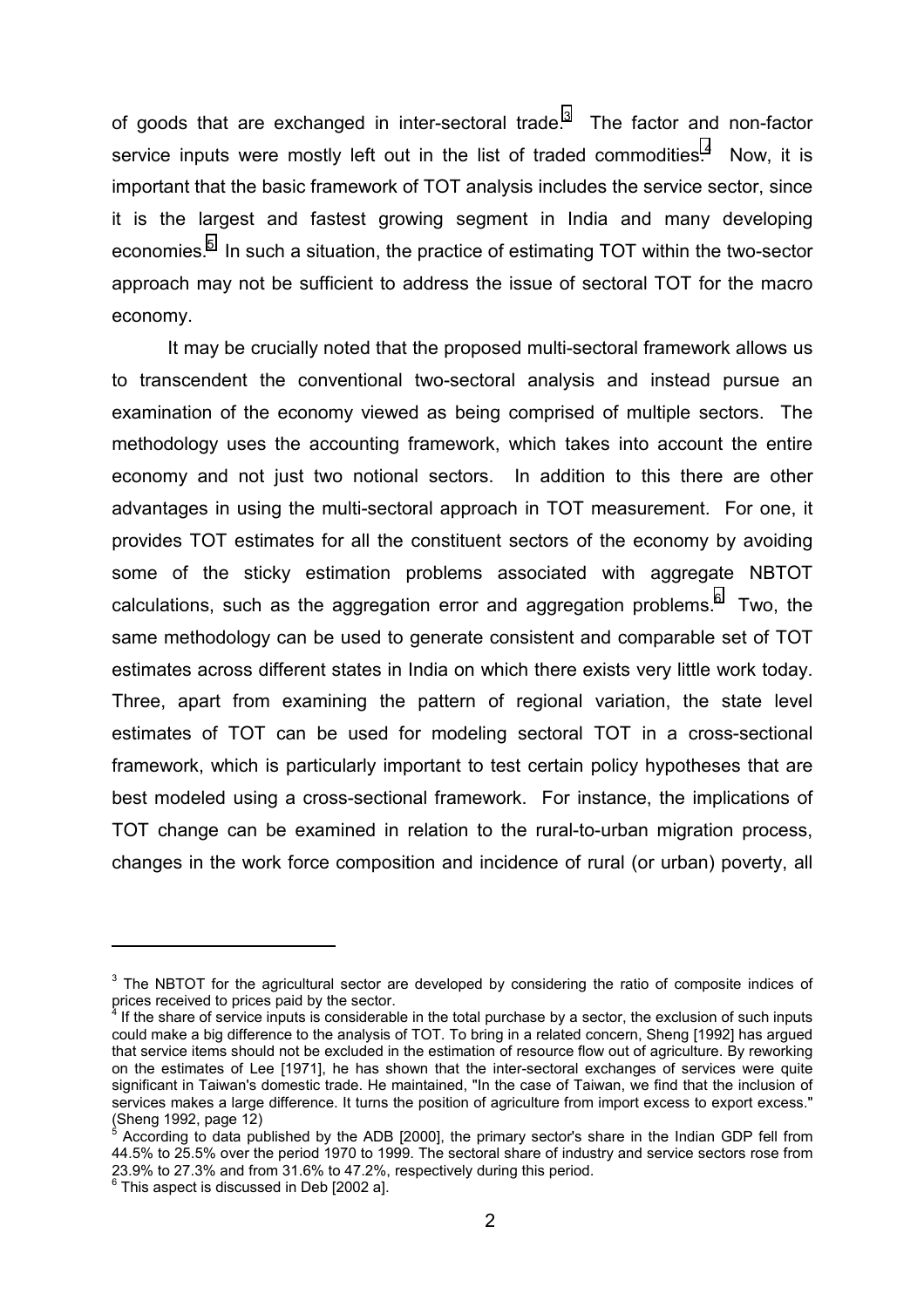of these being concerns that can be studied using a data set which is available only for select points of time.

The plan of this paper is as follows. In section 2, we provide the methodological framework and then derive various measures of TOT effect, by using the national income accounting (NIA) principles. In section 3, we compare the alternate indicators of TOT (viz. TOT effect) with the standard net barter TOT measure. The details on the sectoral classifications and database are described in section 4. Section 5 discusses the suitability and quality of the database. The estimates of TOT effects on each of the major sectors in the Indian economy, as well as in 15 major states are worked out in sections 6 and 7, respectively. We discuss the reliability of our results in section 8. Finally, section 9 summarizes the results and implications of our findings.

# **2. Multi-Sectoral TOT Measures**

 $\overline{a}$ 

The multi-sectoral formulation of domestic TOT evolved in the works of Rasmussen [1957] and Olgaard [1966]. Subsequently, Bjerke [1968, 1972], Olgaard [1981] and Derksen [1980] have used this framework in the context of examining TOT for the Danish and Dutch economies. These studies, by employing the inter-industry transactions data within the NIA framework, have attempted to provide measures of income gains (or losses) accruing to different domestic sectors as a result of changes in the economy's relative price structure.<sup>7</sup> These effects can be considered as the *"sectoral TOT effects*" on various domestic sectors in the economy. There are two alternate concepts of TOT effect, one that defines the TOT gain from a *production point of view* focusing on aspects of intermediate purchase, while the other focuses on TOT gain from an *income point of view* emphasizing final demand expenditures of a given sector. These two measures are developed below.

Consider an open economy with *n* domestic sectors and the external (foreign) sector. The value added by an individual sector (say *j-th*) at current year's prices is defined as:

 $7$  Studies which have used the same NIA framework to examine the TOT effect occurring due to changes in the economyís international TOT include Stuvel [1956, 1958, 1959], Nicholson [1960], Geary [1961], United Nations [1968], Courbis [1969, 1972], Kurabayashi [1971], Godley and Cripps [1974], Scott [1979], Gutmann [1981], Hamada and Iwata [1984], Silver and Mahdavy [1989], etc.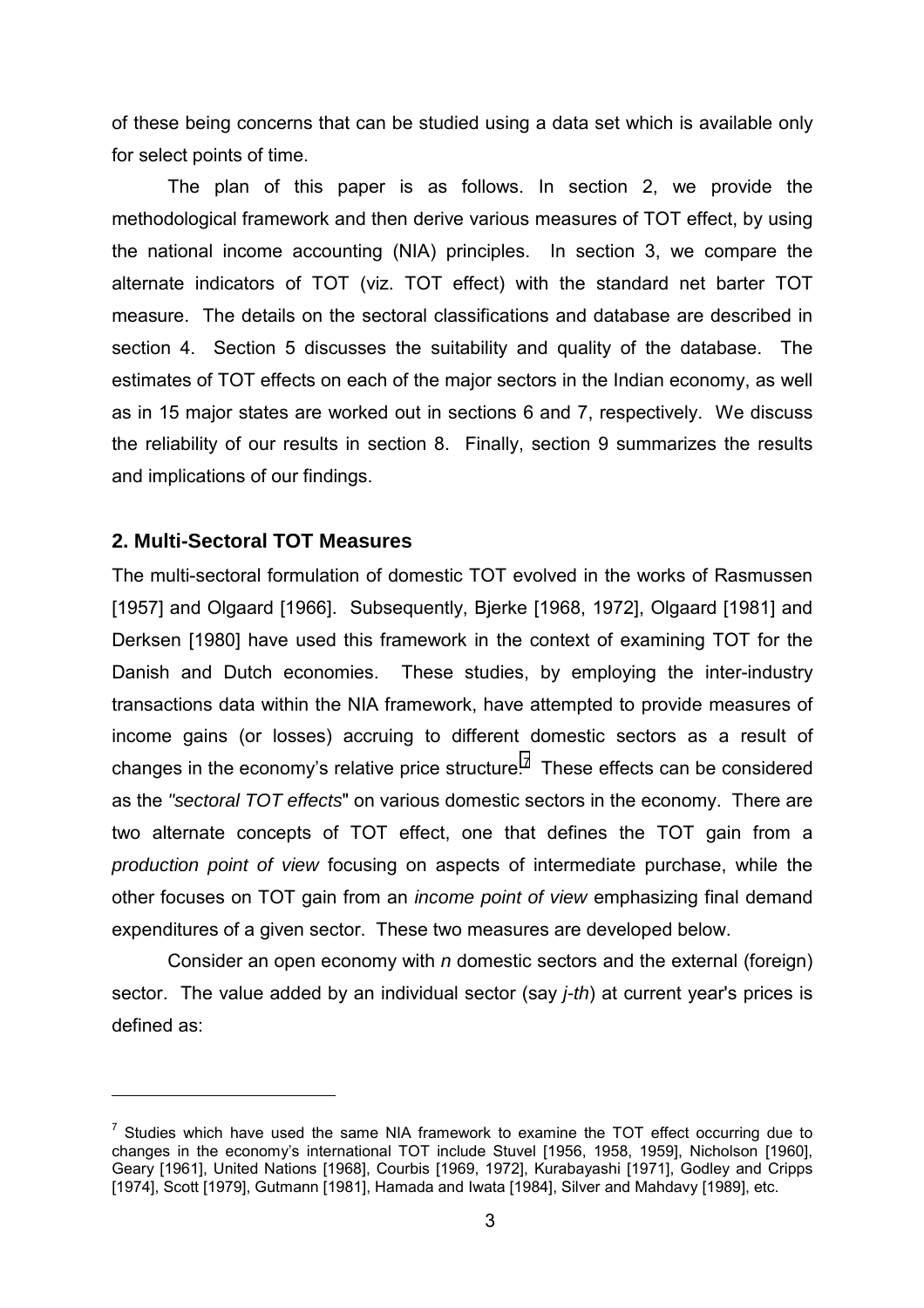$X_{va. j}$ 

 $\overline{a}$ 

$$
= P_j.X_j - \sum_i P_i.x_{ij}, \quad i = 1, ..., n
$$
  

$$
= P_j.X_j - \sum_i P_i.a_{ij}.X_j
$$
  

$$
= \left(P_j - \sum_i P_i.a_{ij}\right)X_j
$$
 (1)

where,  $X_{\text{va},j}$  = gross value added in sector j

 $X_i$  = gross output in sector j

- $x_{ii}$  = intermediate demand of the sector j from the i-th sector
- $a_{ii}$  = i-th primary factor input-output coefficient for sector j
- $P_i$  = price of gross output in sector j, and
- $P_i$  = price of intermediate input i.

This measure of value-added is based on the assumptions that price of sectoral output is same for final or intermediary use. Correspondingly, the GDP for the economy at current prices is the sum of value added in all domestic sectors, i.e.

$$
X_{\text{va}} = \Sigma_j X_{\text{va},j} \tag{2}
$$

Now, equation (1) or (2) referring to any particular year (say *t*) can also be expressed at the constant (base year) prices. We consider two time periods denoted by subscript *0* and *1*. In the NIA procedures, the real value added output of sector *j* in period *1* is converted to prices at period *0* by means of deflating each of the values in equation (1) with appropriate price indices, viz. the *double deflation method*. These deflated GDP values (value added at constant prices) are denoted by using a prime symbol, viz.  $X'_{\text{val},t}$  and  $X'_{\text{val}}$ . The implicit price deflator for sector *j*'s value added output ( $P_{val}$ ), as well as the same for the economy ( $P_{val}$ ) can be defined as:

$$
P_{va.j} = \frac{X_{va.j.1}}{X_{va.j.1}'}\text{, and } P_{va} = \frac{\sum_{j} X_{va.j.1}}{\sum_{j} X_{va.j.1}'}
$$

This deflation<sup>8</sup> has been undertaken from the production point of view, i.e. the implicit price development in the value added between year *0* and *1* can be written as:

$$
P_{va,j} = \frac{P_{j,1} \cdot X_{j,1} - \sum_{i} P_{i,1} \cdot x_{ij,1}}{P_{j,0} \cdot X_{j,1} - \sum_{i} P_{i,0} \cdot x_{ij,1}}
$$
(3)

 $8$  The index of real value added output is a Laspeyer's quantity index whereas the implicit price deflators are indices of the Paasche's type.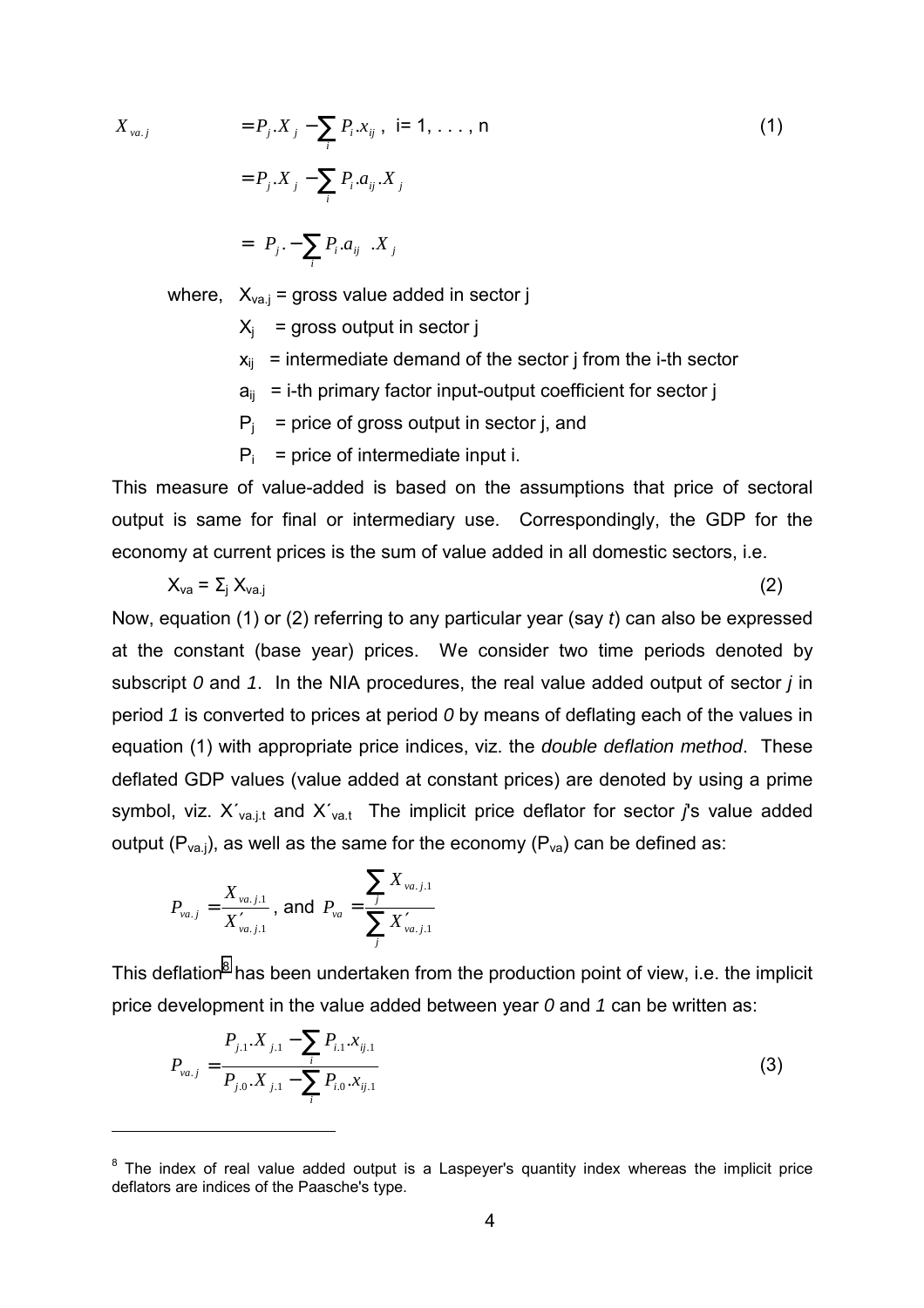$$
P_{va} = \frac{\sum_{j} P_{va,j,1} . X_{va,j,1}}{\sum_{j} P_{va,j,0} . X_{va,j,1}}
$$
(4)

Assuming that each domestic sector trades with other sectors in the economy, the inter-sectoral TOT gain (loss) accruing to the *j-th* sector that results due to changes in the economy's relative price structure between year  $\theta$  and year  $\theta$  is defined as:<sup>9</sup>

Gain (Production)<sub>j</sub> = 
$$
P_{va,j} X'_{va,j} - P_{va} X'_{va,j}
$$
  
=  $X'_{va,j} (P_{va,j} - P_{va})$  (5)

The expression of TOT effect as per equation (5), fundamentally reflects the disproportionate change in implicit price of value added for the *j-th* sector vis-a-vis that of the economy. Further, the price difference between sector *j* and the economy is assumed to be in some proportion of the *j-th* sector's real value added in the TOT gain (loss) measure. This assumption implicates that sector *j* purchases commodities in correspondence with its value added output. Finally, to express the sectoral gains as the purchasing power of total GDP basket, a deflation by such price index is necessary. Thus, the final expression for sectoral TOT effect on sector  $j$  yields,  $10$ 

Gain (Production)<sub>j</sub> = 
$$
\frac{1}{P_{va}} [X'_{va,j} (P_{va,j} - P_{va})]
$$
  
=  $\frac{X_{va,j}}{P_{va}} - X'_{va,j}$  Measure I

Defined in this way, sectoral TOT effect reflects the difference between the sector's purchasing power of primary factor incomes evaluated in terms of the price of overall GDP basket and the same evaluated in terms of the sector specific output-input price.

Correspondingly, to capture the sector specific TOT gain from its purchasing power of the final demand basket, the real income of sector *j* has to be defined. For this, we make use of the production account identity, whereby the nominal value added output in the economy is expressed as:

$$
X_{\text{vat}} = \Sigma_j X_{\text{va},j,t} = P_{\text{C},t} X_{\text{C},t} + P_{\text{l},t} X_{\text{l},t} + P_{\text{G},t} X_{\text{G},t} + P_{\text{E},t} X_{\text{E},t} - P_{\text{M},t} X_{\text{M},t}, \text{ for } t = 0,1 \tag{6}
$$

 $^9$  Compare equation 6.9, page 91 in Rasmussen [1957] and equation 14.4, page 262 in Olgaard [1966].  $10$  Compare the formula provided in footnote 3, page 341 by Bjerke [1972].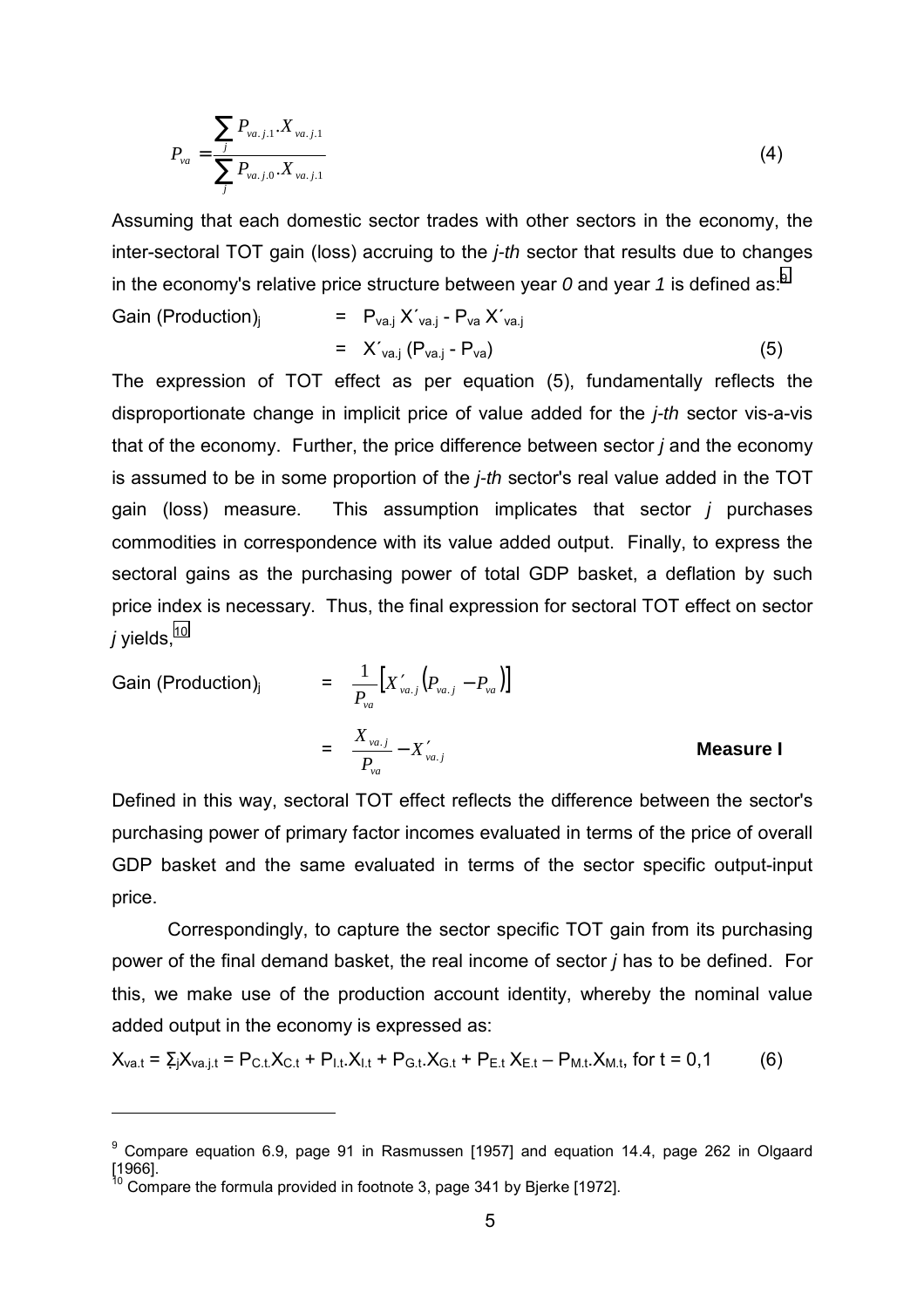Where,  $X_c$ ,  $X_l$ ,  $X_s$ ,  $X_E$  and  $X_M$  indicate the consumption expenditure, investment expenditure, government expenditure, exports and imports in the economy, respectively, and  $P_C$ ,  $P_I$ ,  $P_G$ ,  $P_E$  and  $P_M$  represent the corresponding prices.

The value added output as per equation (6) for period *1* when expressed in terms of the prices of period *0*, will be:

$$
X'_{va.1} = P_{C.0}X_{C.1} + P_{1.0}X_{1.1} + P_{G.0}X_{G.1} + P_{E.0}X_{E.1} - P_{M.0}X_{M.1}, \text{ for } t = 0,1 \tag{7}
$$

Following Olgaard [1966], Bjerke [1972] and Derksen [1980], we can define a price index for the overall economy's final demand  $(P_D)$ , which can be used to convert the sectoral value added output into sectoral real incomes as:

$$
\frac{X_{\nu a.j}}{P_D} = \frac{X'_{\nu a.j} P_{\nu a.j}}{P_D},
$$
\n(8)

Similarly, the total real income of the economy can be defined as:

$$
\frac{X'_{va}.P_{va}}{P_D} = \frac{X_{va}}{P_D} = \frac{X_D}{P_D} = \frac{(X_M.P_M - X_E.P_E)}{P_D} = X'_D - \frac{(X_M.P_M - X_E.P_E)}{P_D},
$$
\n(9)

where,  $X_D = P_C X_C + P_I X_I + P_G X_G$  is the total domestic final demand, and  $P_D$  can be computed as a composite price index of consumption and investment expenditure.

To define sector specific TOT gains from the income point of view, the overall economy's price index of final demand items  $(P_D)$  is applied to all the sectors. This obviously involves an assumption that the commodity composition of the final demand basket of all the domestic sectors is the same equivalent. With this assumption, the formula for TOT gains (income) accruing to sector  $i$  is defined as:<sup>11</sup>

Gain (Income)<sub>j</sub> = 
$$
\frac{1}{P_D} [X'_{va,j} (P_{va,j} - P_D)]
$$
  
=  $\frac{X_{va,j}}{P_D} - X'_{va,j}$  Measure II

A basic feature of the above TOT gain (income) measure is that it assumes an identical purchasing pattern of final demand for all the domestic sectors.<sup>12</sup> However, if the composition of final demand basket is unequal among sectors, the impact of prices on purchasing patterns is presumably going to be different across sectors. Therefore, the use of a sector-specific price index of final demand may be more

 $11$  Compare equation 14.40, page 272 in Olgaard [1966], the expression provided by Bjerke [1972] in page 341 and equation 2, page 347 in Derksen [1980].

 $12$  Bjerke [1972] and Derksen [1980] carried out estimation of TOT effect by employing a common price index of final demand for all the domestic sectors in the Danish economy.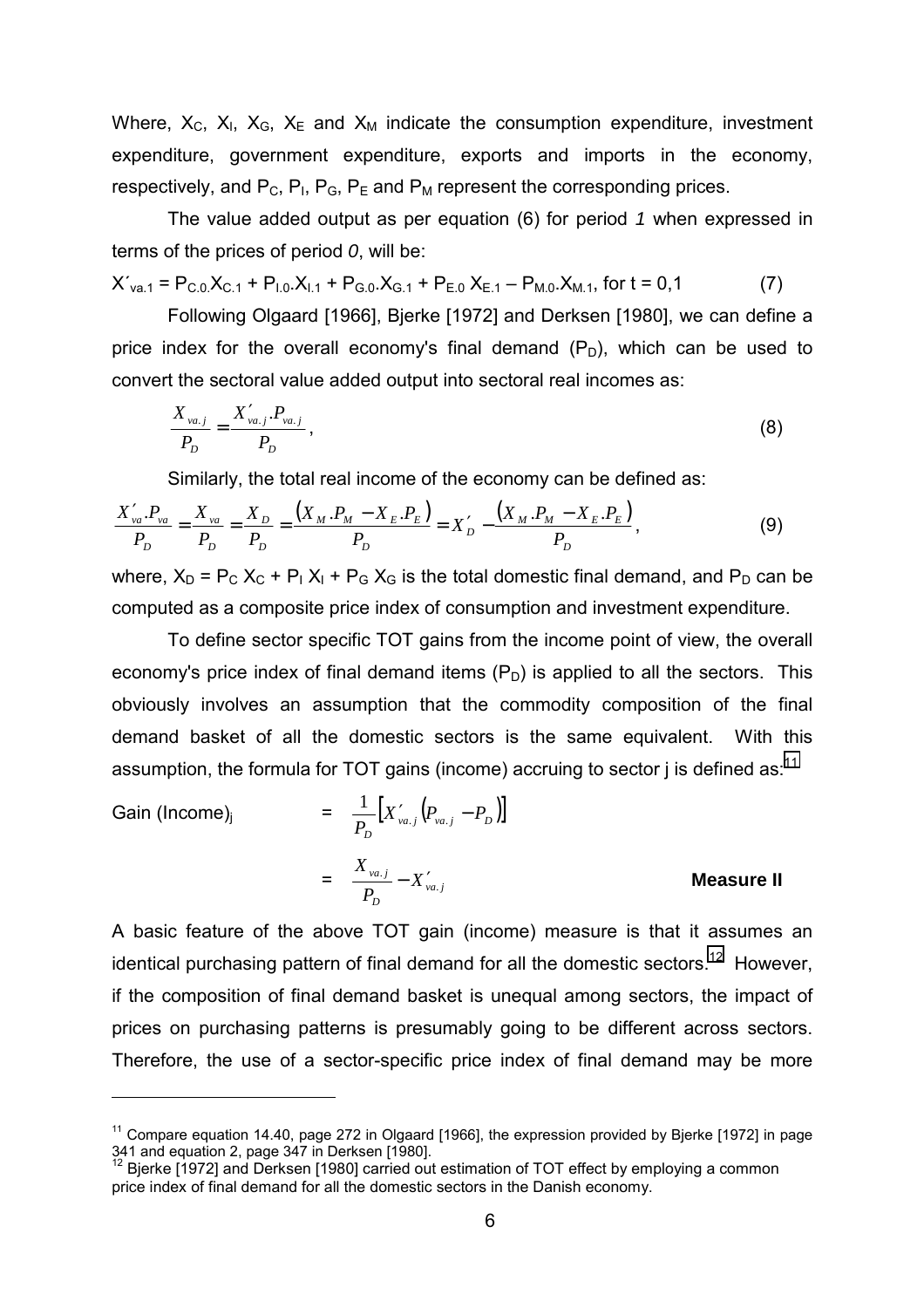appropriate to define a TOT gain (income) measure for different sectors. In this study, we incorporate the possibility of separate final demand patterns for two crucial economic sub-sectors, viz. agriculture and manufacturing, i.e. a different TOT gain (income) measure referred to as the TOT gains (income\*) has been defined as follows:

Gain (Income<sup>\*</sup>)<sub>j</sub> = 
$$
\frac{1}{P_{Dj}} [X'_{va,j} (P_{va,j} - P_{Dj})]
$$
  
=  $\frac{X_{va,j}}{P_{Dj}} - X'_{va,j}$ 

#### . − ′ **Measure III**

where,  $P_{Di}$  = sector specific price index of final demand for sector j.

It can be inferred from the above that the sectoral TOT effect accruing to sector *j* is essentially an expression of income gain (or loss), that arise due to the non-uniform changes between sector *j's* implicit price deflator (IPD) and a general price level in the economy. The IPD for sector *j* reflects the unequal changes in its gross output price relative to changes in prices paid for purchased intermediate inputs. The general price level on the other hand evaluates the average price in the economy, viz. the GDP deflator in measure I and the economy's domestic final demand deflator in measure II. Thus, two different concepts of TOT effect are distinguished, viz. one that defines TOT gains from a *production point of view* and the other differentiates TOT gain from an *income point of view*. While the *production gain* evaluates a sector's purchasing power over the GDP basket, the income gain is drawn from the purchasing power of final consumption goods. Both the concepts consider the traded as well as non-traded segment of the goods produced by a given sector in measuring the TOT effects. It may further be noted that the sum of TOT gains (production), i.e. Measure I, across sectors would be equal to zero in a closed economy situation.<sup>13</sup> On the other hand, the sum of gains (income) i.e. Measure II, accruing to various domestic sectors will be equal to the nation's gain from international TOT change in foreign trade.<sup>14</sup>

 $^{13}$  The derivation is as follows: Sum of Gains (production) =  $\sum_j$  .  $\frac{1}{P_{va}} X'_{va.j}\big(P_{va.j} - P_{va}\big)$ *va.j*  $\left\{ \begin{array}{ccc} \mathbf{v} & \mathbf{a} \cdot \mathbf{j} & \mathbf{v} \end{array} \right\}$  *va va*  $\frac{1}{P_{\nu a}} X'_{\nu a . j} (P_{\nu a . j} - P_{\nu a . j})$  $\frac{1}{\cdot}$ 

$$
= \frac{1}{P_{va}} \sum_{j} X'_{va,j} (P_{va,j} - P_{va}) = \frac{X_{va}}{P_{va}} - X'_{va} = 0
$$

 $\frac{u_{va}-j}{u_{va}-j}$   $\frac{u_{va}}{u_{va}-j}$  In this case, the sum of gains becomes: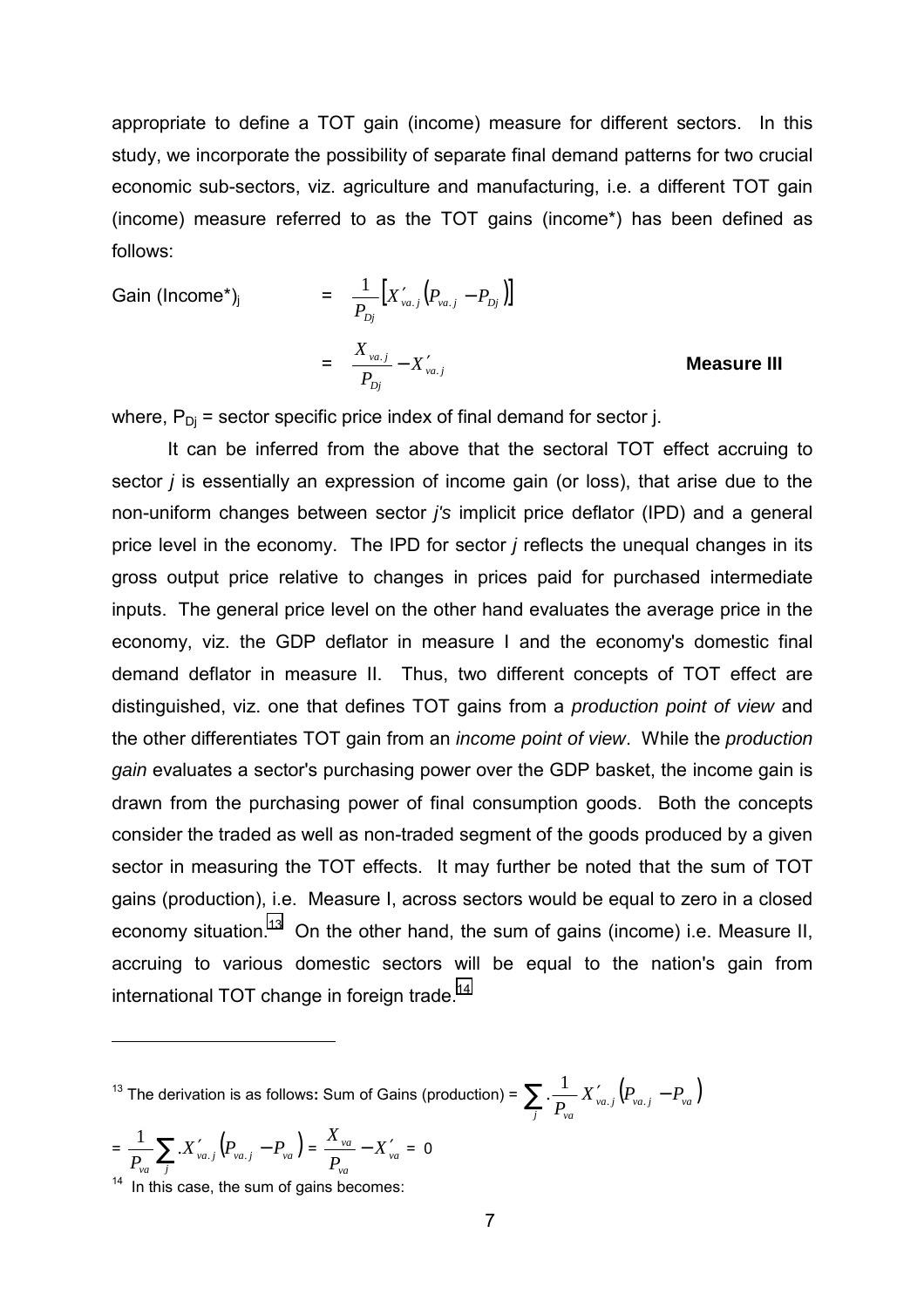## **3. Comparison with NBTOT Measure**

The NBTOT measure has been extensively used for the analysis of TOT between agriculture and industry sectors in India, viz. Thamarajakshi [1977, 1994], Kahlon and Tyagi [1980], Tyagi [1987], Mungekar [1992], Palanivel [1999]; and also by the agencies of Commission of Agricultural Costs and Prices (CACP) and Directorate of Economics and Statistics (DES) in the Ministry of Agriculture, (Government of India). The multi-sectoral TOT measure within the NIA methodology is characteristically different from the standard NBTOT concept in many ways. First, the NBTOT and its other variants, viz. income TOT and factorial TOT are based on the prices of intersectoral sale and purchase by a sector. The NBTOT is approximated by the ratio between index of prices received to prices paid for commodities exported by a given sector. A constructed NBTOT index measures the deviation in relative sectoral prices from the base year's level, which is fixed at 100. On the other hand, the measure of TOT effect attempts to quantify the inter-sectoral transfer of income due to changes in the economy's relative price structure. The transfer of income in a given year is perceived with reference to the base year, which in this case is set at zero, implying no transfer of income (or TOT gains) has occurred during the base period.

Second, there are differences in perception as to how the price variables have been incorporated in these measures. We can distinguish the notion of *price of production* in the NIA approach and the *price of exchange* in the NBTOT measure. The barter TOT measure views prices as one of the prices received (and prices paid) by a sector, for which the market price (unit value) of individual commodities that have supposedly entered in the inter-sectoral trade are considered. In this approach, a particular emphasis is laid so as to include only those commodities that are actually traded between the sectors. In contrast, prices in the NIA method of TOT measurement, particularly the one which is supposed to represent "prices

Replacing this into the above equation results in:

 $\Sigma_{\rm j}$  [(1/P<sub>D</sub>)X′<sub>va.j</sub> (P<sub>va.j</sub> - P<sub>D</sub>)] = (1/P<sub>D</sub>).  $\Sigma_{\rm j}$  X´<sub>va.j</sub> (P<sub>va.j</sub> - P<sub>D</sub>) = (1/P<sub>D</sub>)X<sub>va</sub> – X´<sub>va</sub>

The production account of the national income accounting at constant prices yields:

 $X'_{va} = X'_{c} + X'_{1} + X'_{G} + X'_{E} - X'_{M} = X'_{D} - (X'_{M} - X'_{E})$ 

where, $X'_D = X'_c + X'_1 + X'_G =$  total domestic final demand.

<sup>(1/</sup>P <sub>D</sub>)[X <sub>D</sub> - (X <sub>M</sub> - X <sub>E</sub>)] - [X'<sub>D</sub> - (X'<sub>M</sub> - X'<sub>E</sub>)] = 1/P<sub>D</sub> (X <sub>E</sub> - X <sub>M</sub>) - (X'<sub>E</sub> - X'<sub>M</sub>). It may be noted that the above expression as a measure of gains from changes in international TOT comprises the purchasing capacity of final consumption goods at domestic prices. For other types of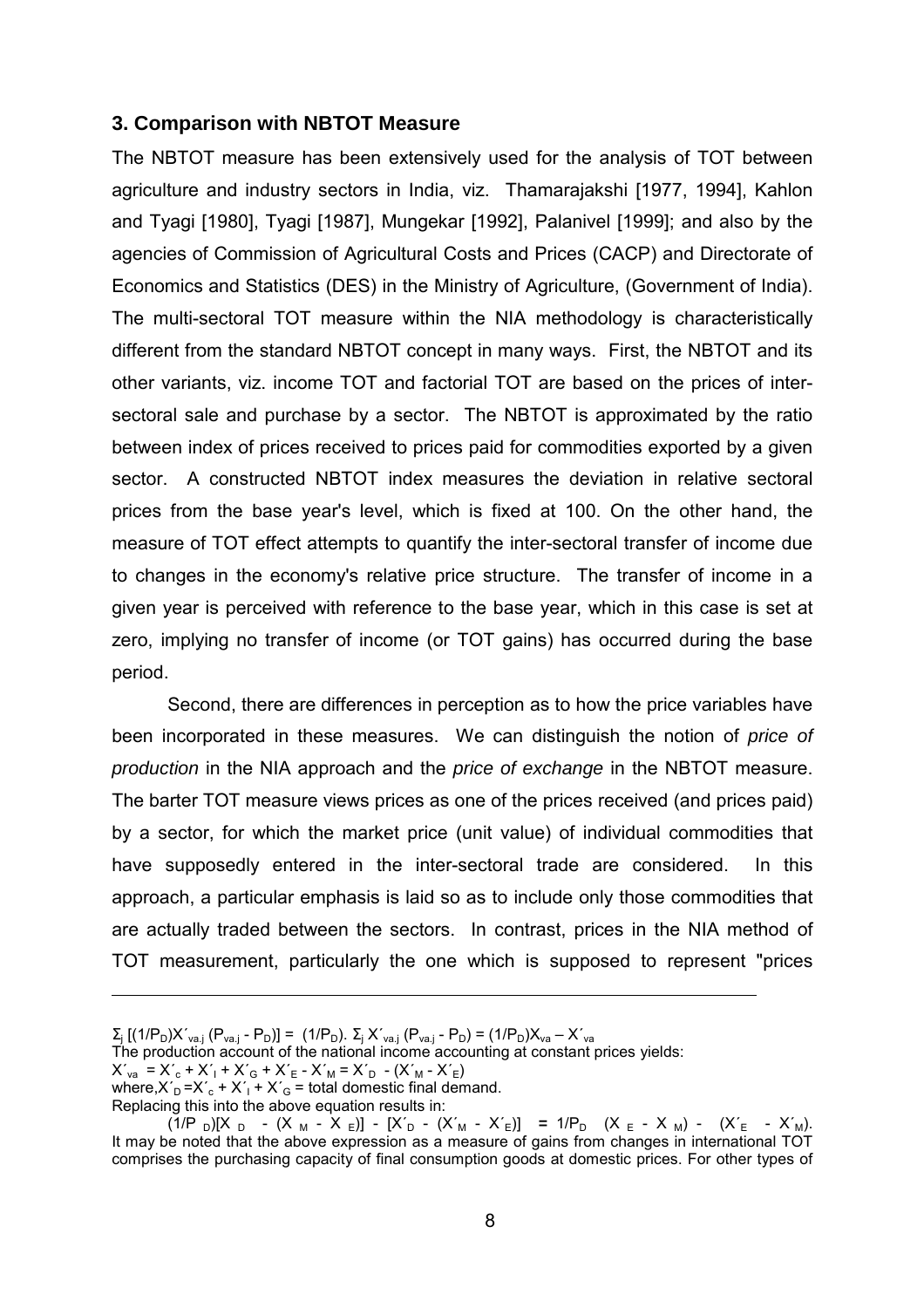received by a sector" is based on the *price of value added* or *price of production*. These price indices which are implicitly derived by dividing the value added at current prices by that at constant prices, signify the price development for the entire sector. The implicit price deflator (IPD) for the *j-th* sector is defined in a way such that the following sectoral account of national income holds, which is,

$$
P_{va.j}.X_{va.j} = X_j.P_j - \Sigma_i p_i x_{ij}
$$

 $\overline{a}$ 

that provides: 
$$
P_{\text{va},j} = [X_j \, / \, X_{\text{va},j}]. \, P_j - [ \Sigma \, X_{ij} \, / \, X_{\text{va},j}].P_i,
$$
 (10)

This defines the IPD for sector *j* as the difference between output price index of the sector and that of its composite price index of intermediary inputs (or the returns to non-produced primary factors of production). The weights are defined by the ratio of output (or intermediate inputs) to the total value added output of sector *j* 15. If we interpret equation (10) as the price effect faced by sector *j* due to differential changes in gross output price received by the sector (relative to changes in price paid for purchased intermediate inputs), then  $P_{\text{val}}$  may be considered as an analog of a standard NBTOT index.

Third, the "TOT effects" are essentially an income TOT type of measure since it includes the quantum of goods produced (traded) by the sector. However, there are differences between the two frameworks as to how the quantum or value of tradable is incorporated for the purpose of developing the income TOT type of measure. In the standard income TOT measure, the ratio of price received to prices paid by a sector (viz. the NBTOT) is applied to a sector's actual volume of exports, which is generally approximated by the sector's *marketable surplus*. Such an ITOT measure represents the net income earned from exports in terms of the prices paid for the commodities purchased. The NIA approach on the other hand includes the total real output of the sector, on the assumption that the sectoral purchase of goods and services are in proportion to its value added. The TOT effect as per measure I can be interpreted as income gain (loss) of primary factors of production employed in sector *j* that results from a difference in the movements between the IPD of sector *j* to that of the economy. Thus, the TOT effect for sector *j* will reveal a *gain* if the value of sector specific IPD exceeds an average IPD for the aggregate economy during corresponding years. Since, the system of relative price movements is

TOT gains measures due to international trade, refer to Gutmann [1981] and Silver and Mahdavy [1989].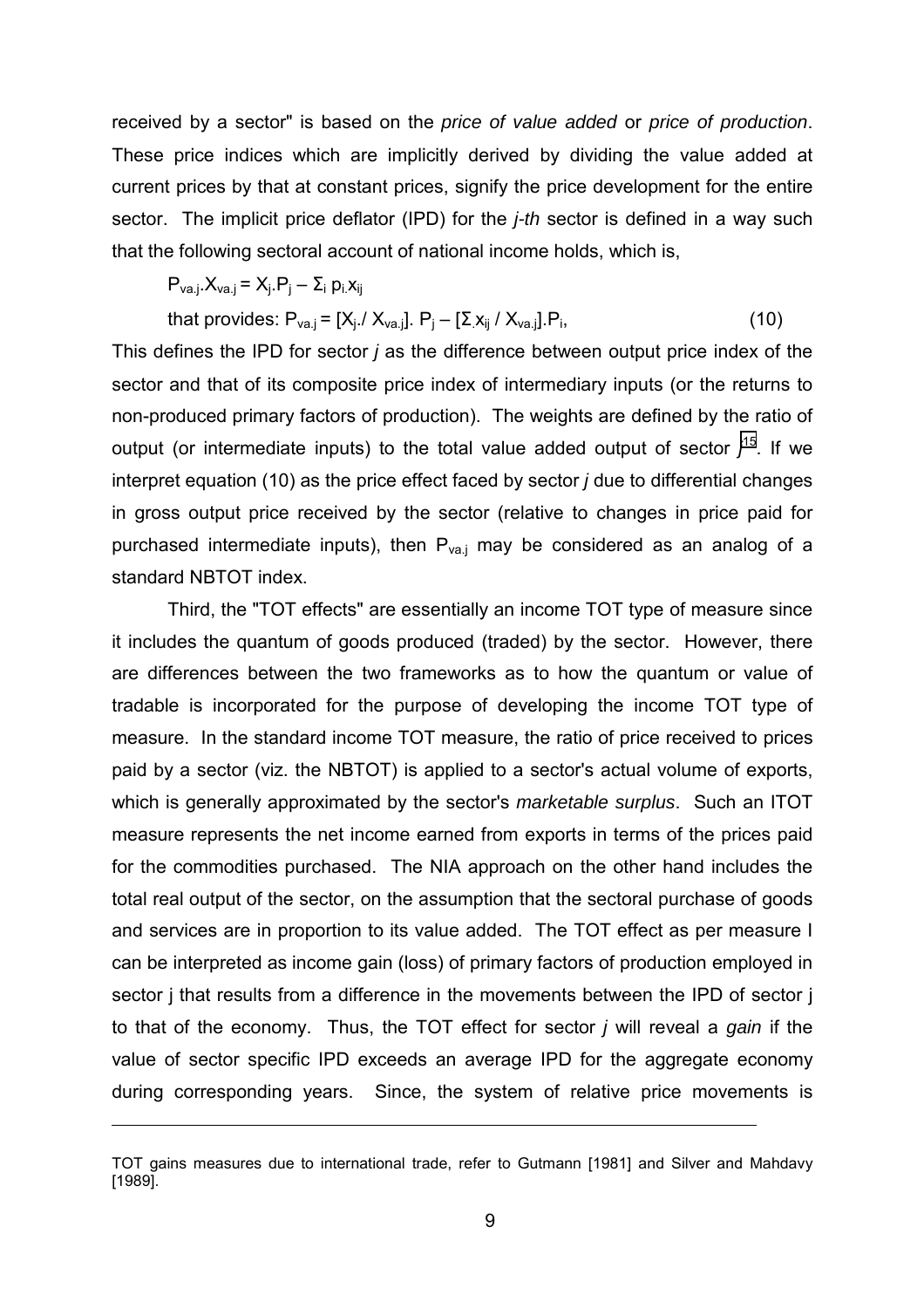measured with reference to a given base year; the TOT effects will indicate no gain (or loss) during that particular year. Further, since the entire value added output is included in this measure, the TOT effect would represent the maximum gains that a given sector can acquire due to changes in relative prices.

Fourth, it can be observed that the net gain accruing to a given sector due to its TOT effect is composed of two different effects. One originates from non-uniform changes in gross output price relative to the changes in prices for purchased intermediate inputs. The other is due to the disproportionate changes in implicit price of sectoral value added vis-a-vis some general price level in the economy. To illustrate this point, the basic expression of TOT effect as per measure I can be broken down into two parts as follows:

Gain (Production)<sub>j</sub> = 
$$
\frac{1}{P_{va}} [X'_{va.j}(P_{va.j} - P_{va})]
$$
 Measure I  
\n=  $\frac{1}{P_{va}} [X_{va.j}(1 - \frac{P_{va}}{P_{va.j}})]$   
\n=  $\frac{1}{P_{va}} [(P_j - \sum_i P_i.a_{ij})X_j] [(1 - \frac{P_{va}}{P_{va.j}})]$ 

According to this, the TOT effect for sector *j* would depend on the variability of its primary input prices as well as the economy's average output price in relation to its output price movements. The output or final demand deflator of the economy can alternatively represent the general price level in various measures of TOT effect. Further, absolute amount of TOT gain (loss) valued in monetary terms, can also be expressed as percentages of the sectoral real value added output, i.e. the percentage of output gained or lost by sector *j* due to inter-sectoral TOT change as per measure I can be written as,

Gain (Production)<sub>j</sub> = 
$$
\left(\frac{P_{va,j} - P_{va}}{P_{va}}\right) \times 100
$$
 (11)

Expressed in this way, sectoral TOT effect indicates the rate of growth of sectoral IPD in relation to the overall economy's IPD.

Fifth, despite all these differences, we can identify a similarity between the measure of TOT effect and the measure of real net inter-sectoral resource flow

<sup>15</sup> The derivation of this result can be found in Mohan Rao [1996].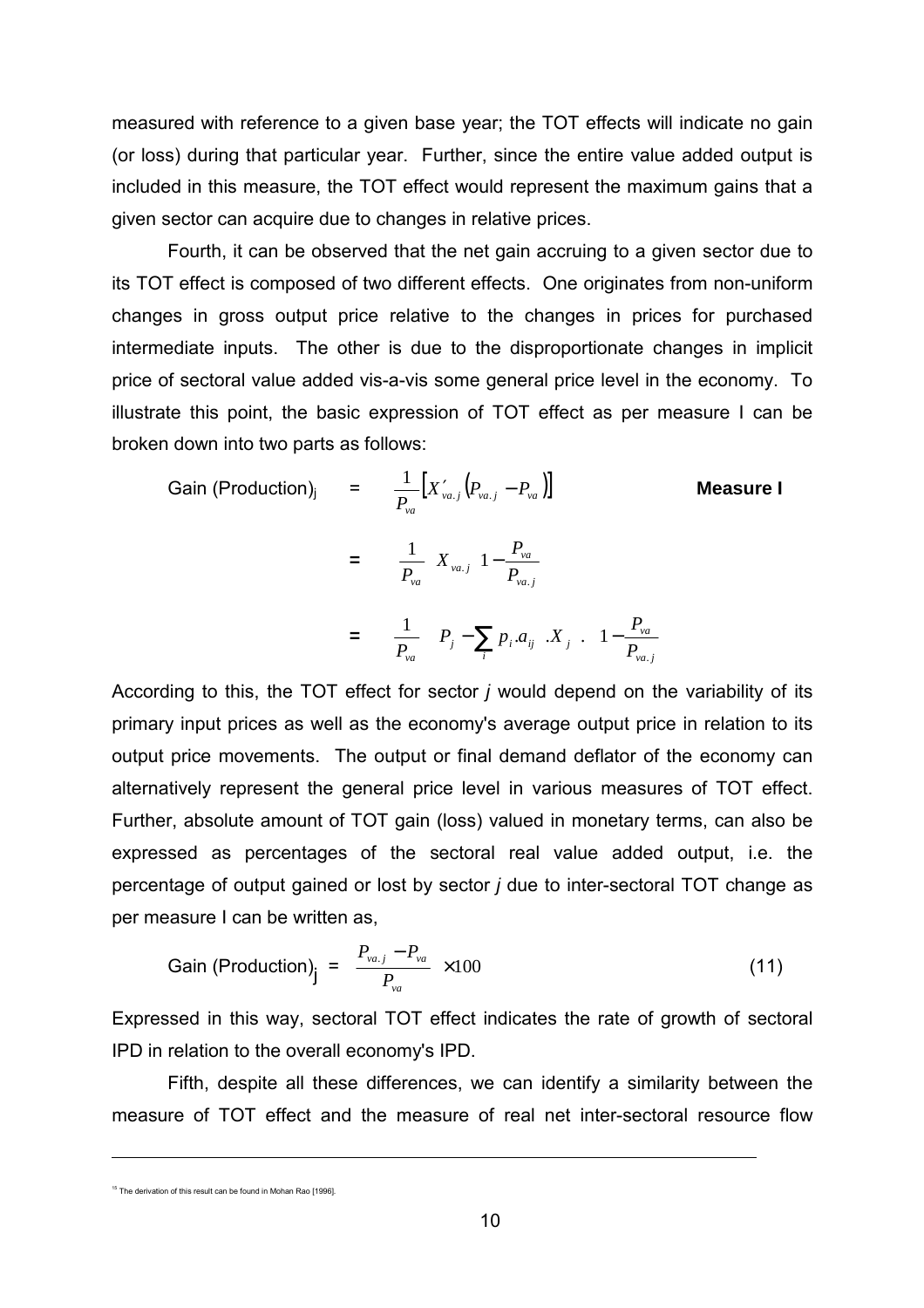(NIRF). The real NIRF measure as provided by Ishikawa [1967 a], can be decomposed in two parts, one is the visible NIRF and the other being invisible NIRF caused by changes in inter-sectoral TOT. We observe that the expression of TOT effect is equivalent to the invisible part of the NIRF measure.<sup>16</sup> The distinction if any, is only with regard to how the price variables as well as volume of tradable are incorporated in the analysis.

Finally and most importantly, while the barter TOT outline is based on a twosector framework, the NIA approach is founded in the multi-sectoral setting of the overall economy. A NBTOT index considers only the bilateral trade between two competing sectors and excludes any intra-sectoral trade within the two. Therefore, TOT improvement for one sector necessarily implies deterioration in the other. In contrast, the NIA framework evaluates TOT position for a sector from its own level in the base year. The TOT effect as per Measure I, can be conceived as hypothetically denoting the TOT situation of a sector vis-à-vis the economy. The TOT effect derived in this fashion can therefore indicate a simultaneous deterioration (or improvement) in both agriculture and industry sectors, if the sectoral TOT has actually moved favouring (against) other component sectors of the economy.

Real NIRF =  $\frac{1}{p}R + \frac{1}{p}E\left(\frac{I_E}{p} - 1\right)$  $\overline{1}$  $\overline{a}$ I l  $\frac{1}{2}R + \frac{1}{2}E\left(\frac{P_E}{R} - 1\right)$ *M E*  $P_{\rm M}$   $P_{\rm E}$   $\left(P_{\rm H}$  $E\left(\frac{P}{P}\right)$ *P*  $\frac{1}{P_M}R + \frac{1}{P_E}E\left(\frac{I_E}{P_M}-1\right).$ 

Sectoral TOT Gains

 $\overline{a}$ 

$$
\frac{1}{P_{va}}\left[X'_{va,j}\left(P_{va,j}-P_{va}\right)\right]
$$
\n
$$
= X'_{va,j}\left(\frac{P_{va,j}}{P_{va}}-1\right)
$$
\n
$$
= \frac{X_{va,j}}{P_{va,j}}\left(\frac{P_{va,j}}{P_{va}}-1\right),
$$

It can be observed that the measure of sectoral TOT effect and invisible NIRF have similar expressions. That is, while,  $P_{va,i}$  and  $P_{va}$  are analogous to  $P_E$  and  $P_M$ , representing the prices received (or price of exports) and prices paid (or price of imports), the export proceeds (or marketable surplus) of a sector is equivalent to the value added in the sector.

 $16$  The real NIRF in the case of an import excess balance is given as:

The first part of the expression represents the visible part and the other implies the invisible part, which is due to changes in inter-sectoral TOT (compare equations (I) and (I') in Ishikawa 1967a, pp 297). On the other hand, the formula for TOT gains as per the NIA framework (Measure I) can also be derived as follows: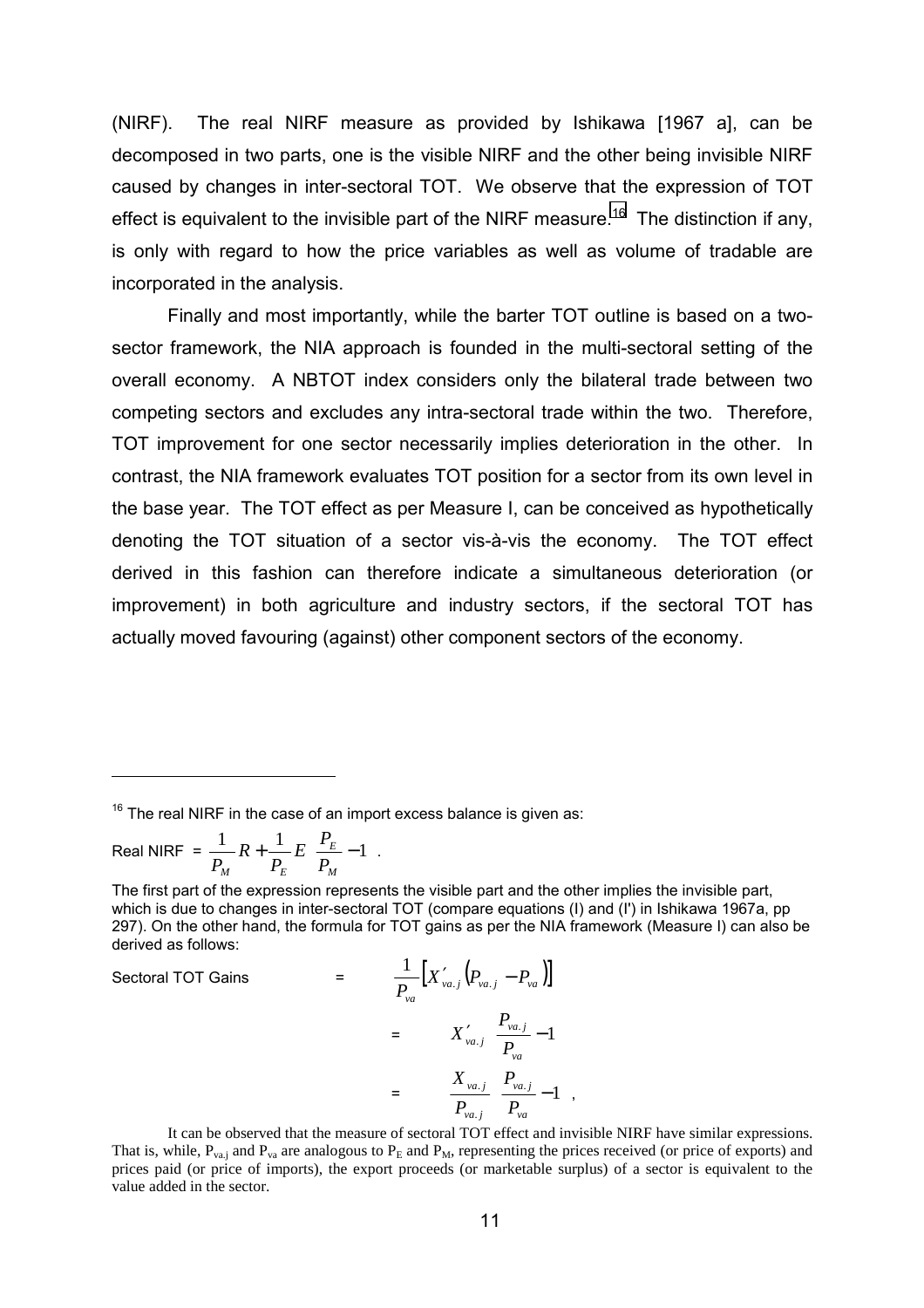# **4. Sectoral Classification and Data Source**

# **4.1 Sectoral Classification**

The two different concepts of TOT effect, one defined from a *production point of view* and the other defined from the *income point of view* are formulated using alternate sectoral classifications of the Indian economy. Two types of classifications are used, one is a detailed 9-sector classification in which the economy is disaggregated into: 1) agriculture, forestry, logging and fishing, 2) mining and quarrying, 3) manufacturing, 4) electricity, gas and water supply, 5) construction, 6) trade, hotels and restaurants, 7) transport, storage and communications, 8) finance, insurance, real estate and business services, and 9) community, social and personal services. The other is a broader 3-sector classification of the economy consisting of: i) agriculture and allied activities, ii) industry, and iii) services. To construct this, alternate definitions based on the World Bank and the United Nations definitions are used, as shown in the box below.

| 3-Sector                 | <b>World Bank Definition</b>     | <b>United Nations Definition</b>       |
|--------------------------|----------------------------------|----------------------------------------|
| <b>Classification</b>    |                                  |                                        |
| Agriculture and          | 1) Agriculture, forestry $\&$    | 1) Agriculture, forestry $\&$ logging  |
| <b>Allied Activities</b> | logging and fishing              | and fishing                            |
| Industry                 | 2) mining $&$ quarrying          | 2) mining $&$ quarrying                |
|                          | 3) manufacturing                 | 3) manufacturing                       |
|                          | 4) electricity, gas $&$ water    |                                        |
|                          | supply                           |                                        |
|                          | 5) construction                  |                                        |
| Services                 | 6) trade, hotel $\&$ restaurants | 4) electricity, gas & water supply     |
|                          | 7) transport, storage $&$ com    | 5) construction                        |
|                          | 8) finance, insurance, real      | 6) trade, hotel $\&$ restaurant        |
|                          | estate & business                | 7) transport, storage $&$ com.         |
|                          | services                         | 8) finance, insurance, real estate and |
|                          | 9) community, social and         | business services                      |
|                          | personal services                | 9) community, social and personal      |
|                          |                                  | services                               |

As seen above, according to United Nations classification system, construction and electricity, gas and water supply are considered part of the services sector and not of industry. The three measures of TOT effect and the corresponding data counterpart of the variables used in these measures are given below.

Gain (Production)<sub>j</sub> = 
$$
\frac{1}{P_{va}}[X'_{va.j}(P_{va.j} - P_{va})]
$$
 **Measure I**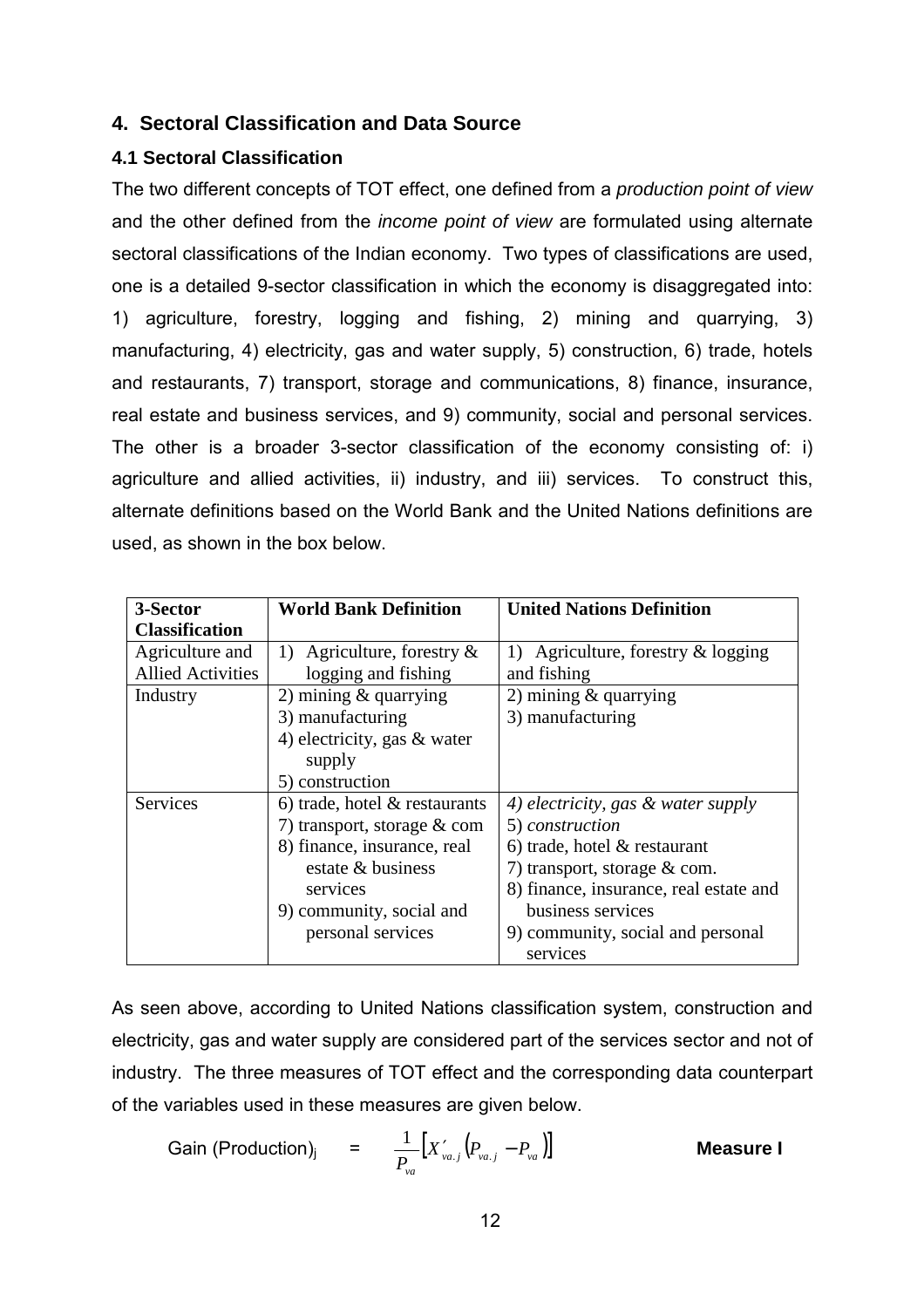| Gain (Income) <sub>i</sub>  | = $\frac{1}{P_{D}}[X'_{va.j}(P_{va.j}-P_{D})]$                   | <b>Measure II</b>  |
|-----------------------------|------------------------------------------------------------------|--------------------|
| Gain (Income*) <sub>i</sub> | = $\frac{1}{P_{Di}}\Big[X'_{va.j}\Big(P_{va.j}-P_{Dj}\Big)\Big]$ | <b>Measure III</b> |
| where:                      |                                                                  |                    |

 $X'_{\text{val}}$  = sectoral gdp of the j-th sector at constant prices  $P_{\text{va},j}$  = implicit price deflator for the j-th sector, i.e.  $P_{\text{va},j} = X_{\text{va},j} / X'_{\text{va},j}$  $P_{va}$  = implicit price deflator for the economy, i.e.  $P_{va} = \sum_{i} X_{va,i} / \sum_{i} X'_{va,i}$  $P_D$  = price index of final demand (consumption plus investment)  $P_{Di}$  = sector specific price index of final demand for the *j-th* sector,

 $j$  runs from 1 to 3 in the 3-sector classification  $(j =$  agriculture and allied, industry, services) that is used in Measure I and II.

j runs from 1 to 9 in the 9-sector classification ( $i =$  agriculture & allied; mining & quarrying; manufacturing; electricity, gas & water supply; construction; trade, hotels & restaurants; transport, storage & communications; finance, insurance, real estate & business services; and community, social and personal services) that is used in Measure I and II.

and, j = agriculture or manufacturing, that is used in Measure III.

### **4.2 Data Source (All-India)**

## *4.2.1 Data for Measure I*

Information concerning the sectoral contributions to the total GDP, at current and constant (1980/81) prices are provided in various issues of National Accounts Statistics (NAS) brought out by Central Statistical Organization (CSO). The implicit price deflator (IPD) for sector *j* (P<sub>va.j</sub>) is calculated as ratio of sectoral GDP at current to that of constant prices, both at factor cost. Similarly, the GDP price deflator  $(P_{va})$  is worked out as the ratio of economy's GDP at current to that at constant prices, again at factor cost. Now, the factor cost evaluation of GDP does not include indirect taxes and producer subsidies. It is more appropriate to use the estimate of GDP at market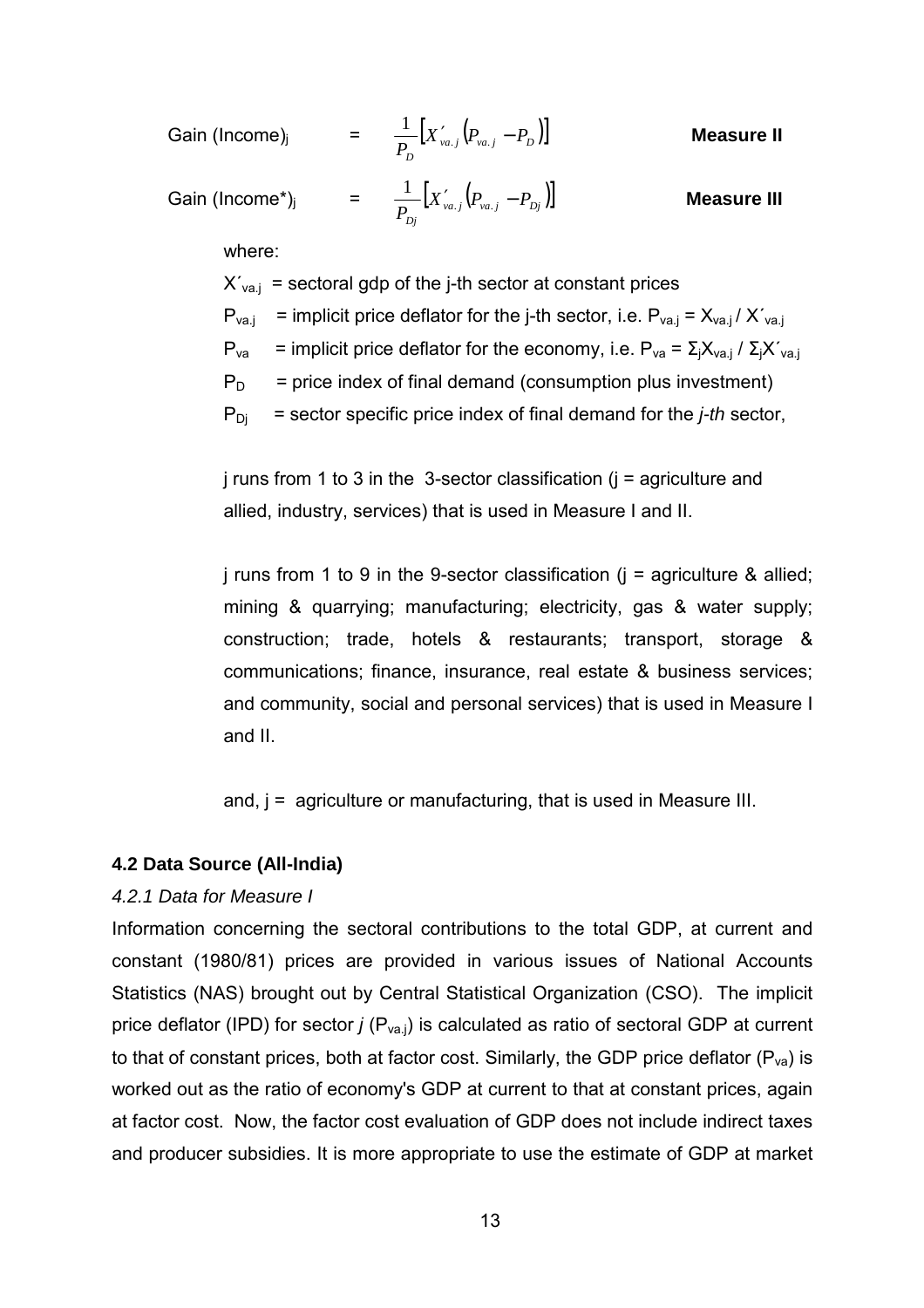price, since actual sales and purchases of goods and services take place at market prices. Therefore, our subsequent calculation of gain (production) and gain (income) estimates of TOT are undertaken by considering IPDs based on domestic product at market price. However, since the estimates of sectoral value added are available at factor cost only, the total amount of indirect taxes and subsidies due for all sectors are dealt as a separate sector. That is, the difference between market price GDP and factor cost GDP is considered to represent a separate sector consisting of indirect taxes and subsidies due to all sectors in the economy. The GDP price deflator in that case is worked out as the ratio of GDP at current to constant prices, both evaluated at market prices.

#### *4.2.2 Data for Measure II*

Our price index for the overall final demand  $(P_D)$  is a weighted index of price of private final consumption expenditure (PFCE) and price of total gross domestic capital formation (GDCF). For this, IPDs for PFCE and GDCF are worked out by using the CSO data. The weight used for GDCF ( $w_{GDCF}$ ) is its share in the GDP at market prices at constant prices, and  $(1 - w_{GDCF})$  is the weight for PFCE.

### *4.2.3 Data for Measure III*

The estimation of sector specific price indices of final demand by agriculture and manufacturing ( $P<sub>DA</sub>$  and  $P<sub>DM</sub>$ ) is separately carried out as weighted average of price index for sectoral consumption and capital formation. For this, the two consumer price indices, viz. the *all-India financial year average consumer price index number (general index) for agricultural laborers* (CPIAL) and the same for industrial workers (CPIIW), as prepared by the Labor Bureau (Ministry of Labor), are used to represent the price of consumption items paid by agriculture and manufacturing, respectively. The two different sector-specific series on implicit price changes for items of capital formation in agriculture and manufacturing are calculated using the disaggregated CSO data. The weights used in preparing the sector specific  $P_{Di}$  are computed by following a procedure analogous to Measure II above. The  $P_{DA}$  for agriculture could not be calculated for years prior to 1960/61 due to the non-availability of data on CPIAL. The  $P_{DM}$  could not be estimated prior to 1965/66 because of similar reasons.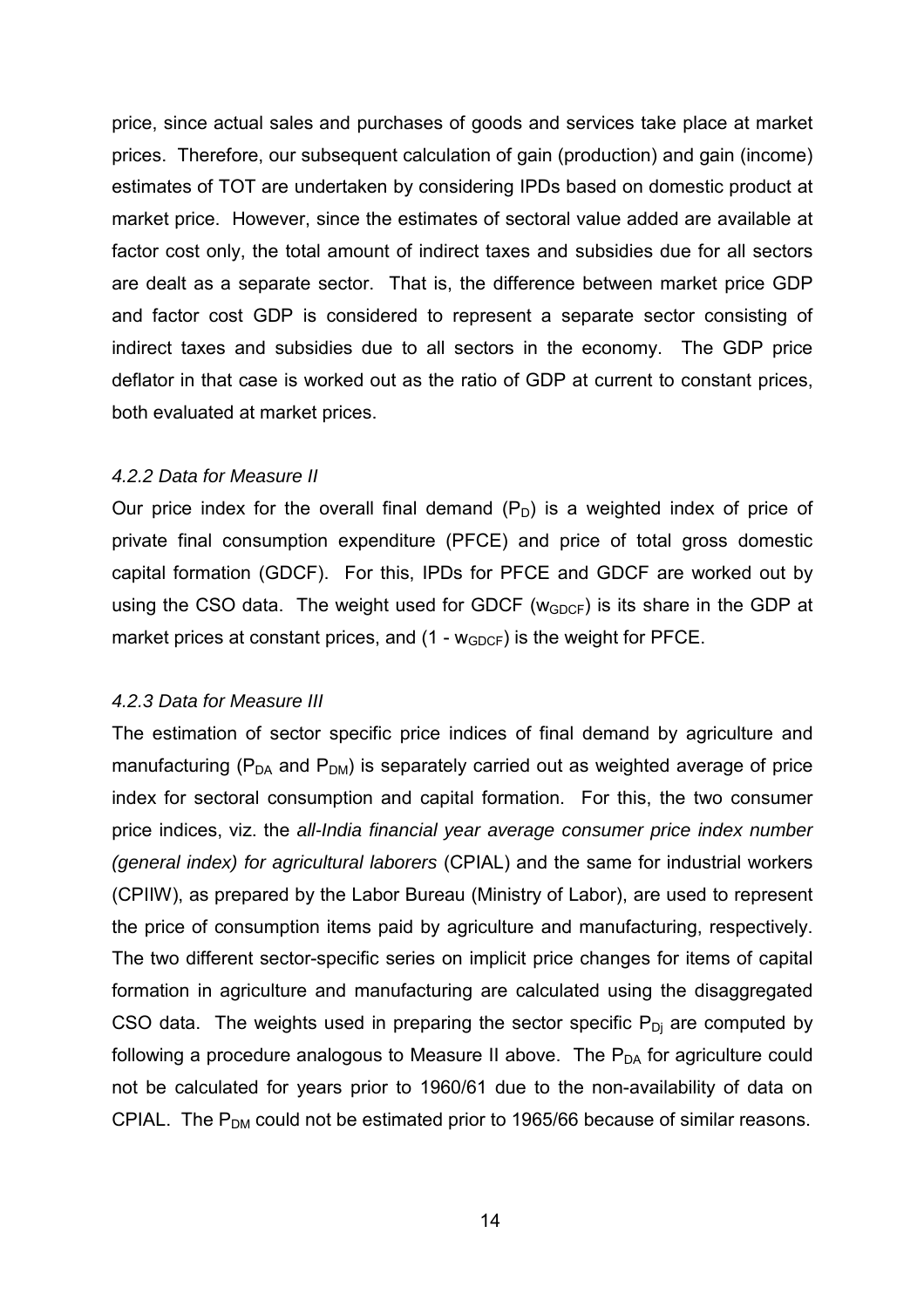#### **4.3 State Level Data**

The state-level data on a comparable basis are available for the period 1970/71 and 1995/96. Further, since the GDCF data are not available for all the states on a comparable basis, our state level examination of TOT is based on analyzing the TOT gain (production) estimates only. The required data for this purpose are compiled from the official estimates of S*tate Domestic Product* (SDP) as prepared by the respective state statistical bureau or directorates of the various state governments. The SDP estimates for the period 1970/71 to 1980/81 (base: 1970/71) have been assembled from the CSO publication "Estimates of State Domestic Product" (GOI 1985). The estimates of SDP for the period 1980/81 to 1995/96 (base: 1980/81) are collected from the office of the CSO in the electronic format as furnished to the CSO by the state statistical agencies.

The sector specific IPD in different states are worked out as in the all-India analysis. However, since the SDP estimates are evaluated in terms of factor cost only, the extent of taxes and subsidies are not included in the state level TOT calculations. Further, since it is not possible to chain the two series with different base years, our estimates of TOT effect refer to two different base periods. That is, TOT estimates from 1970/71 to 1980/81 refer to 1970/71 base, whereas estimates from 1980/8l to 1995/96 have 1980/81 as the base year.

### **5. Suitability and Quality of the Database**

We have indicated earlier that the multi-sectoral framework of TOT is based on the national income accounting (NIA) principles, which requires the application of sectoral value-added and implicit price deflator (IPD) estimates. Thus, the question of suitability and quality of the database underlying value added aggregates and IPDs requires a detailed comment.

There have been some significant definitional improvements, methodological refinements and expansion in the scope of the Central Statistical Organization's (CSO) value added estimates from time to time. However, despite the best efforts made by the CSO, there are still some deficiencies in the 1980/81 series estimates of GDP, which have been used in this study. For instance, it has been argued that the agricultural value added in India is underestimated due to the incomplete coverage of certain agricultural crops and allied products, and omission of emerging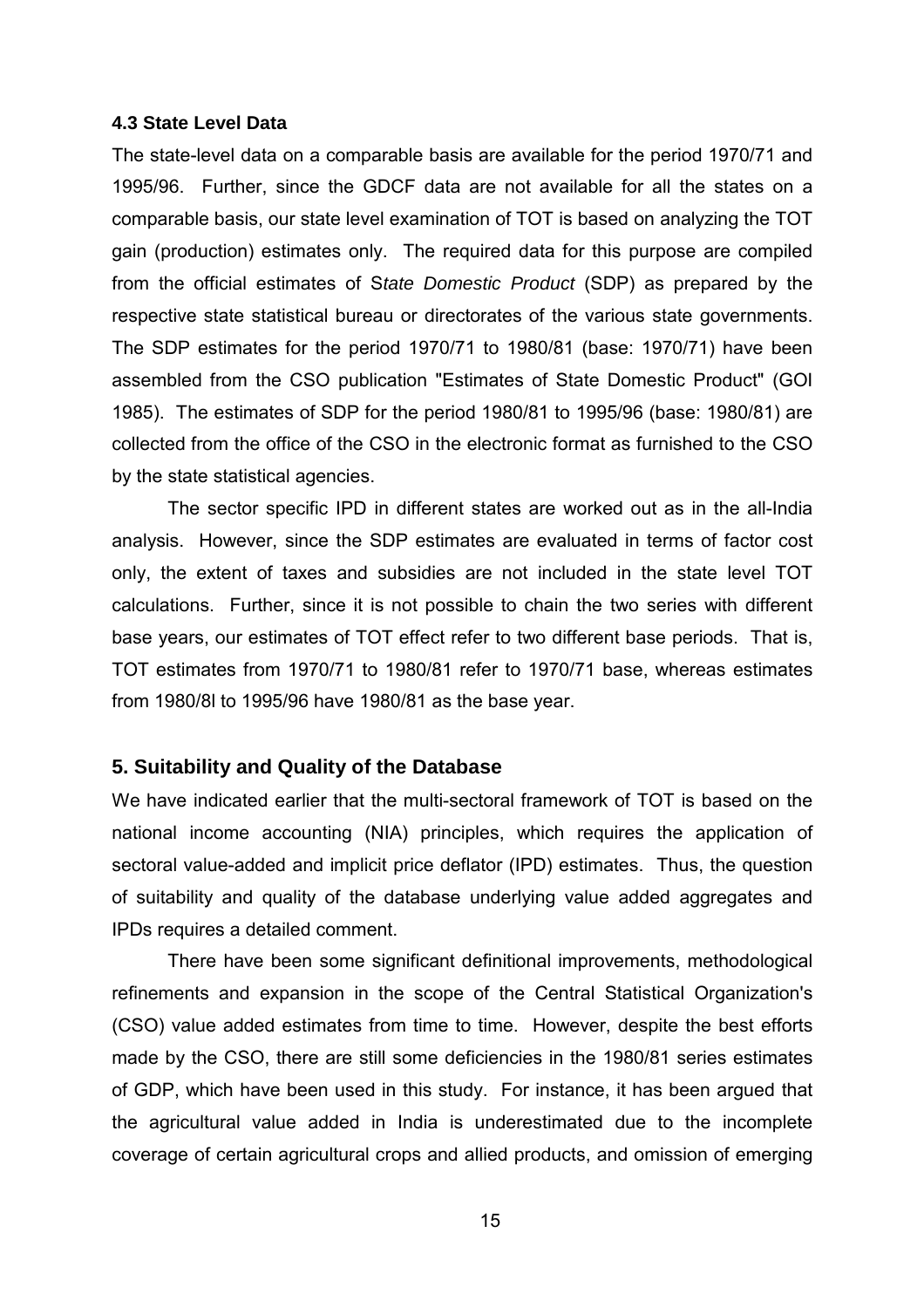crops and plants (Kulshreshtha et al 1997, Minhas and Roy Choudhury 1998). Similarly, Pradhan and Saluja [1998] and Nagraj [1999] indicate that the manufacturing value added estimates in India have certain limitations, due to 1) incomplete coverage of factories, 2) under-reporting of both worker and value added figures in the registered segment, and 3) under-estimation of value added in the unregistered segment. In addition, it is believed that the inaccuracies in the services GDP estimates are considerable as compared to the agriculture and industry sectors (GOI 1989, Sivasubramonian 2000). It is argued that the underestimation of the GDP originating from services is due to the downward bias of the census-based workforce estimates and the understatement of income originating in certain service producing sectors (Kansal 1992, Kulshreshtha and Singh 1999).

In view of the above considerations, it becomes essential to keep in mind the possible shortcomings of IPDs as indicators of price signals in the economy. In addition, there are other methodological and practical problems, which crop up in the process of computing the sectoral IPDs. First, the aggregate GDP deflator is an implicit price index derived in a roundabout manner by dividing the current value GDP by constant value GDP. Since the IPD is not obtained by direct price measurement, its value depends upon all those price indexes (wholesale price, consumer price as well as several other indexes and deflators), that have been previously used to adjust various components and sub-components of GDP for price change. Now, since the resulting IPD is a mixture of the effects of wholesale or consumer price changes, its direct interpretation has some definite limitations. Further, as the composition of GDP changes, the importance of the individual indexes that are used to deflate components of GDP also changes. The components of GDP are in effect weights for determining the IPD, which in essence is a *Paasche* type index.

Second, a sectoral IPD truly reflects the price development of sectoral value added provided a *double deflation method* is used to calculate the real value added of the sector. However, it has not been possible to apply the double deflation method consistently for all the economic sectors in India. This is due to the nonavailability or limitations in required data base that constrained the separation and subsequent identification of price and quantity data for all items of inputs and output in certain sectors, particularly in the service segment (GOI 1980, 1989). As a result, a single deflation method - by means of deflating only the output values - has

16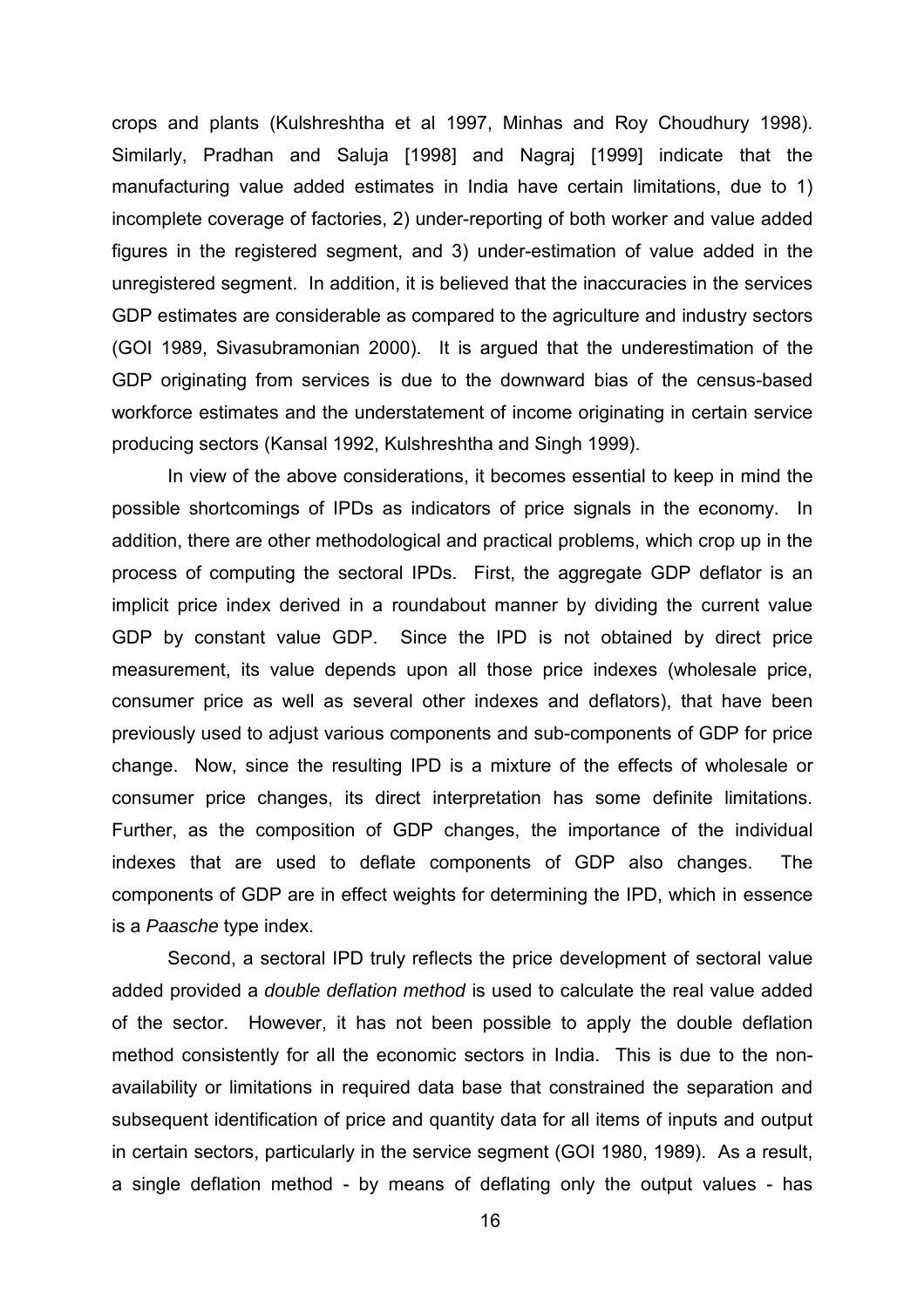sometimes been adopted for specific service sectors. In a few cases only the base period cost ratios have been applied to the deflated values of output. In this context, RoyChoudhury and Mukherjee [1984] claim that IPDs for the primary and secondary sectors are reasonably representative and realistic as compared to the IPD for the service sector.

Third, in services group of sectors where the value of output is generally estimated by a *factor income* approach, estimates of real value added in certain cases are prepared only on the basis of some indicators relating to the growth of sectoral price and quantity levels. These factors make the value added estimates in services sector prior to the 1970/71 base year revision of NAS data suspect due to the use of inappropriate methods of calculation (GOI 1980). Therefore, the quality and suitability of the IPD for services sector prior to 1970/71 may not be as satisfactory as for the other sectors. However, the revised methodology of NAS used for the post 1970/71 period seems to have resulted in more satisfactory price deflators for the different service sectors.

However, the inherent weakness in the IPD for various service sectors persist due to the fact that output in these sectors is typically not well defined in India. That is, while estimating the real value added in these hard-to-measure service sectors, it is generally assumed that output increases proportionately with inputs, thus ruling out productivity growth in these sectors by assumption. This may have led to an upward bias in the IPDs of the service producing sectors.

Fourth, the methodology employed for estimating different value added aggregates has been revised several times since the inception of the series in 1955 till the publication of the latest series with 1993/94 base. There have been several definitional and methodological changes thanks to availability of fresh data and (or) inclusion of new products. While the revised estimates for previous years are generally provided along with each revision of the NAS data, the extent of such revisions is considerable, particularly at the sectoral level (GOI 1989). Consequently, the possibility of aberrant fluctuations can not be ruled out in the output series of certain sectors during the overall period spanning five decades. It has been claimed in this context that the changes in concepts, database and methodology in NAS do not pose a serious problem for long-term analysis over the period 1950/51 to 1996/97 with 1980/81 as base (Sivasubramonian 2000).

17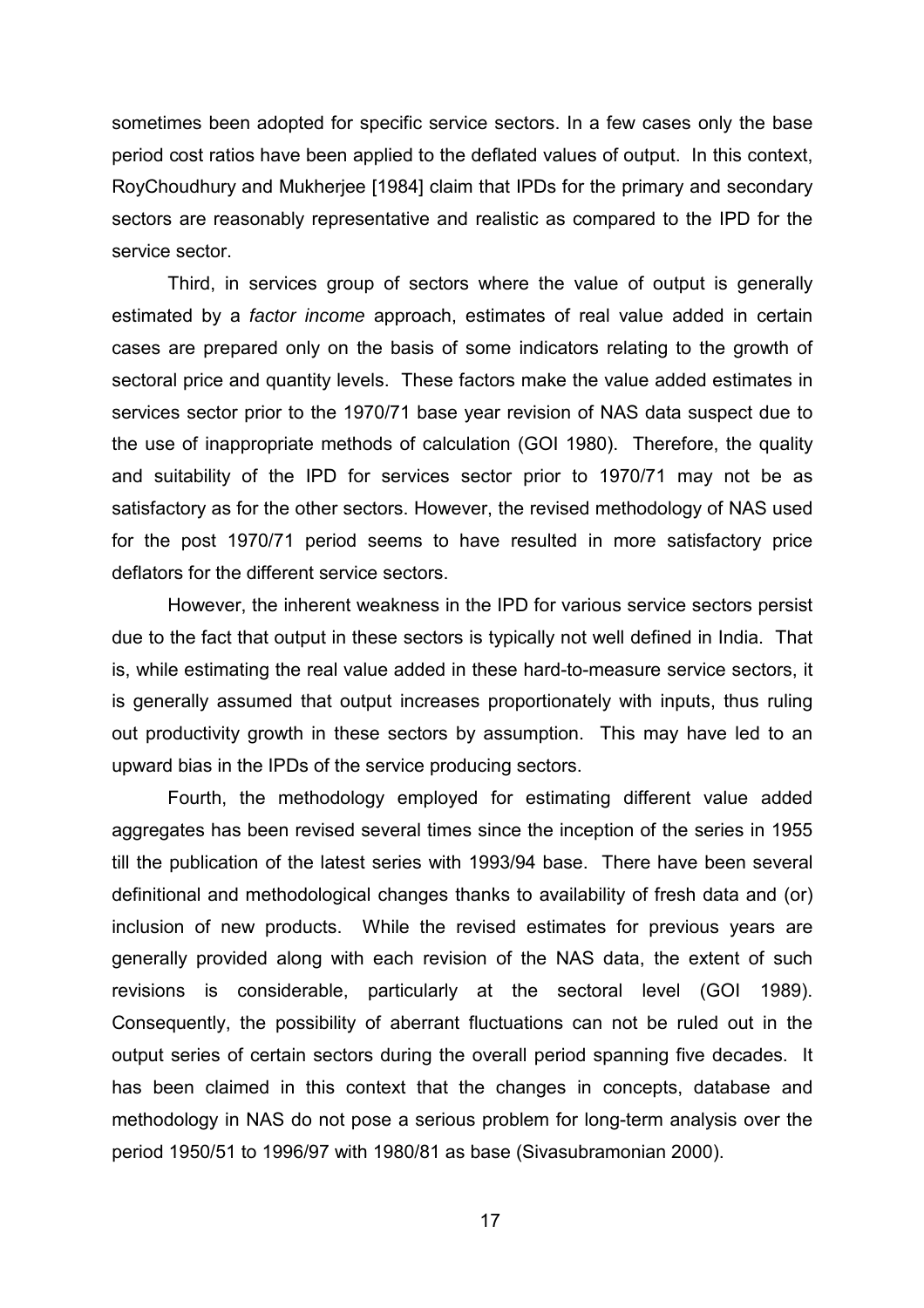It is apparent that similar caveats also apply to the sectoral IPDs at the state-level, which are worked out from the CSO's state domestic product data. However, in spite of these limitations, IPD series have been used by Ahluwalia [1979,1985 b], Roy Choudhury and Mukherjee [1984] to analyze the behavior of relative prices, and more recently by Misra and Hazell [1996], Misra [1998], Acharya [2001] to examine the agricultural TOT. It may be mentioned that Pandit [2000] has recently argued that the IPD series, due to its wider coverage, may perform better (as compared to any other series based on wholesale or consumer prices) in capturing the total economic activity of a particular sector.

It may be surmised from this above discussion that IPDs are no doubt very important price indices since they are used to compute the real GDP - one of the fundamental economic aggregates - but these are basically "production" price indices.<sup>17</sup> Thus, if the IPDs are used in the calculations, the derived TOT index will capture the relative sectoral price variability from a producer perspective, unlike the wholesale or consumer prices which reflect the perspective of consumer income and welfare.

## **6. Empirical Analysis of TOT Effects: all-India**

### **6.1 Three sector Analysis**

 $\overline{a}$ 

## *6.1.1 Patterns in TOT Effects*

Table 1 provides the estimates of sectoral TOT effect for the three broad economic sectors, viz. agriculture and allied, industry and services.<sup>18</sup> It appears that the service sector in India has by and large experienced favourable TOT effects (i.e. TOT gains) over the entire study period. The extent of the favourable TOT effect for services is more pronounced when we define the sector according to the UN classification system. Concomitantly, the adversity of industrial TOT is greater when electricity, gas and water supply and construction sub-sectors are excluded to define the aggregate industry sector. Domestic TOT at the beginning of 50's remained favourable to agriculture as well as services sector, and unfavourable to the industry sector. A distinct change occurred during mid-50's whereby TOT effect became

<sup>&</sup>lt;sup>17</sup> See Fisher and Shell [1972, 1998] for an analysis on this line.<br><sup>18</sup> The TOT effects in this table have been calculated by using the value added estimates at factor cost, thus the estimates exclude the extent of taxes and subsidies in the economy. In the subsequent analysis, we have included the total taxes and subsidies in the economy as a separate sector.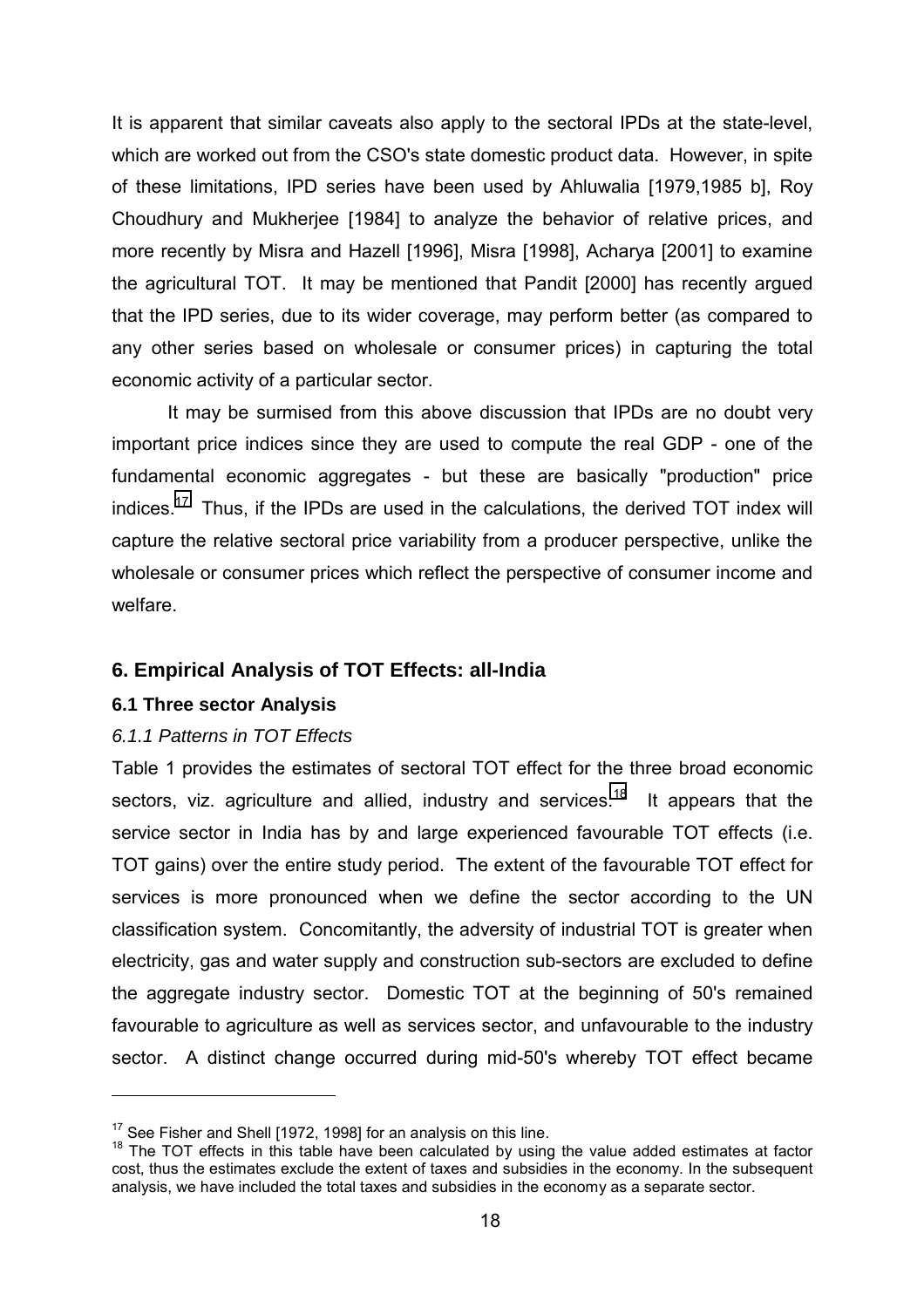negative for agriculture along with a coexisting improvement for the industry sector. This pattern continued till the mid-60, whereby some considerable TOT gain was

| Sector $\rightarrow$ |                    |                         | <b>I. AGRICULTURE &amp; ALLIED</b> |                          |            | II. INDUSTRY (WB definition)    |                     |                      |                 | III. SERVICES (WB definition)   |                     |                      |  |
|----------------------|--------------------|-------------------------|------------------------------------|--------------------------|------------|---------------------------------|---------------------|----------------------|-----------------|---------------------------------|---------------------|----------------------|--|
|                      |                    | <b>Production Gains</b> |                                    | <b>Income Gains</b>      |            | <b>Production Gains</b>         | <b>Income Gains</b> |                      |                 | <b>Production Gains</b>         | <b>Income Gains</b> |                      |  |
| Years                | (Rs.Crore) as % of | sectoral<br>real gdp    | (Rs.Crore) as % of                 | sectoral<br>real gdp     | (Rs.Crore) | as % of<br>sectoral<br>real gdp | (Rs.Crore) as % of  | sectoral<br>real gdp | (Rs.Crore)      | as % of<br>sectoral<br>real gdp | (Rs.Crore) as % of  | sectoral<br>real gdp |  |
| 1950/51              | 174.9              | 0.7                     |                                    | ٠                        | $-391.9$   | $-5.7$                          |                     |                      | 217.0<br>$\sim$ | 1.8                             |                     |                      |  |
| 1955/56              | $-3203.4$          | $-11.7$                 |                                    | $\overline{\phantom{a}}$ | 160.1      | 1.7                             |                     |                      | 3043.4          | 20.8                            |                     |                      |  |
| 1960/61              | $-3169.8$          | $-9.9$                  | $-4067.2$                          | $-12.7$                  | 430.7      | 3.4                             | 25.5                | 0.2                  | 2739.1          | 15.0                            | 2083.5              | 11.4                 |  |
| 1965/66              | 562.5              | 1.8                     | 960.7                              | 3.1                      | $-1730.7$  | $-9.9$                          | $-1532.8$           | $-8.7$               | 1168.2          | 5.0                             | 1476.1              | 6.3                  |  |
| 1970/71              | 633.5              | 1.6                     | $-50.7$                            | $-0.1$                   | $-1560.9$  | $-7.3$                          | $-1892.8$           | $-8.9$               | 927.4           | 3.2                             | 429.0               | 1.5                  |  |
| 1975/76              | $-2150.1$          | $-4.8$                  | $-4571.3$                          | $-10.2$                  | $-112.1$   | $-0.4$                          | $-1530.8$           | $-6.1$               | 2262.3          | 6.4                             | 124.4               | 0.4                  |  |
| 1980/81              | 0.0                | 0.0                     | 0.0                                | 0.0                      | 0.0        | 0.0                             | 0.0                 | 0.0                  | 0.0             | 0.0                             | 0.0                 | 0.0                  |  |
| 1985/86              | $-2504.1$          | $-4.6$                  | $-1476.4$                          | $-2.7$                   | 848.0      | 2.0                             | 1723.9              | 4.0                  | 1656.1          | 2.8                             | 2863.9              | 4.8                  |  |
| 1990/91              | 91.5               | 0.1                     | 2035.8                             | 3.1                      | $-1498.5$  | $-2.4$                          | 340.9               | 0.5                  | 1407.0          | 1.7                             | 3900.2              | 4.7                  |  |
| 1991/92              | 2763.7             | 4.3                     | 5118.0                             | 8.0                      | $-3223.1$  | $-5.1$                          | $-1123.6$           | $-1.8$               | 459.5           | 0.5                             | 3538.0              | 4.1                  |  |
| 1992/93              | 873.1              | 1.3                     | 3255.8                             | 4.8                      | $-1824.2$  | $-2.8$                          | 377.2               | 0.6                  | 951.0           | 1.0                             | 4145.1              | 4.5                  |  |
| 1993/94              | 2160.1             | 3.1                     | 5331.0                             | 7.6                      | $-2787.7$  | $-4.1$                          | 79.7                | 0.1                  | 627.5           | 0.6                             | 4929.3              | 5.1                  |  |
| 1994/95              | 4460.7             | 6.1                     | 9401.5                             | 12.8                     | $-3717.6$  | $-5.0$                          | 719.6               | 1.0                  | $-743.1$        | $-0.7$                          | 5748.4              | 5.6                  |  |
| 1995/96              | 4063.1             | 5.7                     | 8456.9                             | 11.8                     | $-2877.1$  | $-3.3$                          | 1969.0              | 2.3                  | $-1186.1$       | $-1.0$                          | 5544.4              | 4.7                  |  |
| 1996/97              | 2540.7             | 3.3                     | 6931.4                             | 8.9                      | $-3238.0$  | $-3.5$                          | 1640.4              | 1.8                  | 697.4           | 0.5                             | 7699.0              | 6.1                  |  |

 **Table - 1: Terms of Trade Effects, gain (production) and gain (income) in Major sectors, base 1980/81.**

| Sectors - | II. INDUSTRY (UN definition) |                      |                    |                                                                       | III. SERVICES (UN definition) |                      |                    |                      |  |
|-----------|------------------------------|----------------------|--------------------|-----------------------------------------------------------------------|-------------------------------|----------------------|--------------------|----------------------|--|
|           | <b>Production Gains</b>      |                      |                    | <b>Production Gains</b><br><b>Income Gains</b><br><b>Income Gains</b> |                               |                      |                    |                      |  |
| Years     | (Rs.Crore) as % of           | sectoral<br>real gdp | (Rs.Crore) as % of | sectoral<br>real gdp                                                  | (Rs.Crore) as % of            | sectoral<br>real gdp | (Rs.Crore) as % of | sectoral<br>real gdp |  |
| 1950/51   | $-126.2$                     | $-2.4$               |                    |                                                                       | $-48.7$                       | $-0.4$               |                    |                      |  |
| 1955/56   | 170.9                        | 2.4                  |                    |                                                                       | 3032.6                        | 18.0                 |                    |                      |  |
| 1960/61   | 447.6                        | 4.7                  | 135.8              | 1.4                                                                   | 2722.2                        | 12.8                 | 1973.1             | 9.2                  |  |
| 1965/66   | $-1236.1$                    | $-9.4$               | $-1086.6$          | $-8.3$                                                                | 673.6                         | 2.4                  | 1029.9             | 3.7                  |  |
| 1970/71   | $-1367.5$                    | $-8.7$               | $-1608.7$          | $-10.2$                                                               | 734.1                         | 2.1                  | 144.9              | 0.4                  |  |
| 1975/76   | 71.4                         | 0.4                  | $-998.3$           | $-5.3$                                                                | 2078.7                        | 5.0                  | $-408.1$           | $-1.0$               |  |
| 1980/81   | 0.0                          | 0.0                  | 0.0                | 0.0                                                                   | 0.0                           | 0.0                  | 0.0                | 0.0                  |  |
| 1985/86   | $-817.4$                     | $-2.5$               | $-178.9$           | $-0.5$                                                                | 3321.5                        | 4.8                  | 4766.8             | 6.9                  |  |
| 1990/91   | $-4228.5$                    | $-8.6$               | $-2902.5$          | $-5.9$                                                                | 4137.0                        | 4.2                  | 7143.6             | 7.3                  |  |
| 1991/92   | $-5325.0$                    | $-11.2$              | $-3838.2$          | $-8.1$                                                                | 2561.3                        | 2.5                  | 6252.6             | 6.1                  |  |
| 1992/93   | $-4582.9$                    | $-9.3$               | $-3032.8$          | $-6.1$                                                                | 3709.8                        | 3.5                  | 7555.1             | 7.0                  |  |
| 1993/94   | $-5682.6$                    | $-11.0$              | $-3674.5$          | $-7.1$                                                                | 3522.4                        | 3.1                  | 8683.6             | 7.6                  |  |
| 1994/95   | $-6757.3$                    | $-12.1$              | $-3647.9$          | $-6.5$                                                                | 2296.5                        | 1.9                  | 10115.8            | 8.3                  |  |
| 1995/96   | $-7267.0$                    | $-10.8$              | $-3792.8$          | $-5.6$                                                                | 3203.8                        | 2.3                  | 11306.1            | 8.3                  |  |
| 1996/97   | $-9120.9$                    | $-12.7$              | $-5678.6$          | $-7.9$                                                                | 6580.2                        | 4.5                  | 15017.9            | 10.2                 |  |

Notes:

The data source is National Accounts Statistics (CSO). b) TOT gain during the base year assumes a situation of no loss-no gain. c) TOT gain (production) and (income) have been calculated according to Measure I and II, respectively. d) In the VB definition, industry sector comprises of mining, manufacturing; construction; and electricity, gas and water supply, and the service sector includes wholesale and retail trade, resturants and hotels; transport, storage and communications; finance, insurance, real estate & business services; and community, social and personal services. In the UN definition, construction and electricity, gas and water supply are included in services instead of industry. e) The indirect taxes and subsidied have not been considered in this table.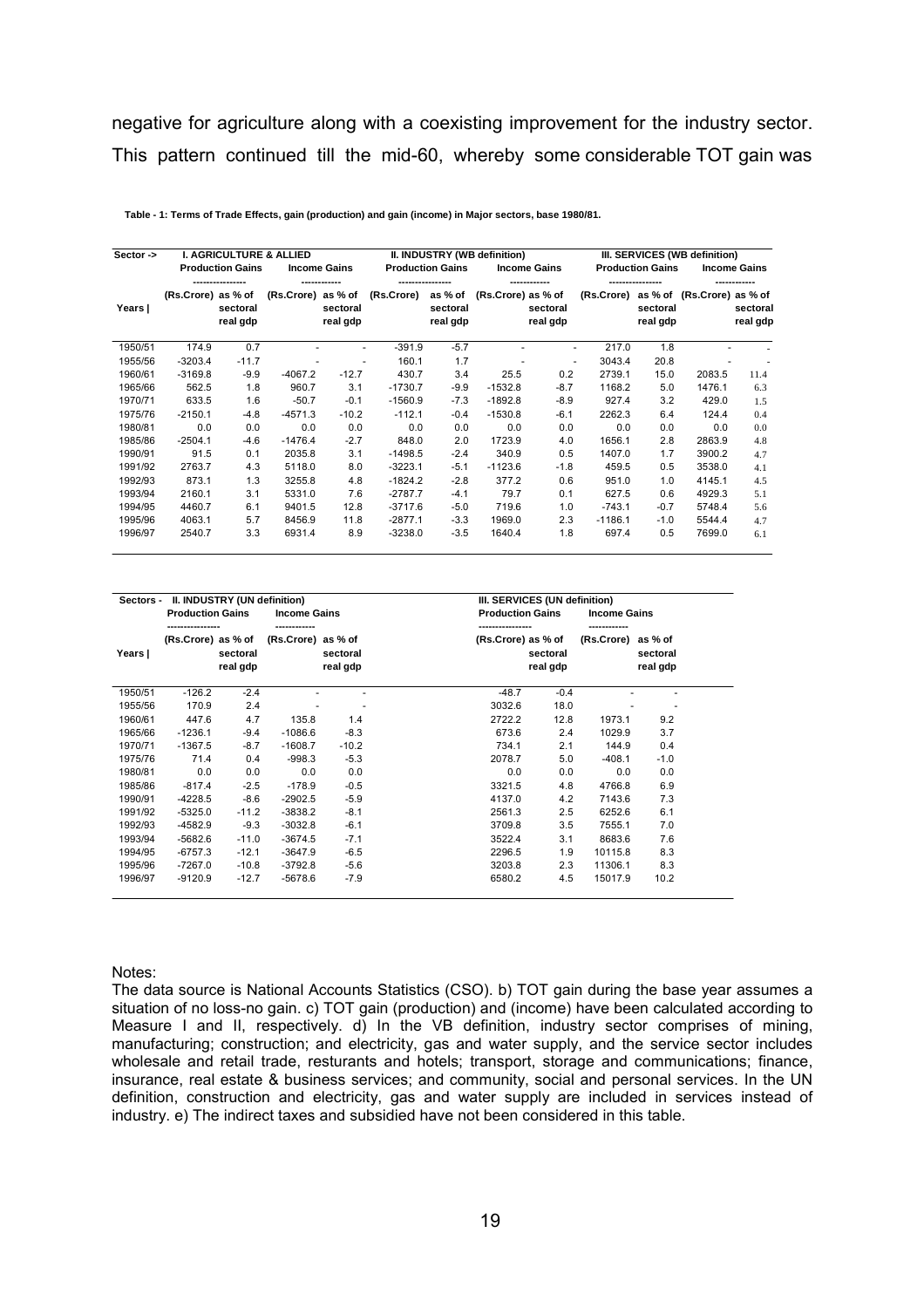also noticed for the services sector in this period. The second major turnaround in the pattern of Indian domestic TOT effect occurred during the mid-60's, which was marked by a distinct improvement for agriculture along with a deterioration for industry and a decline in the extent of TOT gains in services. The agricultural sector continued to experience positive TOT effects till about mid-70's, after which there was a slump in agricultural TOT effect which carried on till the beginning of 90's. During the 90's, sectoral TOT effects again turned favorable to agriculture and distinctively negative to industry. The TOT effects on services remained positive, though it fell considerably in the 90's. A graphical plot of TOT gain (production), as per measure I, is provided in figure 1.

# *6.1.2 Patterns in Trend of TOT Effects*

We analyze the statistical trend of TOT effects in these three broad sectors during two sub-periods.<sup>19</sup> It may be noted that the earlier studies have detected a pattern for the agricultural NBTOT during the period between early or mid-60's and mid-70's. Similarly, the recent NBTOT estimates of the government agencies (Commission for Agricultural Costs and Prices and Directorate of Economics and Statistics) and Thamarajakshi [2000] have revealed an improvement of agricultural NBTOT between early-80's and mid-90's. We therefore examine the trend of TOT effects referring to the sub-periods 1960/61 to 1975/76 and 1981/82 to 1996/97. Table 2 provides this information.

| <b>Sectors</b>       | <b>TOT Gain (Production)</b> |             | <b>TOT Gain (Income)</b> |             |  |
|----------------------|------------------------------|-------------|--------------------------|-------------|--|
|                      | 1961-76                      | 1982-97     | 1961-76                  | 1982-97     |  |
| Agriculture & Allied | 0.81                         | 0.73        | 0.75                     | 1.12        |  |
|                      | $(2.43)^*$                   | (8.41)*     | $(2.08)^*$               | (9.37)*     |  |
| Industry (WB)        | $-0.56$                      | $-0.40$     | $-0.56$                  | $-0.04$     |  |
|                      | $(-2.04)^*$                  | $(-6.61)^*$ | (-2.29)*                 | (-0.51)     |  |
| Services (WB)        | $-1.03$                      | $-0.18$     | $-1.02$                  | 0.21        |  |
|                      | (-5.63)*                     | $(-4.65)^*$ | (-6.11)*                 | $(6.07)^*$  |  |
| Industry (UN)        | $-0.68$                      | $-0.88$     | $-0.68$                  | $-0.55$     |  |
|                      | $(-2.19)^*$                  | (-11.76)*   | (-2.45)*                 | $(-5.52)^*$ |  |
| Services (UN)        | $-0.92$                      | 0.02        | -0.91                    | 0.41        |  |
|                      | $(-4.77)^*$                  | (0.33)      | (-5.19)*                 | $(8.44)^*$  |  |

**Table 2: Time Trend in TOT Effects (3-sector classification), (1961-76 and 1982-97).**

Notes:

 $\overline{a}$ 

1) The coefficient of time trend (t) is given in the table.

2) The time trends are obtained by regressing the TOT effects

(TOT gains as percentage of real output) on time in linear form.

3) \* indicates significant t values at 10% level of significance.

 $19$  The TOT effects revealed absence of any statistically significant trend during the overall study period. This is consistent with the earlier assertions made by Thamarajakshi [1994] and Palanivel [1999] that NBTOT in India did not bear any distinct trend in the long run. See Deb [2002 a] for details.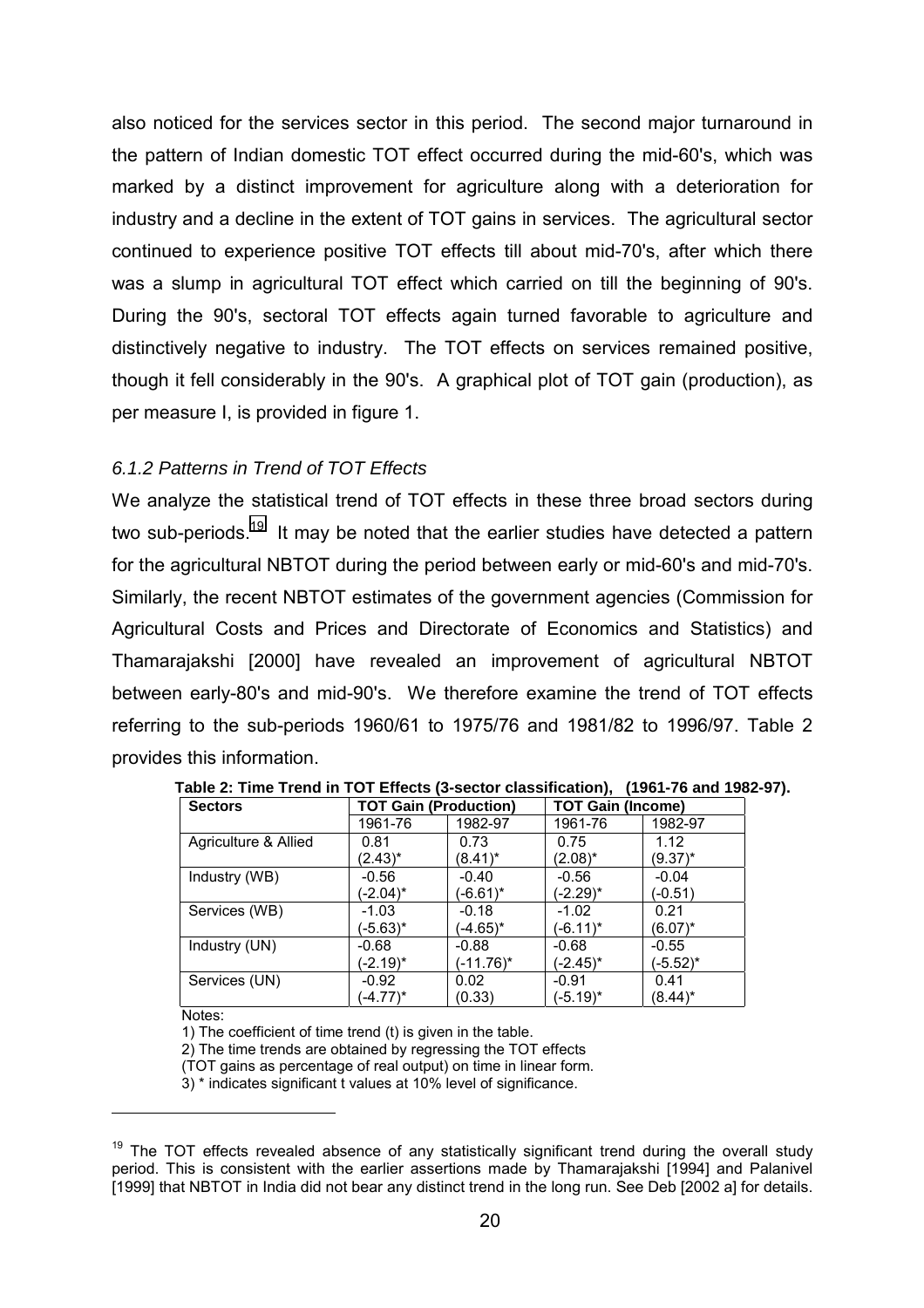

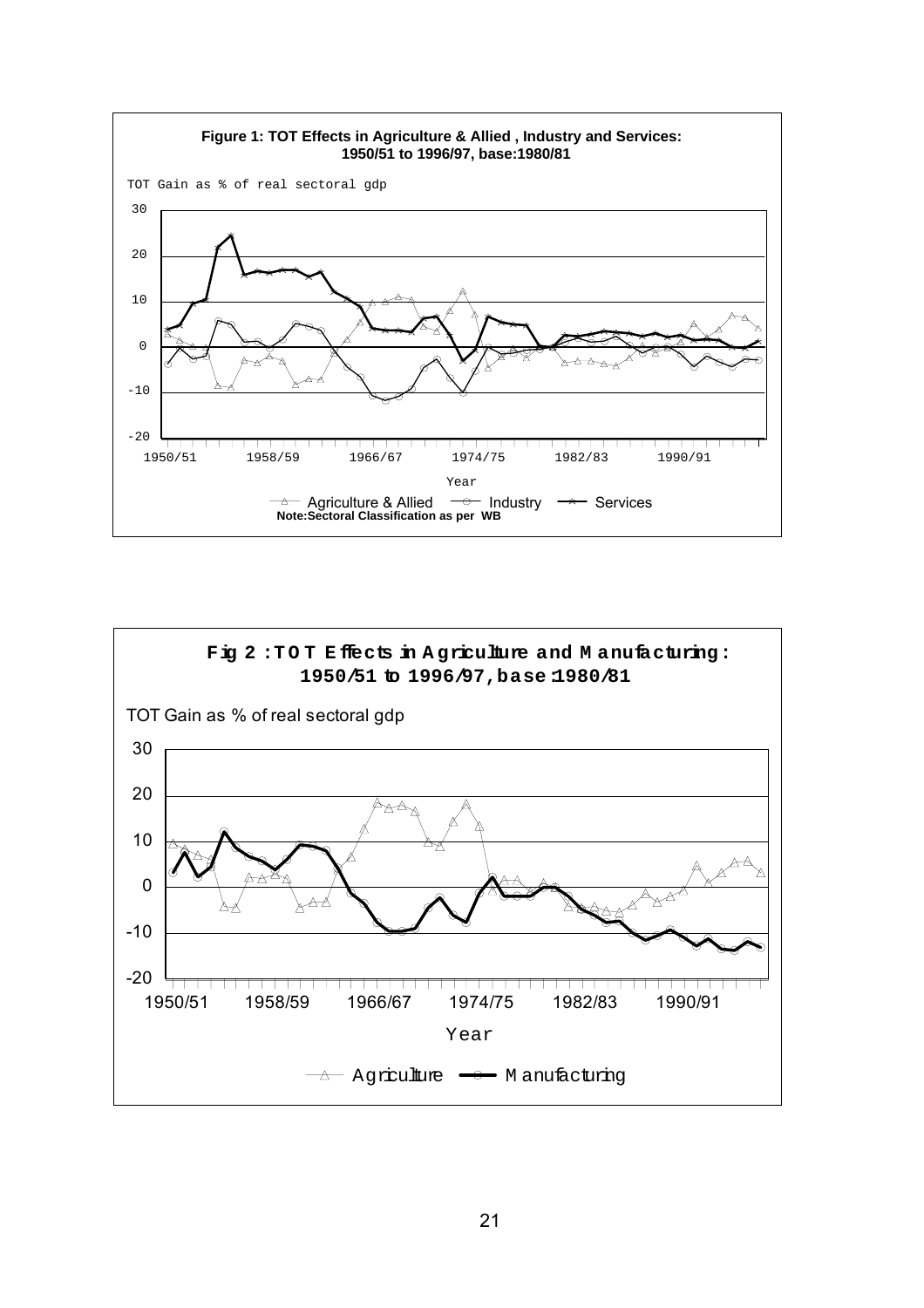We notice a positive trend in the TOT effects for agriculture and allied sector during both the sub-periods, i.e. the TOT gain (production) and TOT gain (income) measure indicated statistically significant upward movements in this sector. On the contrary, the trend in both the measures of TOT effects for the aggregate industry sector is downward movements in each of the two sub-periods. This result is robust to alternate sectoral definitions. The TOT effect towards services reflected a positive trend during the 80's after having moved downward between 1960/61 to 1975/76. In particular, the TOT gain (income) measure indicates the presence of statistically significant positive trend for both the WB and UN definition.

#### **6.2 Nine-Sector Analysis**

### *6.2.1 Patterns in TOT Effects*

The detailed estimates of TOT effect at 9-nine-sector classification level of the Indian economy are provided in appendix table A-1. The table shows that sectoral TOT effect turned positive for sectors like, mining and quarrying; construction; and trade, hotels and restaurants (THR) during the 80's and 90's decade. The TOT gain in construction sector is significantly high during recent years. The finance, insurance, real estate and business services (FIRE) sector reflects an opposite trend with a positive TOT effect during the period preceding 1980/81 followed by considerably negative TOT effects. As regards the infrastructure segment, viz. electricity, gas and water supply (EGW); and transport, storage and communications (TSC) sectors, while EGW can be found to have experienced positive TOT effect only since the 90's, TSC had positive TOT effect in each of its constituents sub-sectors during the entire study period.

#### *6.2.2 Patterns in Trend of TOT Effects*

In table 3, we provide information on the sustained trend of TOT effects in these disaggregated sectors during similar sub-periods, viz. 1960/61 to 1975/76 and 1981/82 to 1996/97. We notice that both the TOT gain (production) and TOT gain (income) measure have registered a sustained upward movement in agriculture and a downward one in manufacturing during both the sub-periods. The downward trend in manufacturing holds for both the registered and unregistered segments within manufacturing sector. The TOT effects for construction sector indicated an upward trend during the second sub-period. On the other hand, the FIRE sector displayed a

22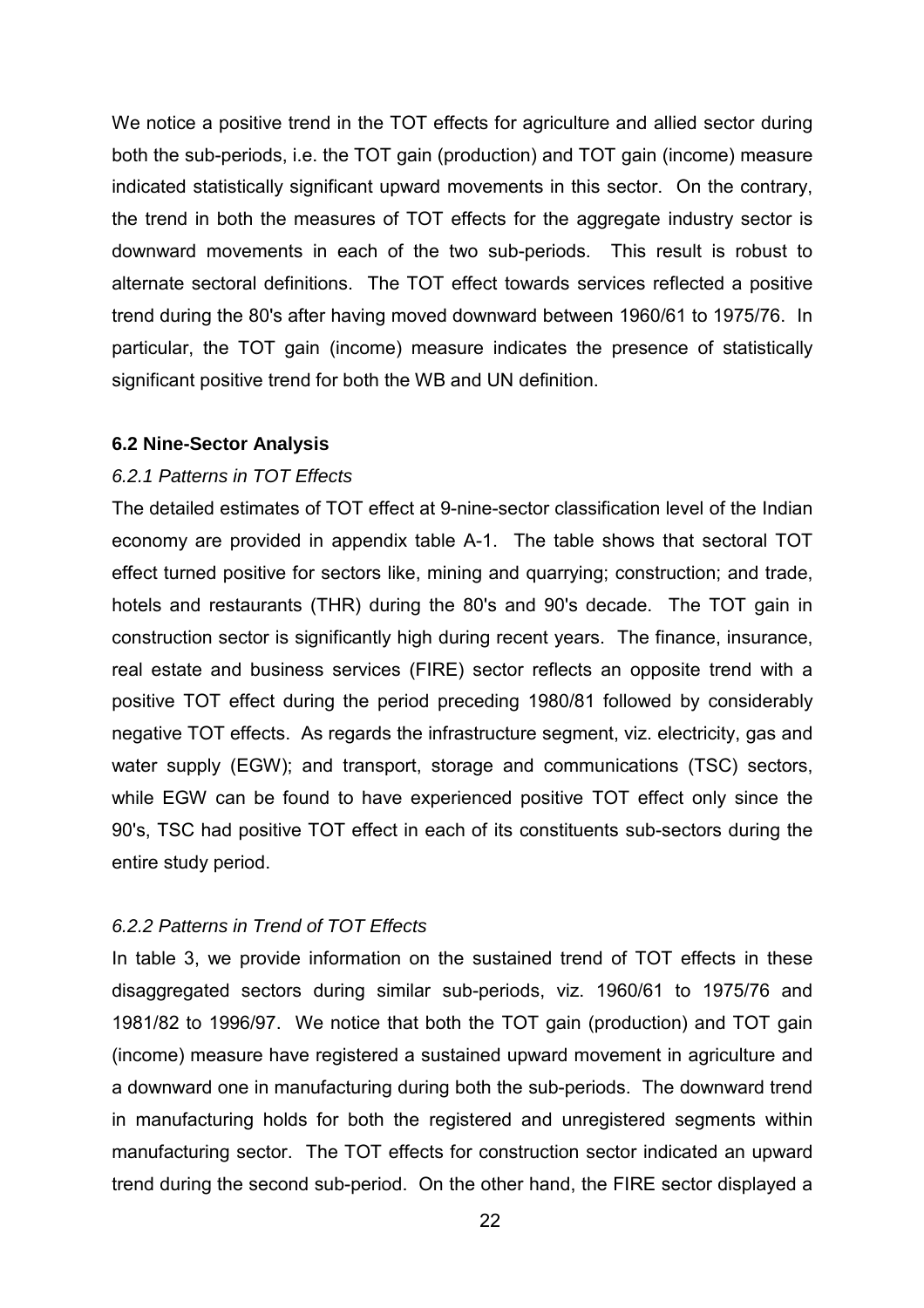significant declining trend in both sub-periods. Finally, while the TOT gain (income) measure indicated an upward movement, the TOT gain (production) measure revealed a significant TOT downturn in the THR sector since the 80's decade.

| <b>Sectors</b>               | <b>TOT Gain</b> |              | <b>TOT Gain</b> |              |  |
|------------------------------|-----------------|--------------|-----------------|--------------|--|
|                              | (Production)    |              | (Income)        |              |  |
|                              | 1961-76         | 1982-97      | 1961-76         | 1982-97      |  |
| Agriculture                  | 0.88            | 0.76         | 0.82            | 1.15         |  |
|                              | $(2.16)^*$      | $(7.65)^*$   | $(1.90)^*$      | $(8.68)^*$   |  |
| Manufacturing                | $-0.76$         | $-0.64$      | $-0.76$         | $-0.31$      |  |
| (Registered + Unregistered)  | $(-2.46)^*$     | (-7.59)*     | (-2.72)*        | $(-2.86)$    |  |
| Manufacturing (Registered)   | $-0.81$         | $-0.77$      | $-0.80$         | $-0.44$      |  |
|                              | $(-2.73)^*$     | (-11.08)*    | $(-3.11)^*$     | $(-4.99)^*$  |  |
| Manufacturing (Unregistered) | $-0.69$         | $-0.44$      | $-0.69$         | $-0.11$      |  |
|                              | (-1.99)*        | $(-3.68)^*$  | $(-2.13)^*$     | $(-0.72)$    |  |
| Electricity, Gas & Water     | $-0.87$         | 0.47         | $-0.85$         | 0.87         |  |
| Supply                       | $(-3.28)^*$     | $(1.78)^*$   | $(-3.60)^*$     | $(3.07)^{*}$ |  |
| Construction                 | 0.04            | 1.75         | 0.02            | 2.24         |  |
|                              | (0.17)          | $(4.87)^*$   | (0.09)          | (6.86)*      |  |
| Trade, Hotels & Restaurants  | 0.85            | $-0.22$      | 0.78            | 0.16         |  |
|                              | $(4.27)^*$      | (-2.44)*     | $(5.12)^{*}$    | $(1.91)^*$   |  |
| Transport, Storage &         | $-2.67$         | 2.08         | $-2.58$         | 2.59         |  |
| Communication                | (-7.84)*        | $(9.62)^*$   | $(-7.81)^*$     | $(13.44)^*$  |  |
| Finance, Insurance & Real    | $-2.51$         | $-1.59$      | $-2.42$         | $-1.29$      |  |
| Estate                       | (-9.46)*        | $(-10.57)^*$ | $(-8.48)^*$     | $(-7.47)^*$  |  |
| Community, Social & Personal | $-1.21$         | 0.31         | $-1.19$         | 0.70         |  |
| <b>Services</b>              | (-5.12)*        | $(3.36)^{*}$ | (-5.63)*        | (9.56)*      |  |

|  | Table 3: Time Trend in TOT Effects (9-sector classification): 1961-76 and 1982-97 |
|--|-----------------------------------------------------------------------------------|
|--|-----------------------------------------------------------------------------------|

Notes:

1) The coefficient of time trend (t) is given in the table.

2) The time trends are obtained by regressing the TOT effects

(TOT gains as percentage of real output) on time in linear form.

3) \* indicates significant t values at 10% level of significance.

Finally, in view of the general interest on the agriculture-manufacturing TOT relations, we separately examine the TOT effects for these two sub-sectors in table 4. These results are based on measure III, which incorporates the possibility of separate final demand patterns in agriculture and manufacturing. It can be seen that while the pattern for agricultural TOT effect broadly followed that of the agriculture and allied activities, the same was not true for the manufacturing sub-sector in relation to aggregate industry sector. The results indicate that while the agricultural TOT effect turned positive during the 90's, there has not been any indication of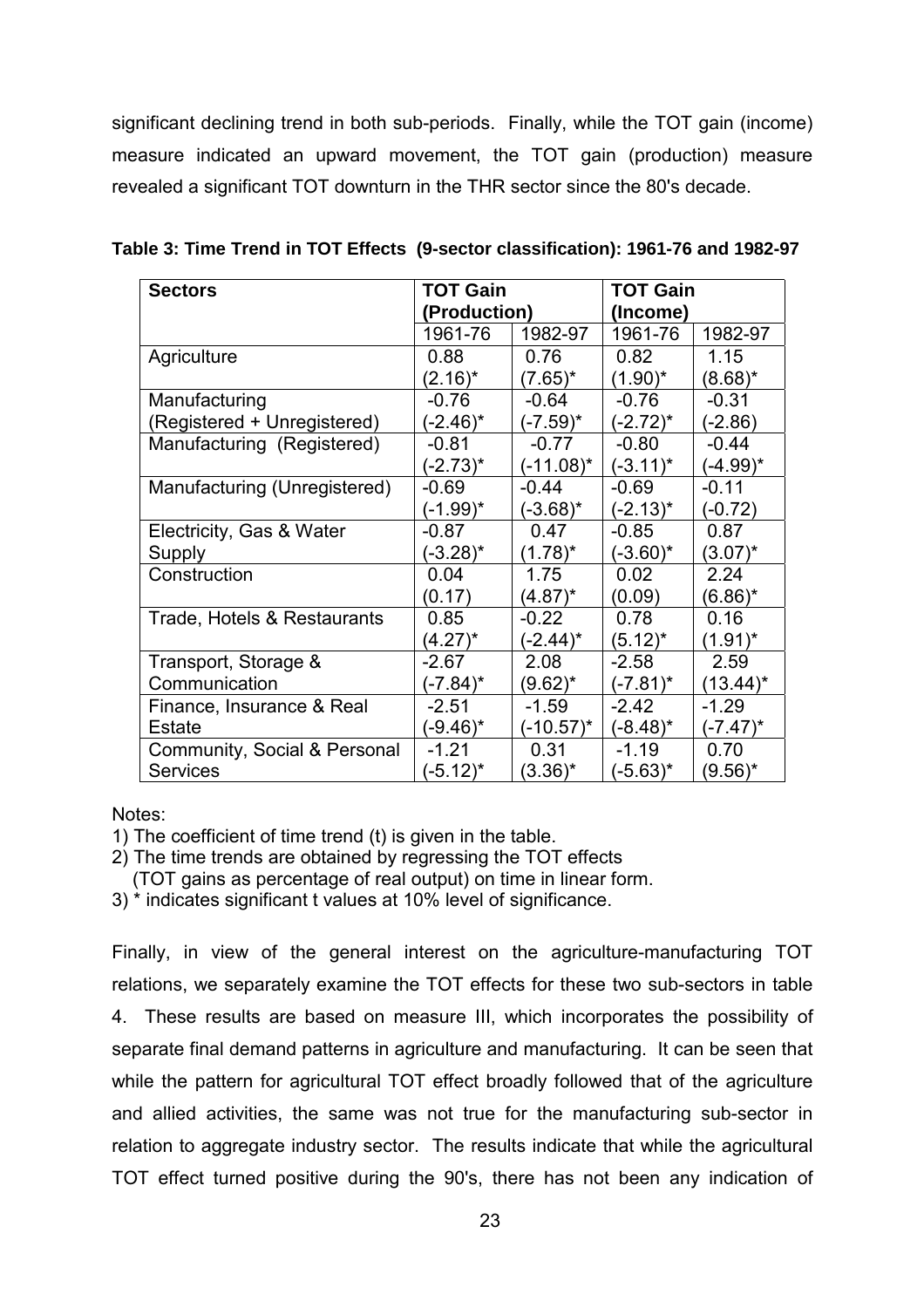positive TOT effect on manufacturing since the mid-60s. Additionally, TOT effects on manufacturing appear to have become particularly adverse since the late-80. A graphical plot of the TOT gain (production) measure (measure I) on agriculture and manufacturing sub-sectors during the entire study period has been provided in figure2.

Since the nature of TOT gain (production) and TOT gain (income) measure is different, a noticeable difference between the two can indicate a possible impact of TOT change on sectoral real income positions. It can be observed from table 4 that the extent of TOT gain (production) was much greater than corresponding TOT gain (income) during the period between mid-60's to mid-70, and vice versa in the latter period. Now, studies by Tyagi [1987], Mungekar [1992], Palanivel [1992] and Thamarajakshi [1994] have indicated this phase as a period of favorable agricultural TOT in India. The difference in production and income measures of TOT effect may indicate that the favorable agricultural TOT in this period was more pronounced with regard to the production front of buying intermediary inputs, as compared to the expenditure side of buying final consumption goods. The relatively lower purchasing capacity of final consumption goods by agriculture might indicate a demand constraint for manufactured final goods as a result of reduced rural demand. The TOT adversity on manufacturing sector was also felt more with regard to its final consumption front in comparison with the purchasing power of intermediary inputs during the period of adverse TOT (mid-60's to mid-70's). The combined pressure of adversity in final consumption front as experienced by both agriculture and manufacturing could have resulted in an overall "demand constraint" for the manufactured consumption goods during this period. This would indicate that the Indian manufacturing sector, besides experiencing a possible wage goods constraints in the input front due to adverse NBTOT, was also constrained with regard to demand for manufactured final consumption items during mid-60's to mid-70's.

### **7 State Level Analysis**

## **7.1 Patterns in TOT Effects**

The results on sectoral TOT effect for fifteen state economies of India during specific years in 70's, 80's and 90's, have been provided in the appendix at table A-.2. The TOT effect on agriculture has been negative during the 70ís, which seems to have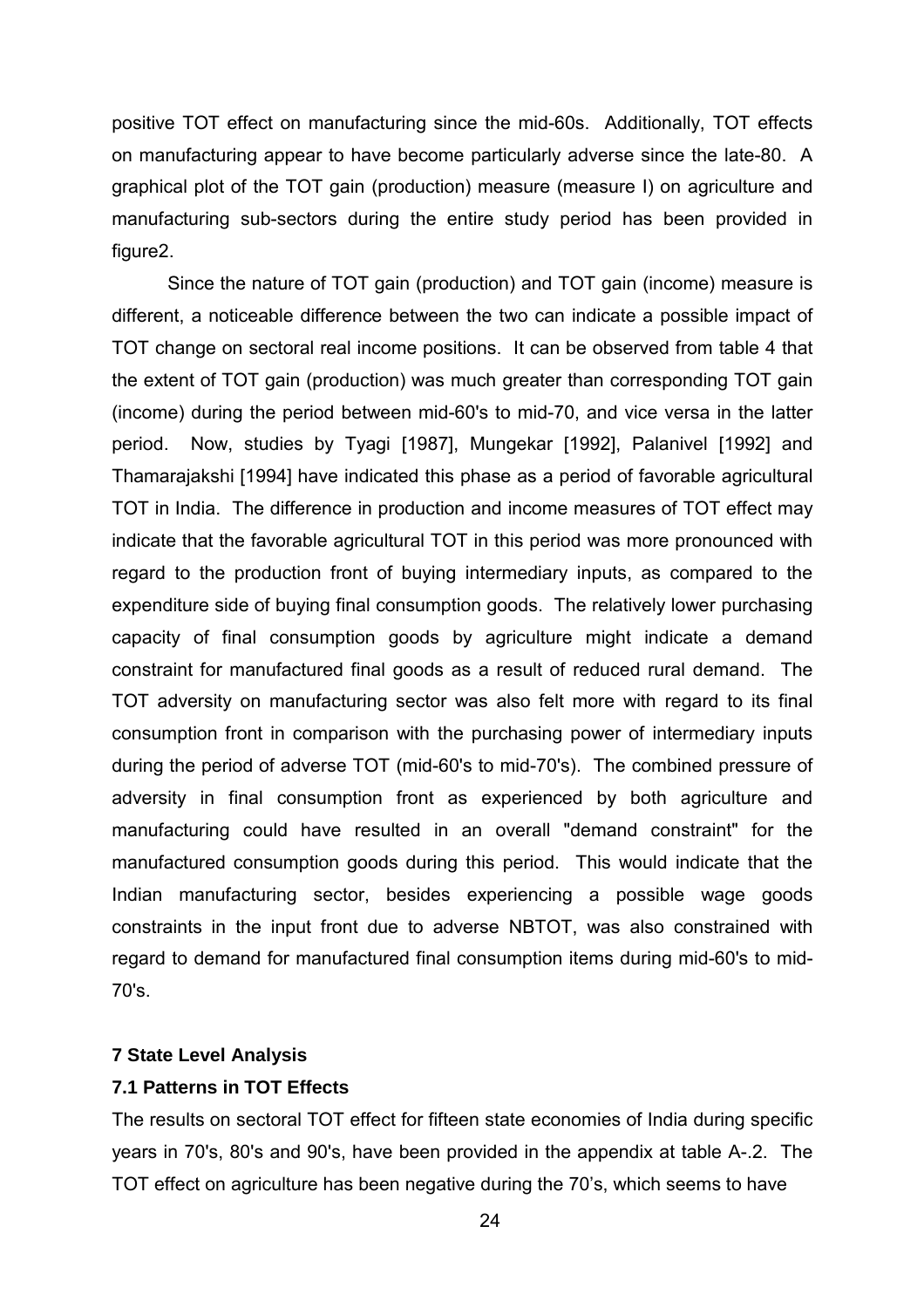| $Sector$ $\geq$ |                        | <b>I.1 AGRICULTURE</b>        |                    |                      |                    |                      | II.1. MANUFACTURING (REGD+UNREGD) |                               |                    |                      |               |                               |
|-----------------|------------------------|-------------------------------|--------------------|----------------------|--------------------|----------------------|-----------------------------------|-------------------------------|--------------------|----------------------|---------------|-------------------------------|
|                 | <b>Production Gain</b> |                               | Income Gain        |                      |                    | Income Gain *        | <b>Production Gain</b>            |                               |                    | Income Gain          | Income Gain * |                               |
| Years           | (Rs.Crore)             | as%of<br>sectoral<br>real gdp | (Rs.Crore) as % of | sectoral<br>real gdp | (Rs.Crore) as % of | sectoral<br>real gdp | (Rs.Crore)                        | as%of<br>sectoral<br>real gdp | (Rs.Crore) as % of | sectoral<br>real gdp | (Rs.Crare)    | as%of<br>sectoral<br>real gdp |
| 1950/51         | 2043.68                | 9.80                          |                    |                      |                    |                      | 157.90                            | 3.24                          |                    |                      |               |                               |
| 1955/56         | $-1061.78$             | $-4.36$                       |                    |                      |                    |                      | 562.25                            | 8.69                          |                    |                      |               |                               |
| 1960/61         | $-1277.19$             | $-4.43$                       | $-2627.22$         | $-9.11$              |                    |                      | 828.65                            | 9.45                          | 358.48             | 4.09                 |               |                               |
| 1965/66         | 3540.29                | 12.94                         | 2796.65            | 10.22                | $-993.07$          | $-3.63$              | -433.02                           | $-3.59$                       | $-712.91$          | $-5.91$              | -444.63       | $-3.69$                       |
| 1970/71         | 3571.66                | 9.94                          | 1734.46            | 4.83                 | $-1119.76$         | $-3.12$              | $-634.69$                         | $-4.35$                       | $-1284.11$         | $-8.80$              | $-1073.07$    | $-7.35$                       |
| 1975/76         | $-259.73$              | $-0.65$                       | $-2687.28$         | $-6.76$              | $-8305.23$         | $-20.90$             | 369.73                            | 2.15                          | $-710.29$          | $-4.13$              | $-1303.40$    | $-7.58$                       |
| 1980/81         | 0.00                   | 0.00                          | 0.00               | 0.00                 | 0.00               | 0.00                 | 0.00                              | 0.00                          | 0.00               | 0.00                 | 0.00          | 0.00                          |
| 1985/86         | $-2726.95$             | $-5.47$                       | $-2071.76$         | $-4.16$              | $-8.75$            | $-0.02$              | $-2180.18$                        | $-7.19$                       | $-1788.97$         | $-5.90$              | -4043.85      | $-13.34$                      |
| 1990/91         | $-357.97$              | $-0.59$                       | 825.80             | 1.35                 | 4308.39            | 7.06                 | -4866.25                          | $-10.85$                      | -4085.37           | $-9.11$              | $-6398.36$    | $-14.26$                      |
| 1991/92         | 2910.27                | 4.90                          | 4439.23            | 7.47                 | 4804.41            | 8.09                 | $-5531.22$                        | $-12.80$                      | -4606.88 -10.66    |                      | $-7086.02$    | $-16.40$                      |
| 1992/93         | 727.97                 | 1.15                          | 2349.93            | 3.71                 | 1269.95            | 2.01                 | $-5018.33$                        | $-11.15$                      | -4006.35           | $-8.91$              | -6819.64      | $-15.16$                      |
| 1993/94         | 2024.31                | 3.09                          | 4349.69            | 6.64                 | 6124.65            | 9.35                 | $-6257.97$                        | $-13.33$                      | -4857.07 -10.35    |                      | $-7326.76$    | $-15.61$                      |
| 1994/95         | 3865.68                | 5.61                          | 7746.98            | 11.25                | 7922.03            | 11.51                | $-7102.53$                        | $-13.89$                      | 4751.57            | $-9.29$              | -7373.46      | $-14.42$                      |
| 1995/96         | 3933.57                | 5.88                          | 7335.72            | 10.97                |                    |                      | -7270.99                          | $-11.69$                      | -4631.02           | $-7.44$              |               |                               |
| 1996/97         | 2446.19                | 3.38                          | 5864.01            | 8.10                 |                    |                      | $-8763.92$                        | $-13.12$                      | $-6113.06$         | $-9.15$              |               |                               |

Table - 4: Terms of trade effects, gain (production) and gain (income) in Agriculture and Manufacturing, base 1980/81.

Note :- The TOT production gain, income gain and income gain\* are calculated according to Measure I, II, and III, respectively.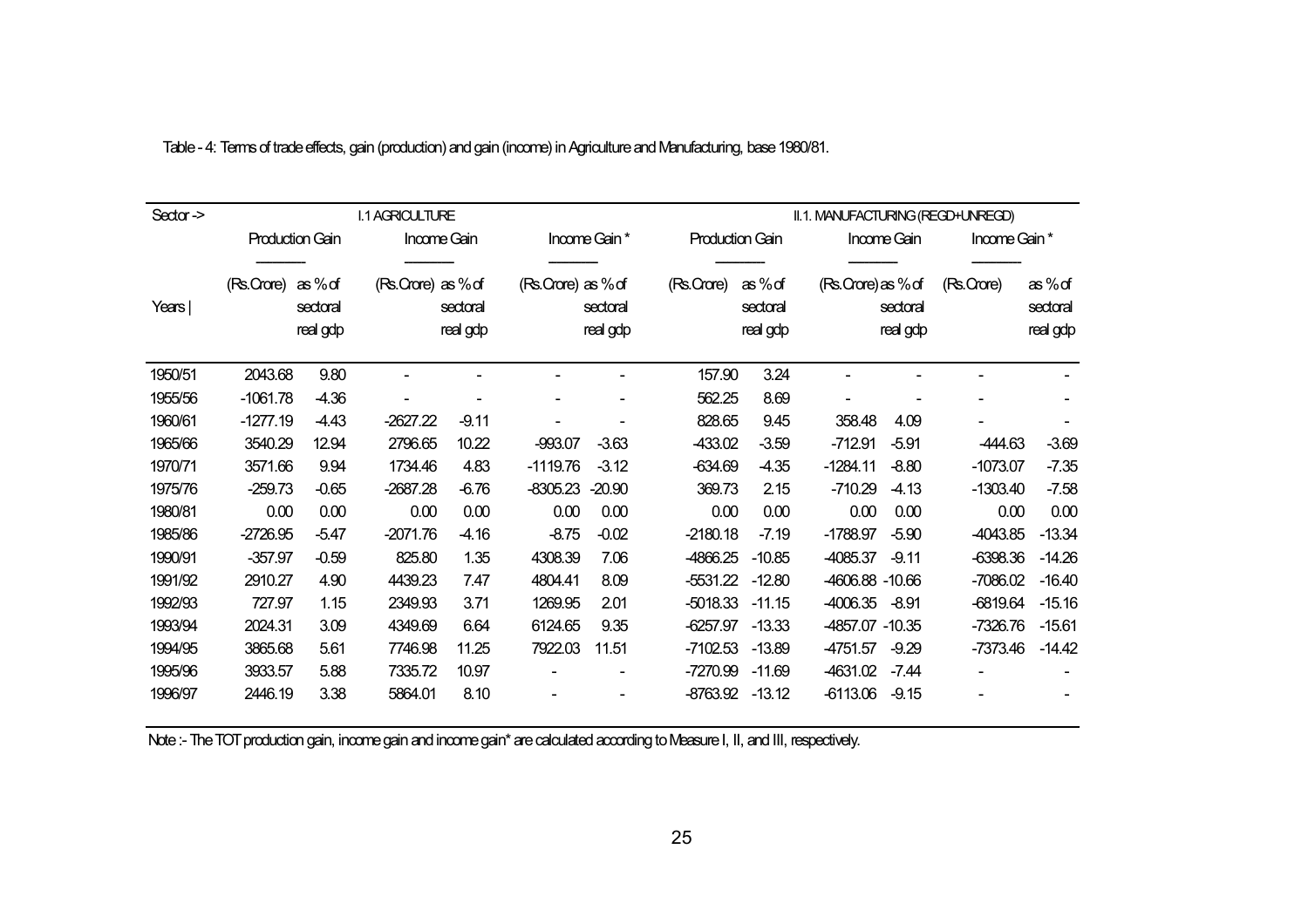continued till about mid-80's in most of the states. The exceptions are Haryana, Rajasthan and to some extent Madhya Pradesh and Maharashtra, where some positive agricultural TOT effect is noticed during the 70's decade. Beginning 1990/91, a favorable shift in agricultural TOT effect is seen in some of the states. The states of Bihar, Gujarat, Maharashtra, Rajasthan and West Bengal have a distinctively positive agricultural TOT effect since early-90's, which may mark the beginning of policy reforms in agriculture. Some improvements in agricultural TOT effect during the post-reform phase is also seen in the states of Haryana, Himachal Pradesh, Karnataka, Kerala and Orrisa. Conversely, a negative TOT effect on agriculture is noticed in the states of Andhra Pradesh, Madhya Pradesh, Punjab, Tamil Nadu and Uttar Pradesh. The TOT situation of the aggregate agricultural and allied activities sector in these states is more or less similar, excepting Himachal Pradesh and Orrisa, where the allied activities (viz. forestry and logging, fishing) had positive TOT effects during the 90's, despite a negative agricultural TOT effect.

A generally negative TOT effect towards manufacturing is observed during the 80ís, which persisted till mid-90's in most states, with the exceptions of Kerala, Tamil Nadu and particularly Andhra Pradesh. The TOT effects of the aggregate industrial sector in different states mostly represent a pattern similar to the one depicted by their respective manufacturing sectors. During the mid-90's too a generally negative industrial TOT effect is seen in most states, barring Andhra Pradesh, Kerala, Tamil Nadu, Orrisa and Uttar Pradesh. The sectoral TOT effect of the aggregate service sector was positive in as many as many as nine states during the 70's decade. This pattern continued in the states of Madhya Pradesh, Punjab, Rajasthan, Tamil Nadu and West Bengal during the 90's but in other states negative service TOT effect is noticed.

### **7.2 Patterns in Trend of TOT Effects**

In table 5, we provide the statistical trend of sectoral TOT effects in each state during the 70's and 80's decade. We have mentioned earlier that construction of a single TOT series for the whole study period was not possible at state level. Therefore, the trends have been calculated separately using the decadal TOT series between 1971/72 and 1980/81 and between 1981/82 to 1990/91. Further, the states have been ranked in descending order by the growth rates of TOT effect. The table shows that sectoral TOT effects during the 70's has registered a sustained

26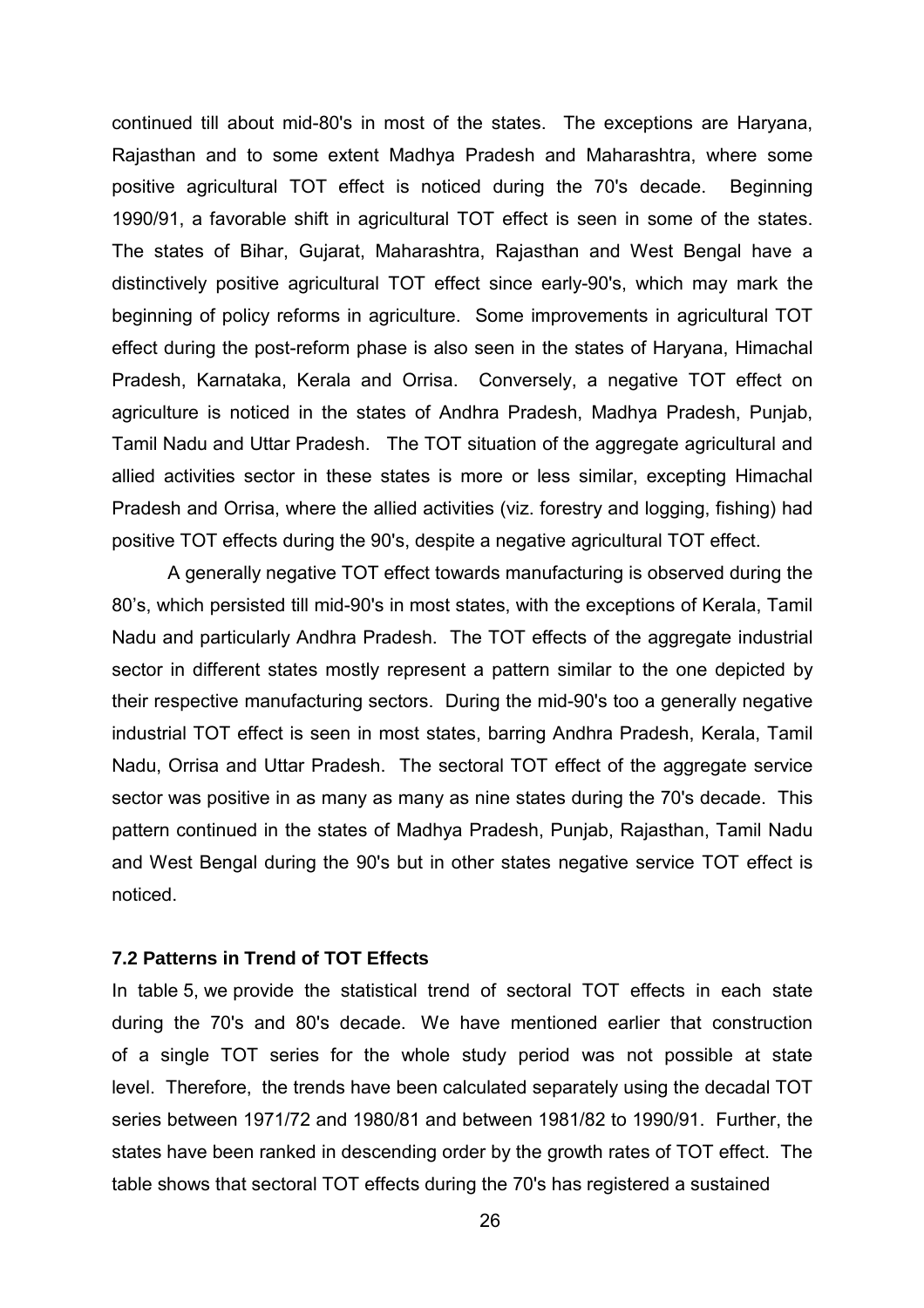|                      |         | <b>AGRICULTURE AND ALLIED</b> |         |                      | <b>INDUSTRY</b> | <b>SERVICES</b>      |         |                      |         |                   |                      |  |
|----------------------|---------|-------------------------------|---------|----------------------|-----------------|----------------------|---------|----------------------|---------|-------------------|----------------------|--|
| (1971/72 to 1980/81) |         | (1981/82 to 1990/91)          |         | (1971/72 to 1980/81) |                 | (1981/82 to 1990/91) |         | (1971/72 to 1980/81) |         |                   | (1981/82 to 1990/91) |  |
| <b>States</b>        |         |                               |         |                      |                 |                      |         |                      |         |                   |                      |  |
| Kerala               | 0.44    | Gujarat                       | 1.92    | Orissa               | 3.69            | Orissa               | 2.16    | Uttar<br>Pradesh     | 3.49    | Punjab            | 0.73                 |  |
| Maharashtra          | 0.02    | <b>Bihar</b>                  | 1.38    | Rajasthan            | 2.98            | Himachal             | 1.38    | <b>Bihar</b>         | 2.09    | Haryana           | 0.48                 |  |
| Madhya<br>Pradesh    | $-0.02$ | Maharashtra                   | 0.97    | Madhya<br>Pradesh    | 2.74            | Andhra<br>Pradesh    | 1.17    | Karnataka            | 1.41    | West Bengal       | 0.24                 |  |
| Himachal             | $-0.09$ | Karnataka                     | 0.69    | West Bengal          | 2.12            | Kerala               | 0.97    | Andhra<br>Pradesh    | 1.25    | Himachal          | 0.22                 |  |
| Rajasthan            | $-0.49$ | Uttar<br>Pradesh              | 0.31    | Punjab               | 1.76            | Tamil Nadu           | 0.46    | <b>Tamil Nadu</b>    | 1.24    | Kerala            | 0.20                 |  |
| Haryana              | $-0.54$ | Rajasthan                     | 0.30    | Haryana              | 1.39            | West Bengal          | 0.21    | Orissa               | 1.08    | Maharashtra       | 0.07                 |  |
| Punjab               | $-1.24$ | Madhya<br>Pradesh             | 0.28    | Andhra<br>Pradesh    | 1.32            | Uttar<br>Pradesh     | 0.16    | Punjab               | 1.03    | Tamil Nadu        | $-0.22$              |  |
| Orissa               | $-1.26$ | Andhra<br>Pradesh             | $-0.13$ | Gujarat              | 1.21            | Punjab               | $-0.05$ | <b>West Bengal</b>   | 0.91    | Rajasthan         | $-0.45$              |  |
| <b>Bihar</b>         | $-1.26$ | Haryana                       | $-0.16$ | Karnataka            | 0.97            | Rajasthan            | $-0.09$ | Haryana              | 0.54    | Orissa            | $-0.46$              |  |
| Andhra<br>Pradesh    | $-1.28$ | <b>Tamil Nadu</b>             | $-0.39$ | <b>Bihar</b>         | 0.88            | Madhya<br>Pradesh    | $-0.15$ | Gujarat              | 0.52    | Karnataka         | $-0.55$              |  |
| Karnataka            | $-1.32$ | Punjab                        | $-0.41$ | Uttar<br>Pradesh     | 0.84            | Karnataka            | $-0.43$ | Maharashtra          | 0.48    | Andhra<br>Pradesh | $-0.61$              |  |
| Gujarat              | $-1.56$ | Orissa                        | $-0.48$ | Kerala               | 0.52            | Haryana              | $-0.63$ | Himachal             | 0.20    | <b>Bihar</b>      | $-0.74$              |  |
| <b>Tamil Nadu</b>    | $-1.67$ | West Bengal                   | $-0.58$ | Tamil Nadu           | 0.04            | Maharashtra          | $-0.79$ | Rajasthan            | $-0.69$ | Uttar<br>Pradesh  | $-0.76$              |  |
| West Bengal          | $-1.84$ | Himachal                      | $-0.92$ | Himachal             | 0.03            | Gujarat              | $-0.84$ | Kerala               | $-0.79$ | Gujarat           | $-0.77$              |  |
| Uttar<br>Pradesh     | $-1.94$ | Kerala                        | $-0.92$ | Maharashtra          | $-0.49$         | <b>Bihar</b>         | $-1.27$ | Madhya<br>Pradesh    | $-1.62$ | Madhya<br>Pradesh | $-0.82$              |  |

## **Table 5: Trend of Sectoral TOT Effects in Major States in India, 1971-81 and 1981-91.**

Notes: 1). Trends are derived by regressing TOT gain (production) as % of respective real sectoral output on time in linear form.

2). States are arranged by ranking the magnitude of trends in a descending order.

3). Industry and service sectors are been defined as per the World Bank definition.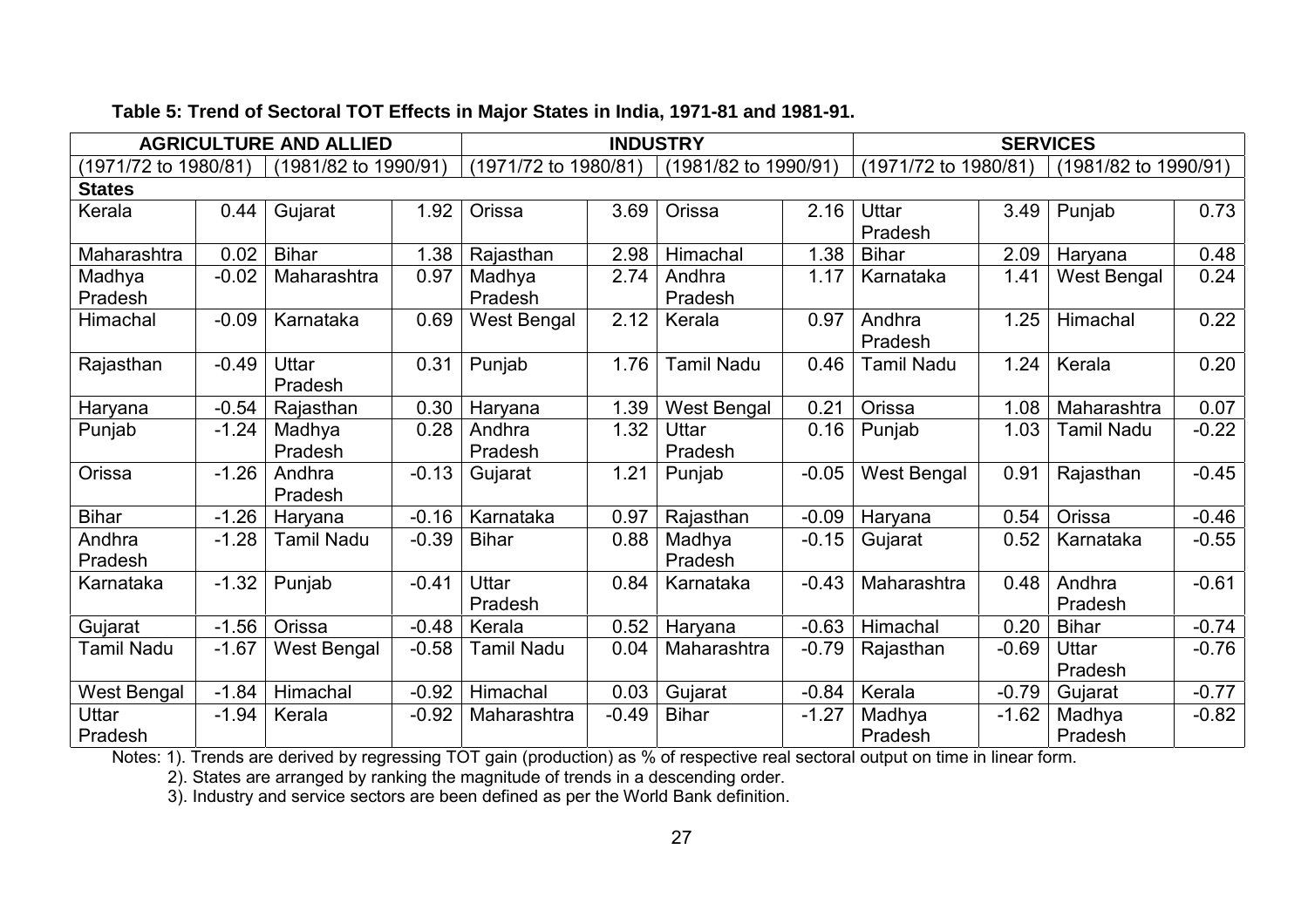downward movement for agriculture and allied sector and upward movement for both industry and service sectors in most of the states. A noticeable turnaround in the trend direction of TOT movements occurred at the state-level during the 80's, whereby sectoral TOT begun to move with a positive trend in agriculture along with a coexisting declining trend in both industry and service sectors.

We further examine the statistical trend by including the estimates of sectoral TOT effects for the post-reform years, i.e. by calculating the trend in state-level sectoral TOT series during the period between 1981/82 and 1995/96. The results are provided in Appendix table A-3. We noticed a statistically significant positive trend in agricultural TOT effect for nine states. On the other hand, a significant downward movement for the TOT effects on manufacturing was seen for eleven out of fifteen states in our sample. The only exceptions are Andhra Pradesh and Kerala. There is evidence of a significantly declining TOT effect for the aggregate industry sector in eight states, and similarly, a significant downtrend in the TOT effect of services sector was observed for seven states. A sustained improvement for service TOT effect is seen only in the states of Punjab and West Bengal. When the aggregate industry sector is defined according to UN classification (by excluding EGW and construction sectors), more states see a statistically significant downturn in industrial TOT effect. Concomitantly, there are fewer states that reflect a statistically significant declining trend in service TOT effect. The information on the statistically significant time trend in sectoral TOT effects of different state economies is classified in table 6.

#### **8. Reliability of TOT Results for the Service Sector**

The weakness of data source and possible biases in the value added estimates for service sectors have been pointed out earlier in section 5. It is therefore important to scrutinize whether the limitations in the value added estimates for service sectors are likely to lead to a bias in our TOT series, i.e. whether the inclusion of service sector has produced any tendency to under- (or over-) estimate the domestic TOT movements in India. It appears that such a bias may not be large, due to the fact that the methodological framework that has been used in this study refers to the entire economy and not services sector in isolation. That is, the estimates of

28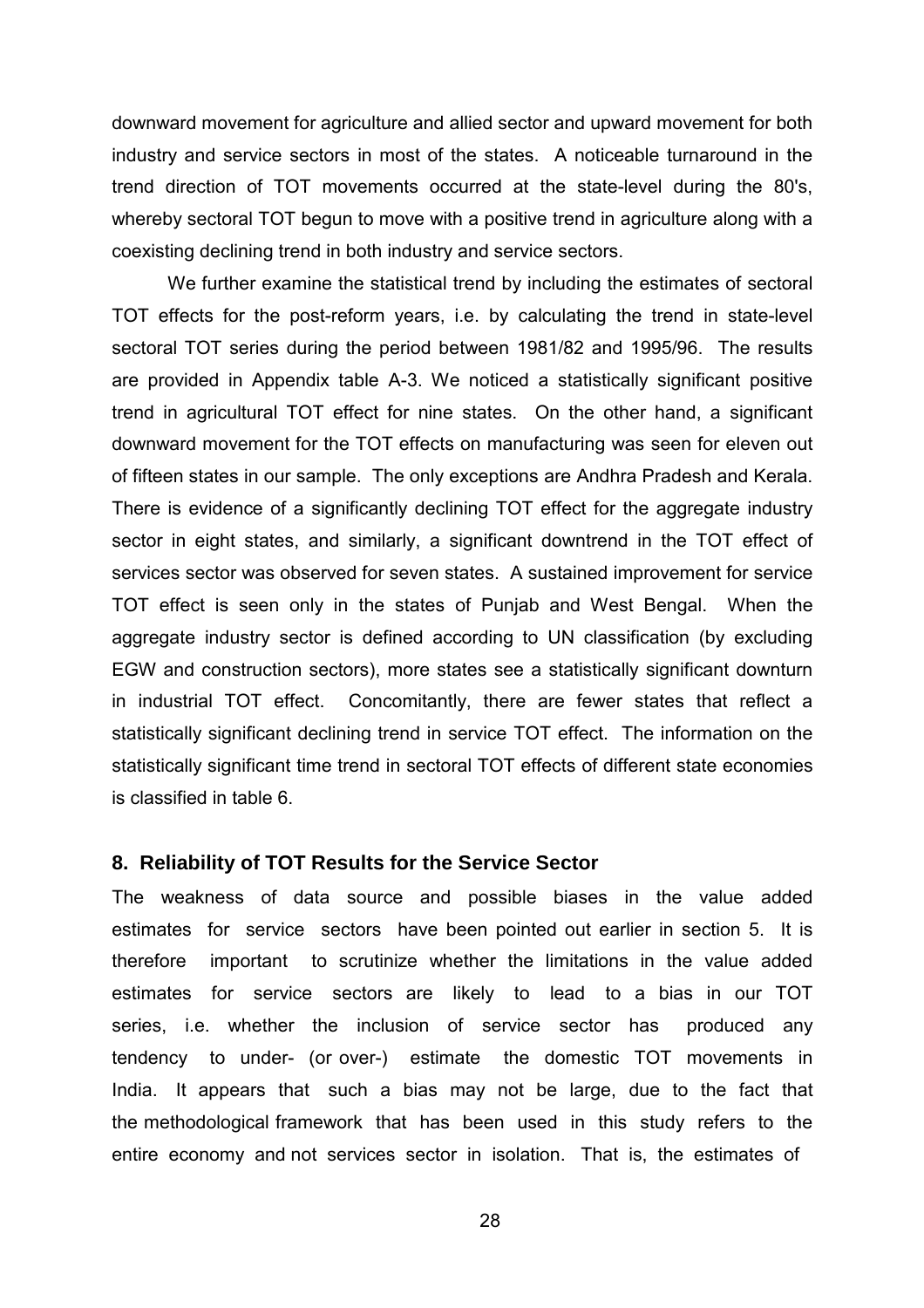|                             | <b>Statistically Significant Trend of TOT Effect</b>                                                                                                         |                                                                                                                                                                    |  |  |  |  |
|-----------------------------|--------------------------------------------------------------------------------------------------------------------------------------------------------------|--------------------------------------------------------------------------------------------------------------------------------------------------------------------|--|--|--|--|
| <b>Sectors</b>              | <b>Upward Trend (favorable</b>                                                                                                                               | <b>Downward Trend</b>                                                                                                                                              |  |  |  |  |
|                             | TOT)                                                                                                                                                         | (Unfavorable TOT)                                                                                                                                                  |  |  |  |  |
| Agriculture                 | Bihar, Gujarat, Haryana,<br>Himachal Pradesh,<br>Karnataka, Maharashtra,<br>Punjab, Rajasthan, U.ttar<br>Pradesh & all India                                 | <b>None</b>                                                                                                                                                        |  |  |  |  |
| Agriculture &<br>Allied     | Andhra Pradesh,<br>Bihar, Gujarat, Haryana,<br>Karnataka, Kerala,<br>Maharashtra, Orrisa,<br>Punjab, Rajasthan, Uttar<br>Pradesh, West Bengal &<br>all India | <b>None</b>                                                                                                                                                        |  |  |  |  |
| Manufacturing               | Andhra Pradesh, Kerala.                                                                                                                                      | Bihar, Gujarat, Haryana,<br>Himachal Pradesh, Karnataka,<br>Maharashtra, Madhya Pradesh,<br>Punjab, Rajasthan, Uttar<br>Pradesh, West Bengal & all<br>India.       |  |  |  |  |
| Industry (WB<br>definition) | Andhra Pradesh, Uttar<br>Pradesh                                                                                                                             | Bihar, Gujarat, Haryana,<br>Karnataka, Maharashtra,<br>Punjab, Rajasthan, West<br>Bengal & all India                                                               |  |  |  |  |
| Services (WB<br>definition) | Punjab, West Bengal                                                                                                                                          | Bihar, Gujarat, Karnataka,<br>Kerala, Madhya Pradesh,<br>Orrisa, Uttar Pradesh and all-<br><b>India</b>                                                            |  |  |  |  |
| Industry (UN<br>definition) | Andhra Pradesh, Kerala                                                                                                                                       | Bihar, Gujarat, Haryana,<br>Himachal Pradesh, Karnataka,<br>Madhya Pradesh, Maharashtra,<br>Punjab, Rajasthan, Uttar<br>Pradesh, West Bengal & all<br><b>India</b> |  |  |  |  |
| Services (UN<br>definition) | Himachal Pradesh,<br>Maharashtra, Punjab & all<br><i><b>India</b></i>                                                                                        | Andhra Pradesh, Bihar,<br>Gujarat, Karnataka, Kerala,<br>Rajasthan, Tamil Nadu & Uttar<br>Pradesh                                                                  |  |  |  |  |

**Table 6: Pattern of Sectoral TOT Effects across Indian States.**

*Source: derived from tables 2, 3 and appendix table A-3. Note: based on statistically significant trends during 1981/82 to 1995/96*

sectoral TOT in our methodology are simultaneously developed for all the domestic sectors that constitute the Indian economy, and not service sector alone. Now, there is no evidence to presume that the value-added estimates on commodity producing sectors or the total GDP estimates in India are erroneous. Thus, if our results on the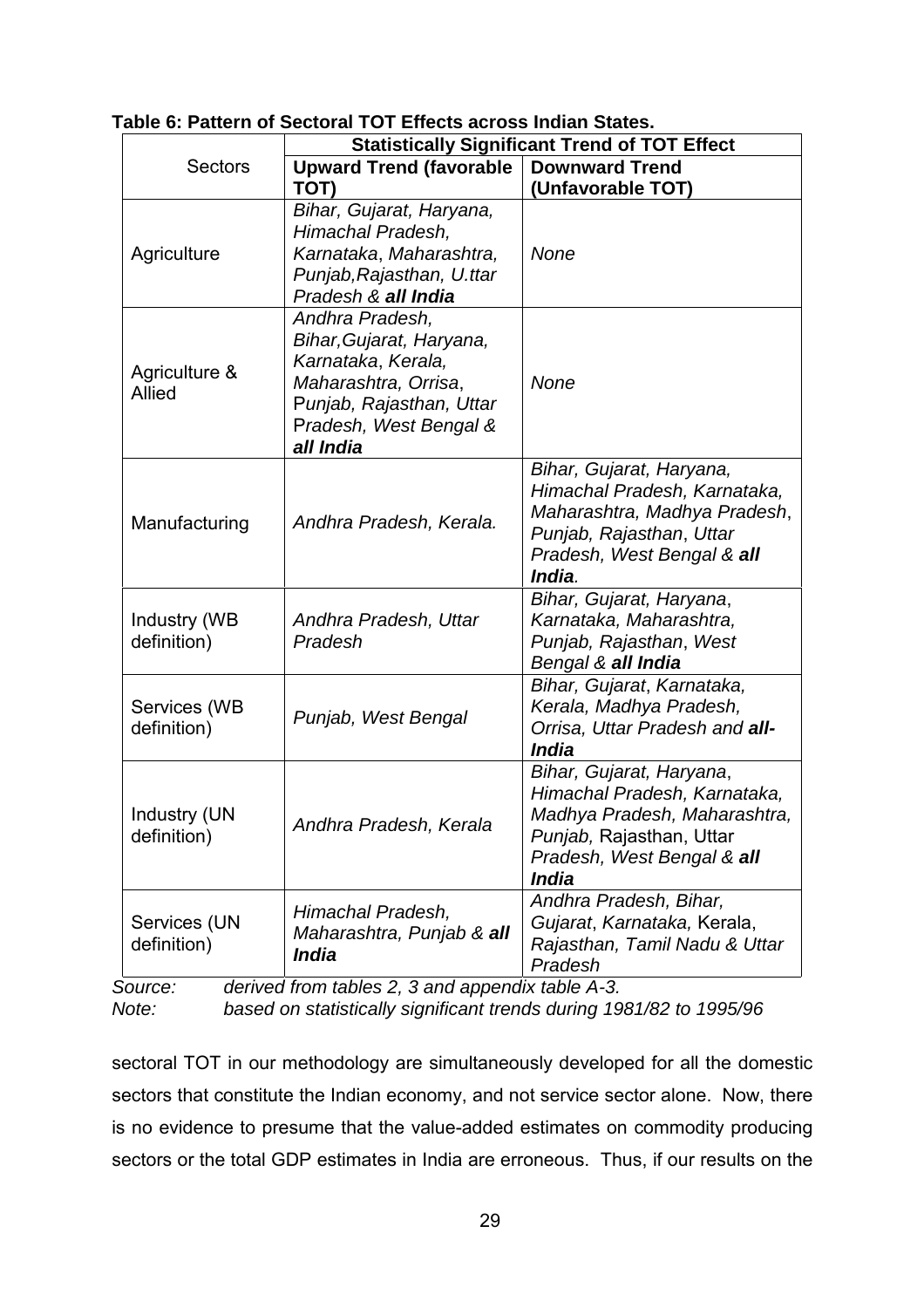TOT effect for agriculture and industry sectors compare well with the previous NBTOT series including the government series in India, then the possibility that the present estimates of services TOT are biased is relatively less. Because, our methodological framework ensures that sectoral TOT effects in constituent sectors get neutralised at the level of aggregate economy.

#### **8.1 Comparison with Other Series**

Since the present formulation of sectoral TOT has been based on a multi-sectoral framework, a straightforward comparison of our results with those of the bilateral indices on agricultural NBTOT as estimated by Thamarajakshi [1994], Tyagi [1987], Mungekar [1992] and Palanivel [1999] is not possible. At the best, we can compare our results with theirs across estimates for the agricultural sector. Further, it should be kept in mind that the *TOT effects* are estimates of inter-sectoral resources transfer resulting from changes in the relative price structure, rather than being a measure of changes in relative price itself.

The various agricultural NBTOT series in India, after connecting them with a common base (1980/81), have been reported in Deb [2002 a]. We observe that the decade between mid-60 to mid-70 has been marked with a favorable TOT shift for agriculture in all the NBTOT estimates. This is true for the present estimates of TOT effect on agriculture as well. A subsequent turnaround of TOT against agriculture has likewise been noticed in most of the NBTOT estimates and in the present estimates of agricultural TOT effect. Finally, the results also reflect a favorable turnaround in agricultural TOT during the post-reforms period in India, similar to the series provided by Thamarajakshi [2000] and two government agencies, viz. Commission for Agricultural Costs and Prices (CACP) and Directorate of Economics and Statistics (DES).

To provide a comparison in the overall pattern of movements, we attempt a graphical plot of our series on agricultural TOT effect along with the series constructed by Thamarajakshi [1994], the CACP and the DES in figure 3. It can be observed that the swings in our agricultural TOT series during the 60's and 70's are similar to those in the Thamarajakshi series. Similarly, the upward movement in our agricultural TOT series observed during the early 90's is analogous to that in the CACP series.

30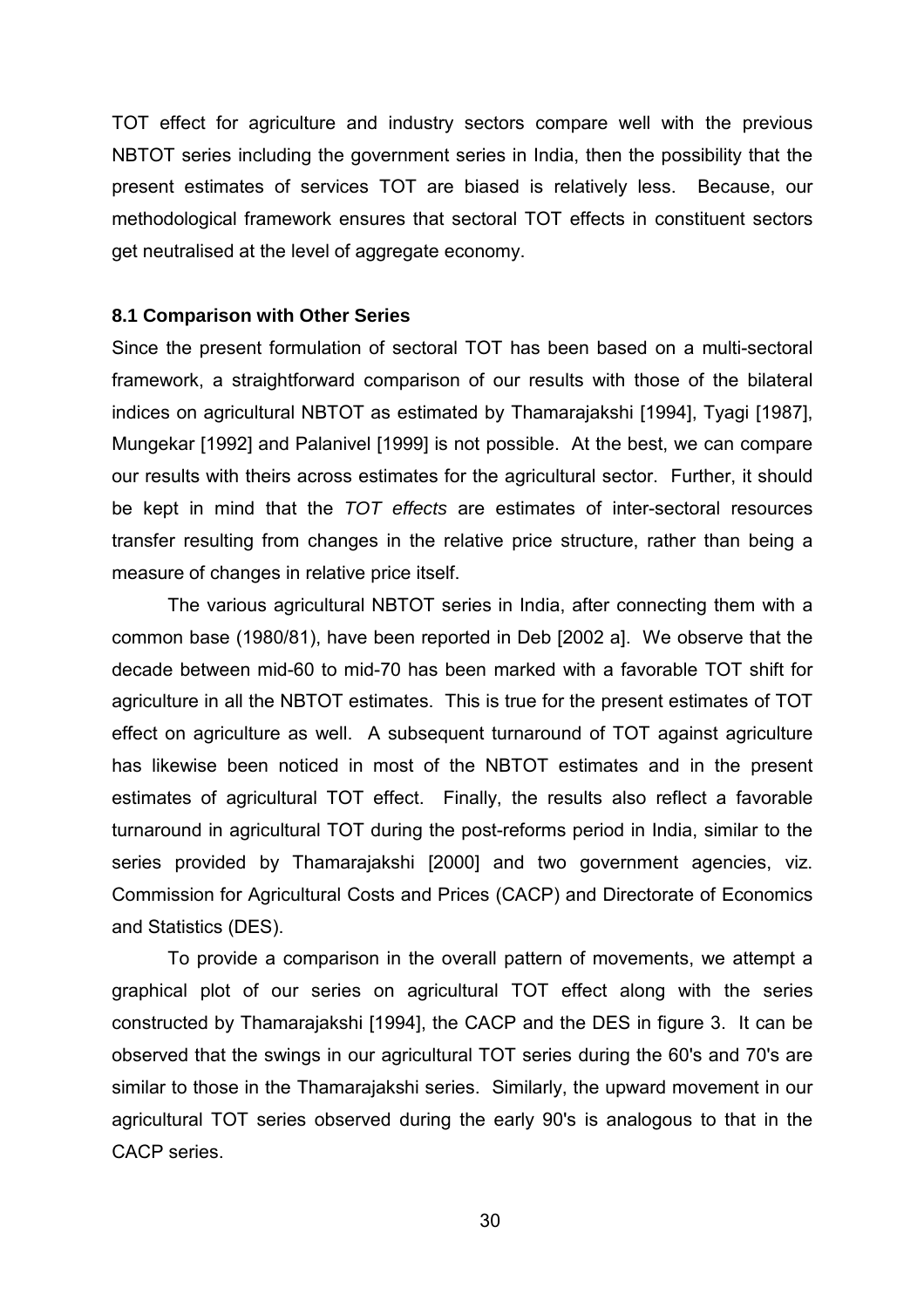



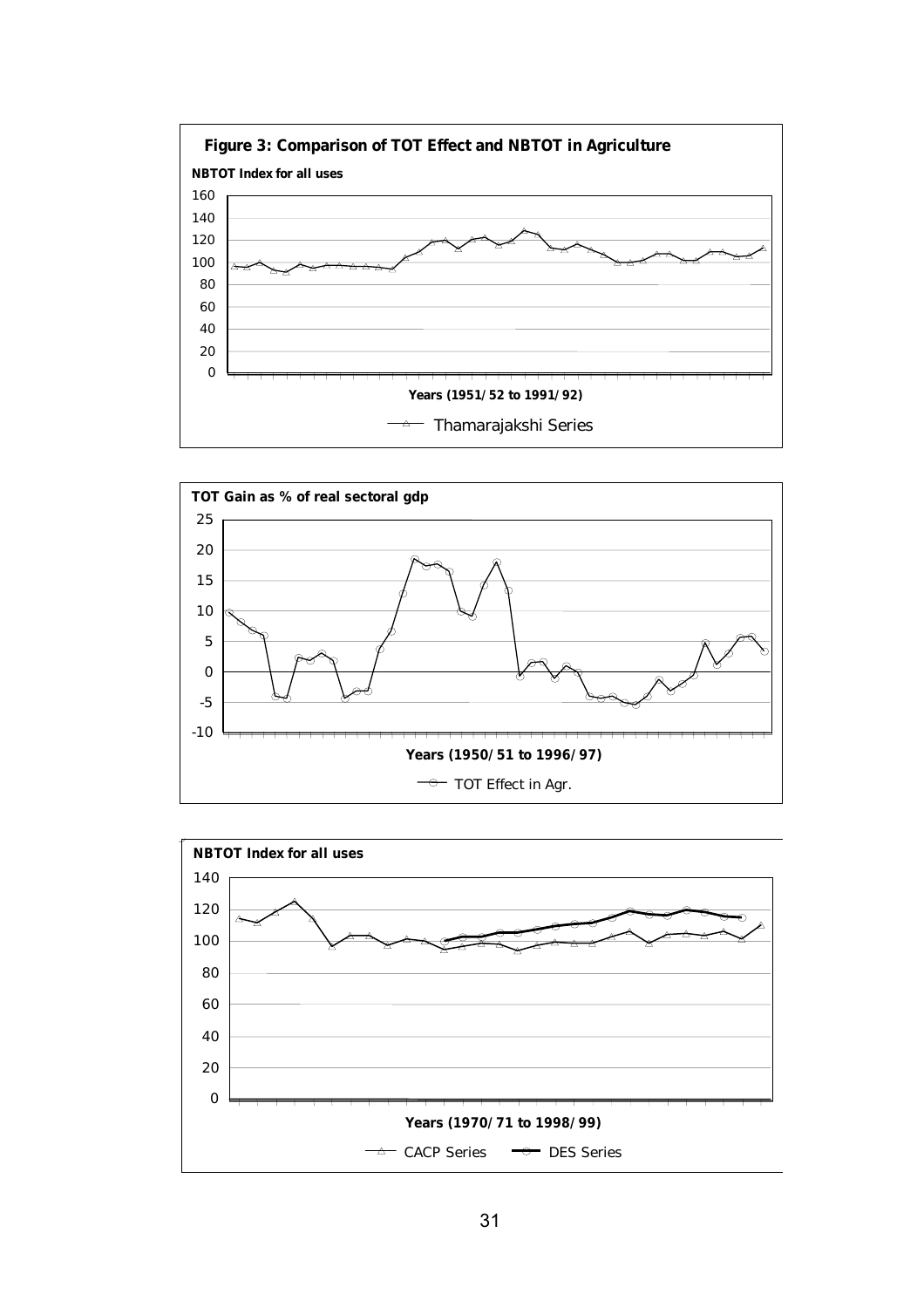Further, in table 7, we tabulate the correlation coefficients between the present estimates of agricultural TOT effect vis-a-vis alternate agricultural NBTOT series in India. Since the time periods covered in various NBTOT series are different, the correlation coefficient has been computed on the basis of common observations only. We notice a high degree of correlation between the present series on agricultural TOT effect and every agricultural NBTOT series, except the Thamarajakshi series for which the correlation is moderate (0.64).

## **Table 7: Coefficient of Correlation between Agricultural TOT Effect and Various Agricultural NBTOT Series.**

| Coefficient of Correlation with:                                             |      |  |      |      |      |  |  |  |
|------------------------------------------------------------------------------|------|--|------|------|------|--|--|--|
| <b>CACP</b><br>Thamarajakshi<br><b>DES</b><br>Mungekar<br>Palanivel<br>`vagi |      |  |      |      |      |  |  |  |
| 0.64                                                                         | 0.89 |  | 0.88 | 0.96 | 0.91 |  |  |  |

*Note: The series on TOT gain (production) as % of real agricultural output has been used in the calculations.*

We also compare our estimates of industrial TOT effect with the inverse of agriculture-industry NBTOT series so as to interpret it as an industry-agriculture NBTOT series. The correlation coefficients between industrial TOT effect and alternate industry-agriculture NBTOT series are given in table 8.

**Table 8: Coefficient of Correlation between Industrial TOT Effect and Inverse of Agricultural NBTOT Series.**

| Coefficient of Correlation with the inverse series by: |  |          |           |             |            |  |  |  |
|--------------------------------------------------------|--|----------|-----------|-------------|------------|--|--|--|
| Thamarajakshi   Tyagi                                  |  | Mungekar | Palanivel | <b>CACP</b> | <b>DES</b> |  |  |  |
| 0.87<br>0.67<br>0.96<br>0.87<br>0.93<br>0.84           |  |          |           |             |            |  |  |  |

*Note: The TOT gain (production) as % of real industrial output (WB definition) has been used in the calculations.*

We again notice a high degree of correlation between the present series on industrial TOT effect and the inverse of every alternate NBTOT series except for the Mungekar series, which correlates only moderately with the industrial TOT effects.

As far as the issue of agricultural TOT at the state-level is concerned, only a few studies are available on a comparable basis across Indian states. Further, the TOT analysis does not relate to the total agriculture of the state economies, rather involves examining the parity between output and input prices (Rath 1985), or calculating the net income for principal crops (Swamy and Gulati 1986). Recently, Acharya [2001] provided homogeneous estimates of the overall agricultural TOT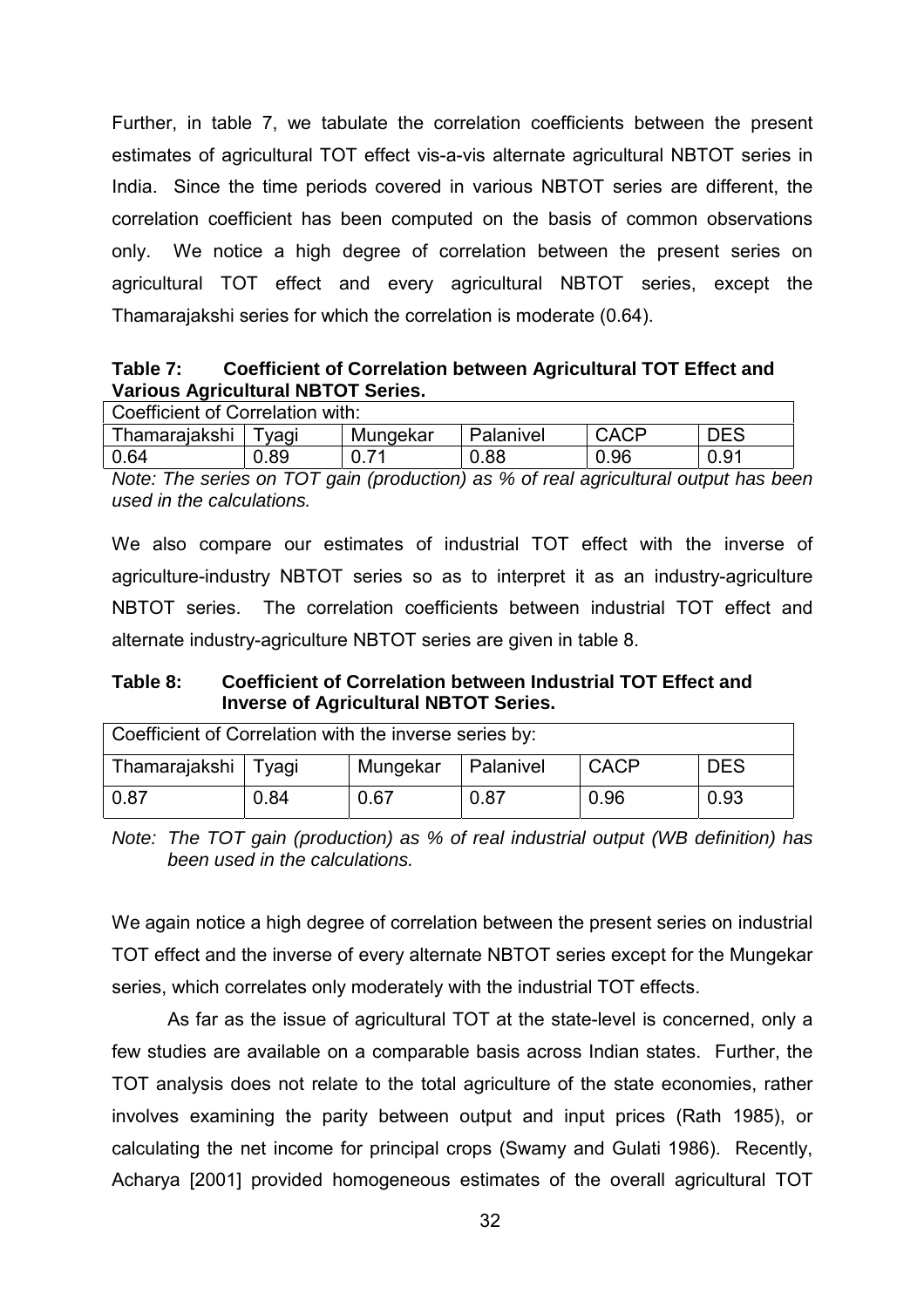encompassing 17 major states, by using the IPD of agriculture and non-agriculture from the SDP (CSO) data. Similar to our results, his analysis also reveals that the compound growth rate of agricultural TOT recorded a positive growth in almost all the states during the period 1980/81 to 1997/98.

### **9. Summary and Implications**

Earlier analyses of sectoral TOT in India have been undertaken on the basis of interpreting the bilateral trade between agriculture and industry (non-agriculture) sector (Thamarajakshi 1994, Tyagi 1987, Mungekar 1992 and Palanivel 1999). The present methodological framework is different from the standard barter TOT concept associated with the two-sector model, because, the TOT effects are derived based on the multi-sectoral trade among all the constituent sectors in the Indian economy. We calculate estimates of sectoral TOT effects at the all-India and also at the level of fifteen major states in India.

The all-India estimates are calculated using a three-sector classification (viz. agriculture and allied, industry and services), and also a detailed 9-sector classification of the Indian economy. Our results indicate that domestic TOT effect in recent years has been positive for agriculture and services sector and negative for the industry sector. The TOT effects for the manufacturing sub-sector and aggregate industry sector have not been positive since the mid-60. Our results also suggest that the infrastructure sectors (electricity, gas and water supply and transport, storage and communication) and service activities (construction and community, social and personal services) have experienced positive TOT movements in India.

We have also constructed estimates of sectoral TOT effect encompassing fifteen state economies of India during 1970/71 to 1995/96. These estimates have been uniformly compiled at the level of 3 broad sectors, and also for agriculture and manufacturing sub-sectors. We notice considerable regional variations in the pattern of sectoral TOT movements across states. A statistically significant improvement in agricultural TOT during 1980/81 to 1995/96 has been observed for nine out of fifteen states. Concomitantly, a significant deterioration in the manufacturing's TOT effect was seen for eleven states during the same period except in the states of Andhra Pradesh and Kerala. We found evidence of a declining TOT effect on aggregate

33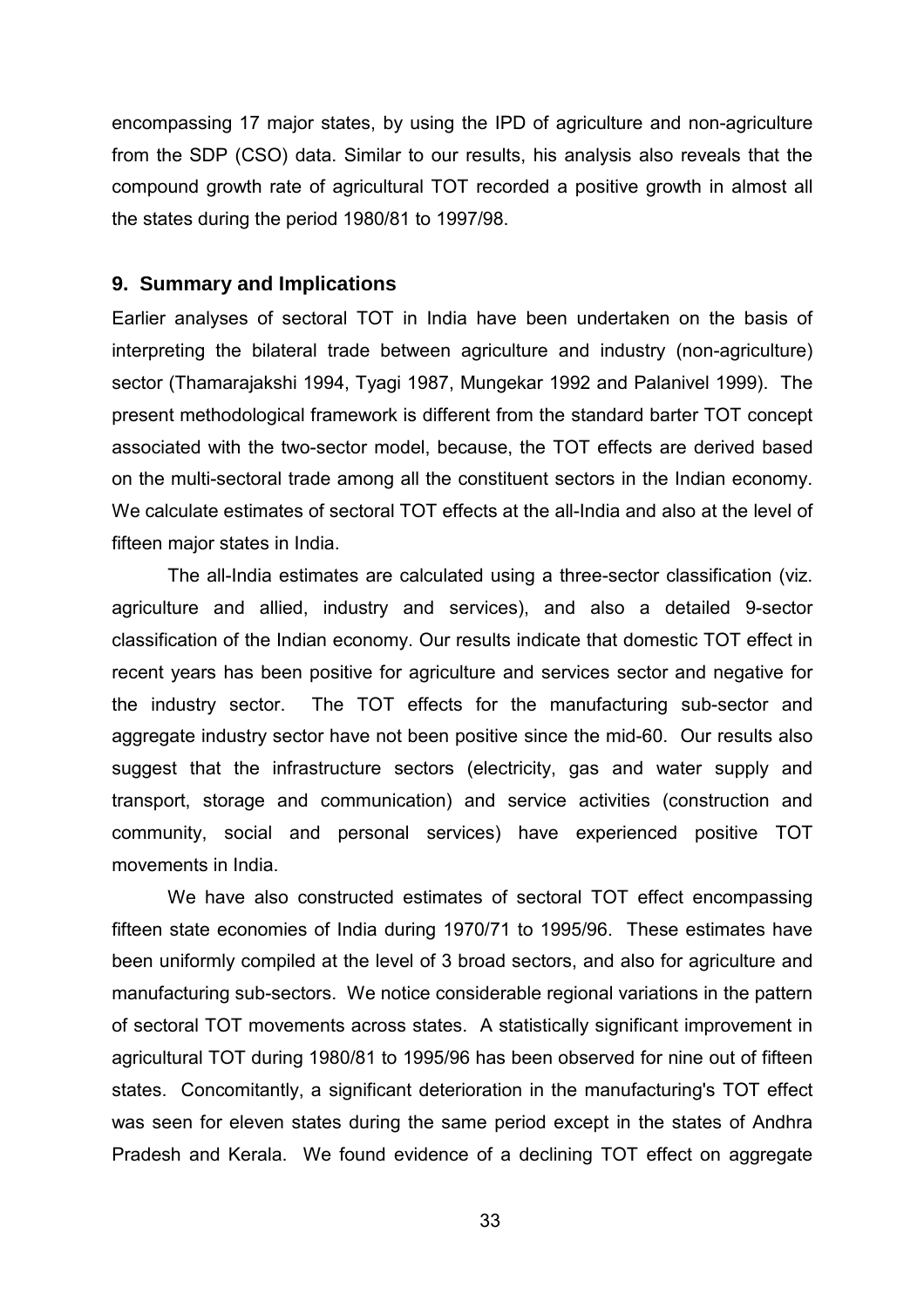industry sector in eight states. Similarly, a significant decline in services TOT was observed for seven states.

Beginning with 1991, sectoral TOT effects seem to have increasingly improved for agriculture and deteriorated for manufacturing at the all-India level and also in major state economies. It has been found in many occasions that both output support prices and input subsidies in Indian agriculture have risen substantially during the 90's decade (GOI 1998, 2000a and 2000b). Thus as indicated by Balakrishnan [2000], the favorable shifts in Indian agricultural TOT during the 90's may have been brought about by rising agricultural support prices. On the other hand, the trade liberalization and industrial policy reforms intended to reduce industrial protection in India may have caused the further deterioration in TOT faced by the manufacturing sector.

One major reason why a multi-sectoral approach to TOT analysis is quite relevant for the purpose of analyzing Indian TOT movements is because the service producing segment is now the largest and fastest growing sector in Indian economy, and a two-sector TOT analysis remains insufficient for addressing such. In this context, these results provide a more comprehensive outlook of sectoral TOT because it takes into account all the economic sectors. These multi-sectoral TOT measures are not based only on the traded segment of sectoral outputs but rather, these measures of income gain (loss) due to intersectoral TOT change are hypothetical and therefore refers to both the traded and non-traded segment of each sector. However, this does not imply that the multi-sectoral TOT estimates are unrealistic or inaccurate. In fact, we have found a high degree of correlation between the multi-sectoral TOT series vis-a-vis the previous NBTOT series in India.

These results have some important implications. *First*, the previous agriculture-industry TOT results have led us believe that the beneficiary of an adverse agricultural TOT is inevitably the industry sector. Such an understanding also led to the conclusion that the industry sector is "protected" in the sense that the government intends to provide TOT incentives to the sector. An important aspect of the multi-sectoral TOT analysis is the realization that an unfavorable agriculture TOT does not necessarily imply that sectoral TOT is favorable to the industry sector. In fact, our results suggest that TOT gains since 1965/66 have accrued in the agriculture or services sector, and not in the manufacturing (or aggregate industry) sector in India. Thus, it appears that if we want to know about what is going on in

34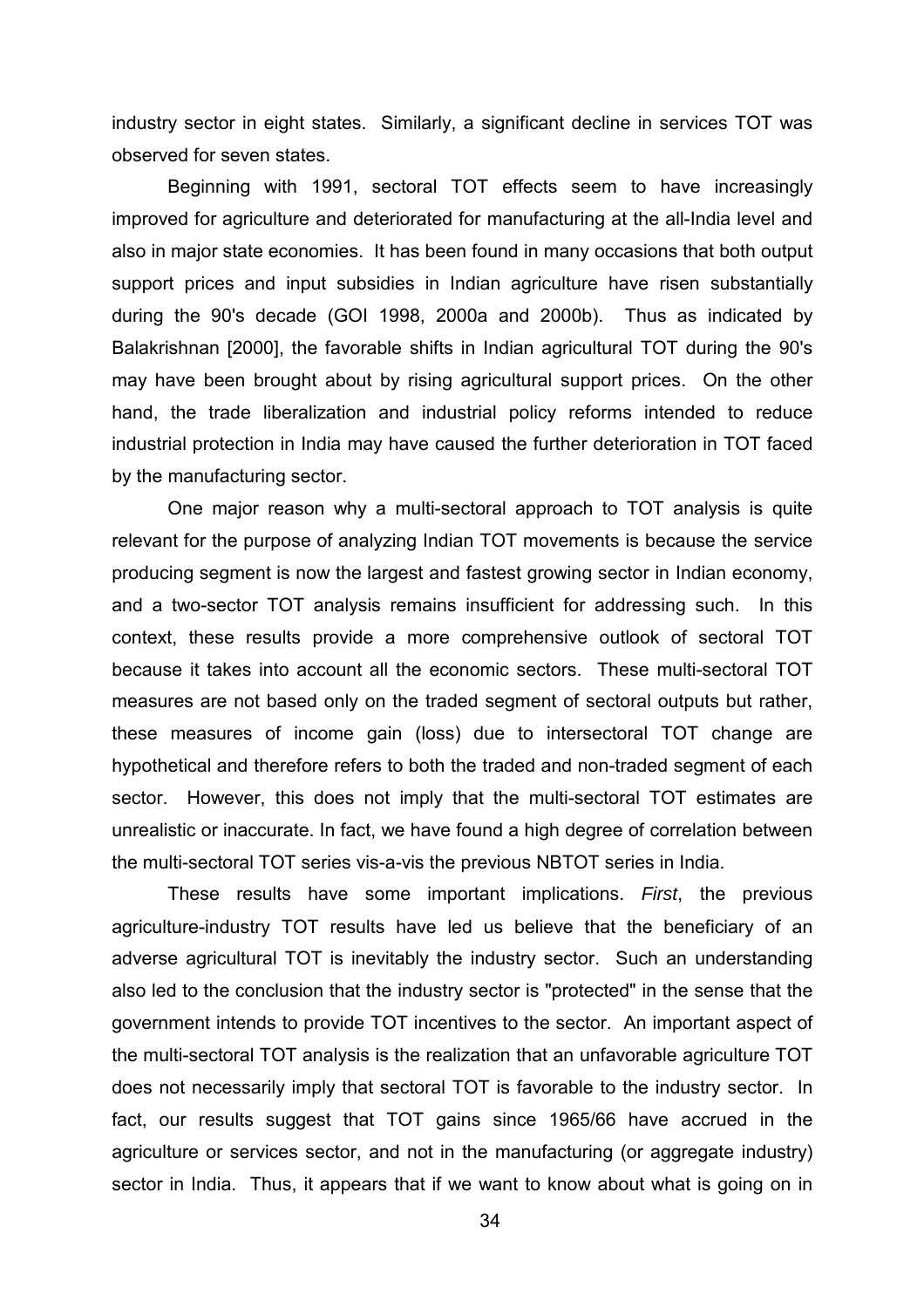the domestic TOT front in India, it is time that we start taking the service sector seriously.

Second, a number of the domestic sectors have significant public presence. In addition to services rendered by several administrative departments of the government, i.e, community, social and personal services (CSPS), almost the total output of the electricity, gas and water supply (EGW) sector and the railways and communications sub-sector within the transport, storage and communication (TSC) originate in the public sector. The sectoral TOT effect since the 80's has been positive for EGW, TSC and CSPS sectors after being negative in earlier years. It therefore appears that the role of government - particularly the administered price policy and (or) the public expenditure policy - has an important bearing on the intersectoral TOT mechanism in India.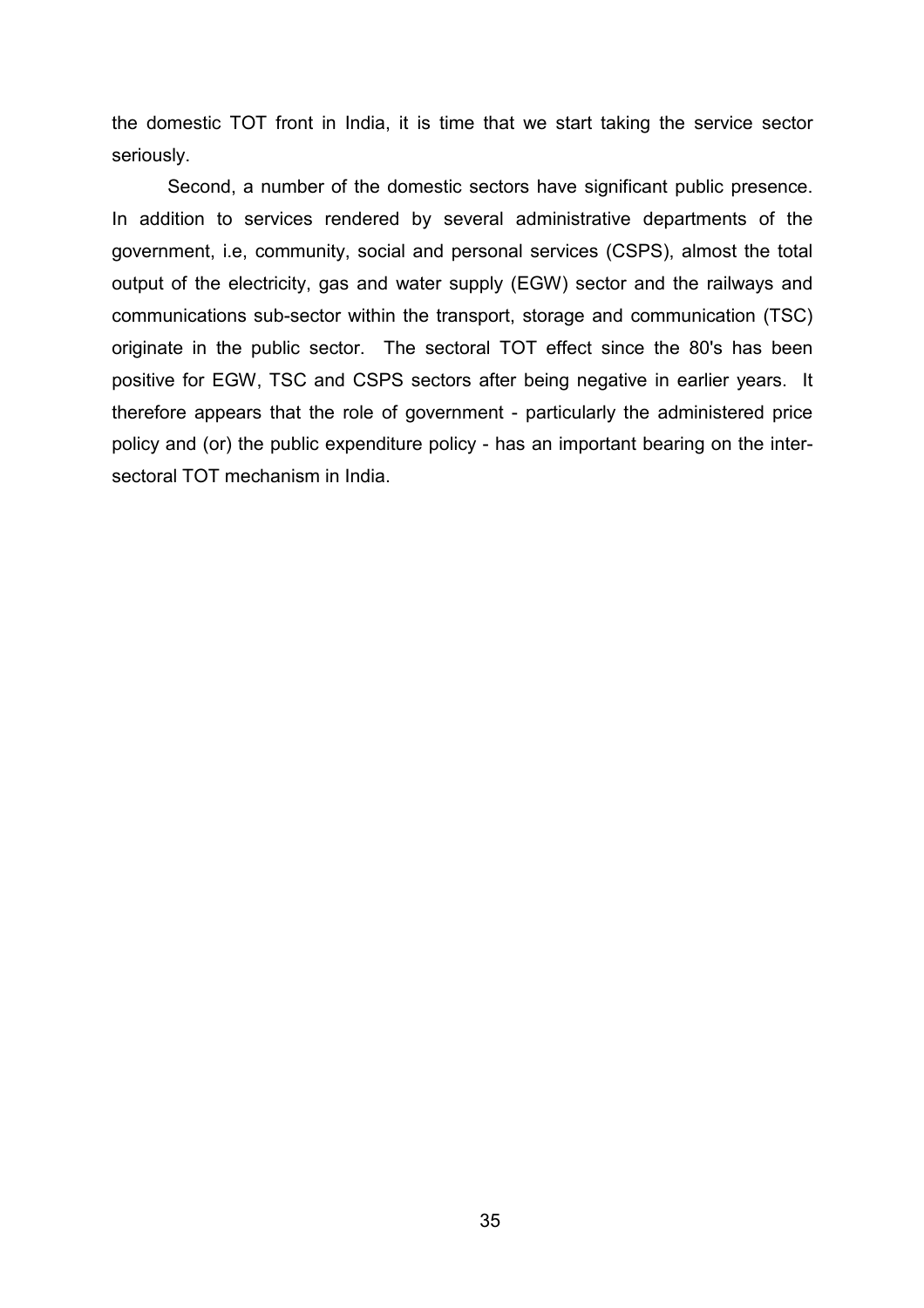|         | Sectors - I. Agriculture, Forestry & Fishing |                                 |                  |                      |                   | 1.1 Agriculture        |                  |                      |                  |                        | 1.2 Forestry and Logging |                      |
|---------|----------------------------------------------|---------------------------------|------------------|----------------------|-------------------|------------------------|------------------|----------------------|------------------|------------------------|--------------------------|----------------------|
|         |                                              | <b>Production Gain</b>          |                  | Income Gain          |                   | <b>Production Gain</b> |                  | Income Gain          |                  | <b>Production Gain</b> | <b>Income Gain</b>       |                      |
| Years   | Rs.Crore                                     | as % of<br>sectoral<br>real gdp | Rs.Crore as % of | sectoral<br>real gdp | Rs. Crore as % of | sectoral<br>real gdp   | Rs.Crore as % of | sectoral<br>real gdp | Rs.Crore as % of | sectoral<br>real gdp   | Rs.Crore as % of         | sectoral<br>real gdp |
| 1950/51 | 720.5                                        | 3.0                             |                  |                      | 2043.7            | 9.8                    |                  |                      | $-1227.5$        | $-47.4$                |                          |                      |
| 1955/56 | $-2426.3$                                    | $-8.9$                          |                  |                      | $-1061.8$         | $-4.4$                 |                  |                      | $-1265.7$        | $-49.6$                |                          |                      |
| 1960/61 | $-2628.9$                                    | $-8.2$                          | $-4067.2$        | $-12.7$              | $-1277.2$         | $-4.4$                 | $-2627.2$        | $-9.1$               | $-1201.2$        | $-45.2$                | $-1272.6$                | $-47.9$              |
| 1965/66 | 1754.0                                       | 5.6                             | 960.7            | 3.1                  | 3540.3            | 12.9                   | 2796.6           | 10.2                 | $-1609.6$        | $-49.3$                | $-1649.5$                | $-50.5$              |
| 1970/71 | 1908.4                                       | 4.7                             | $-50.7$          | $-0.1$               | 3571.7            | 9.9                    | 1734.5           | 4.8                  | $-1538.6$        | $-42.9$                | $-1633.7$                | $-45.6$              |
| 1975/76 | $-1944.5$                                    | $-4.4$                          | $-4571.3$        | $-10.2$              | $-259.7$          | $-0.7$                 | $-2687.3$        | $-6.8$               | $-1625.7$        | $-40.4$                | $-1773.3$                | $-44.0$              |
| 1980/81 | 0.0                                          | 0.0                             | 0.0              | 0.0                  | 0.0               | 0.0                    | 0.0              | 0.0                  | 0.0              | 0.0                    | 0.0                      | 0.0                  |
| 1985/86 | $-2199.6$                                    | $-4.1$                          | $-1476.4$        | $-2.7$               | $-2727.0$         | $-5.5$                 | $-2071.8$        | $-4.2$               | 379.7            | 11.9                   | 429.2                    | 13.5                 |
| 1990/91 | 739.5                                        | 1.1                             | 2035.8           | 3.1                  | $-358.0$          | $-0.6$                 | 825.8            | 1.4                  | 609.8            | 19.6                   | 682.3                    | 22.0                 |
| 1991/92 | 3459.7                                       | 5.4                             | 5118.0           | 8.0                  | 2910.3            | 4.9                    | 4439.2           | 7.5                  | 198.7            | 6.4                    | 279.2                    | 9.1                  |
| 1992/93 | 1495.9                                       | 2.2                             | 3255.8           | 4.8                  | 728.0             | 1.1                    | 2349.9           | 3.7                  | 238.2            | 8.1                    | 318.9                    | 10.8                 |
| 1993/94 | 2815.2                                       | 4.0                             | 5331.0           | 7.6                  | 2024.3            | 3.1                    | 4349.7           | 6.6                  | 160.1            | 5.5                    | 265.0                    | 9.2                  |
| 1994/95 | 5191.3                                       | 7.0                             | 9401.5           | 12.8                 | 3865.7            | 5.6                    | 7747.0           | 11.3                 | 8.6              | 0.3                    | 163.9                    | 5.6                  |
| 1995/96 | 4772.1                                       | 6.6                             | 8456.9           | 11.8                 | 3933.6            | 5.9                    | 7335.7           | 11.0                 | 195.6            | 6.7                    | 345.6                    | 11.8                 |
| 1996/97 | 3239.6                                       | 4.2                             | 6931.4           | 8.9                  | 2446.2            | 3.4                    | 5864.0           | 8.1                  | 12.2             | 0.4                    | 146.7                    | 5.0                  |

Appendix Table A-1: Terms of Trade Effects, gain (production) and gain (income) in sectors of India, base 1980/81.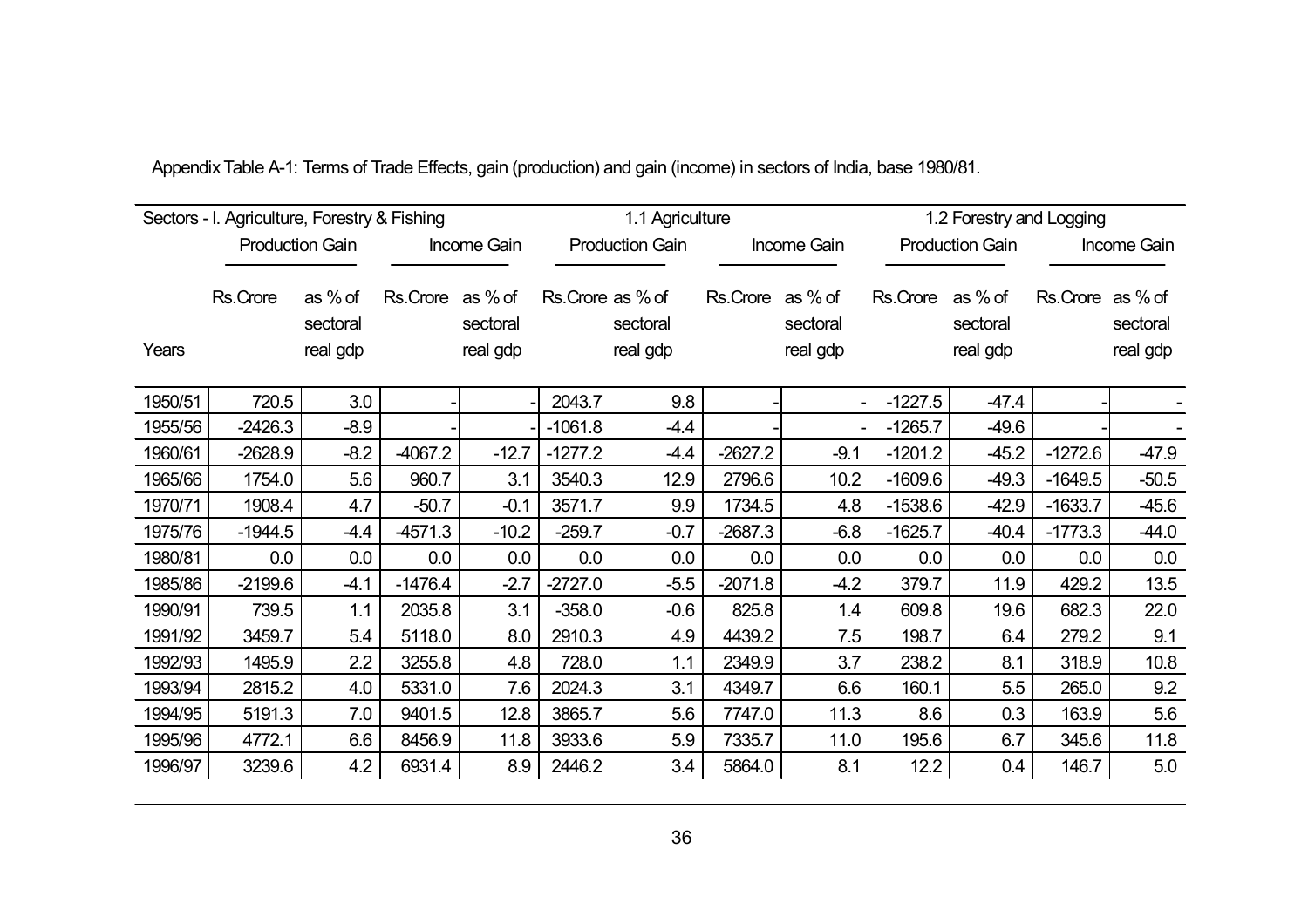| <b>Sectors</b> |          | 1.3 Fishing<br><b>Production Gain</b> |                  |                      |                  | 2. MINING AND QUARRYING |                  |                      |           |                                 | 3. MANUFACTURING |                      |
|----------------|----------|---------------------------------------|------------------|----------------------|------------------|-------------------------|------------------|----------------------|-----------|---------------------------------|------------------|----------------------|
|                |          |                                       |                  | Income Gain          |                  | <b>Production Gain</b>  |                  | Income Gain          |           | <b>Production Gain</b>          |                  | Income Gain          |
| Years          | Rs.Crore | as % of<br>sectoral<br>real gdp       | Rs.Crore as % of | sectoral<br>real gdp | Rs.Crore as % of | sectoral<br>real gdp    | Rs.Crore as % of | sectoral<br>real gdp | Rs.Crore  | as % of<br>sectoral<br>real gdp | Rs.Crore as % of | sectoral<br>real gdp |
| 1950/51        | $-95.7$  | $-32.9$                               |                  |                      | $-165.1$         | $-35.7$                 |                  |                      | 157.9     | 3.2                             |                  |                      |
| 1955/56        | $-98.9$  | $-25.6$                               |                  |                      | $-158.9$         | $-27.8$                 |                  |                      | 562.2     | 8.7                             |                  |                      |
| 1960/61        | $-150.5$ | $-30.4$                               | $-167.4$         | $-33.8$              | $-193.0$         | $-24.2$                 | $-222.7$         | $-27.9$              | 828.7     | 9.4                             | 358.5            | 4.1                  |
| 1965/66        | $-176.7$ | $-30.4$                               | $-186.5$         | $-32.1$              | $-355.7$         | $-32.3$                 | $-373.7$         | $-33.9$              | $-433.0$  | $-3.6$                          | $-712.9$         | $-5.9$               |
| 1970/71        | $-124.7$ | $-17.8$                               | $-151.4$         | $-21.6$              | $-283.3$         | $-24.2$                 | $-324.6$         | $-27.7$              | $-634.7$  | $-4.3$                          | $-1284.1$        | $-8.8$               |
| 1975/76        | $-59.1$  | $-6.6$                                | $-110.7$         | $-12.3$              | $-207.5$         | $-13.7$                 | $-288.0$         | $-19.0$              | 369.7     | 2.2                             | $-710.3$         | $-4.1$               |
| 1980/81        | 0.0      | 0.0                                   | 0.0              | 0.0                  | 0.0              | 0.0                     | 0.0              | 0.0                  | 0.0       | 0.0                             | 0.0              | 0.0                  |
| 1985/86        | 147.7    | 12.5                                  | 166.2            | 14.1                 | 1552.0           | 59.2                    | 1610.0           | 61.4                 | $-2180.2$ | $-7.2$                          | $-1789.0$        | $-5.9$               |
| 1990/91        | 487.7    | 31.3                                  | 527.6            | 33.9                 | 1079.7           | 25.7                    | 1182.9           | 28.1                 | -4866.2   | $-10.8$                         | $-4085.4$        | $-9.1$               |
| 1991/92        | 350.8    | 21.4                                  | 399.6            | 24.4                 | 645.8            | 14.8                    | 768.7            | 17.6                 | $-5531.2$ | $-12.8$                         | -4606.9          | $-10.7$              |
| 1992/93        | 529.7    | 30.6                                  | 587.0            | 33.9                 | 840.6            | 19.1                    | 973.6            | 22.1                 | $-5018.3$ | $-11.2$                         | $-4006.3$        | $-8.9$               |
| 1993/94        | 630.8    | 34.1                                  | 716.3            | 38.7                 | 990.2            | 21.6                    | 1182.5           | 25.7                 | $-6258.0$ | $-13.3$                         | $-4857.1$        | $-10.3$              |
| 1994/95        | 1317.0   | 68.1                                  | 1490.6           | 77.0                 | 805.0            | 16.8                    | 1103.7           | 23.0                 | $-7102.5$ | $-13.9$                         | $-4751.6$        | $-9.3$               |
| 1995/96        | 642.9    | 30.3                                  | 775.6            | 36.6                 | 541.8            | 10.5                    | 815.4            | 15.8                 | $-7271.0$ | $-11.7$                         | $-4631.0$        | $-7.4$               |
| 1996/97        | 781.2    | 34.4                                  | 920.7            | 40.5                 | 214.4            | 4.2                     | 459.0            | 8.9                  | $-8763.9$ | $-13.1$                         | $-6113.1$        | $-9.2$               |

cont (1) -

Note :- a) The data source is National Accounts Statistics [CSO]. b) TOT gain during the base period assumes a situation of no loss and no gain. c) Terms of trade gain (production) and (income) are calculated according to Measure I and II, respectively. d) The total indirect tax and subsidy in the economy has been treated as a separate sector.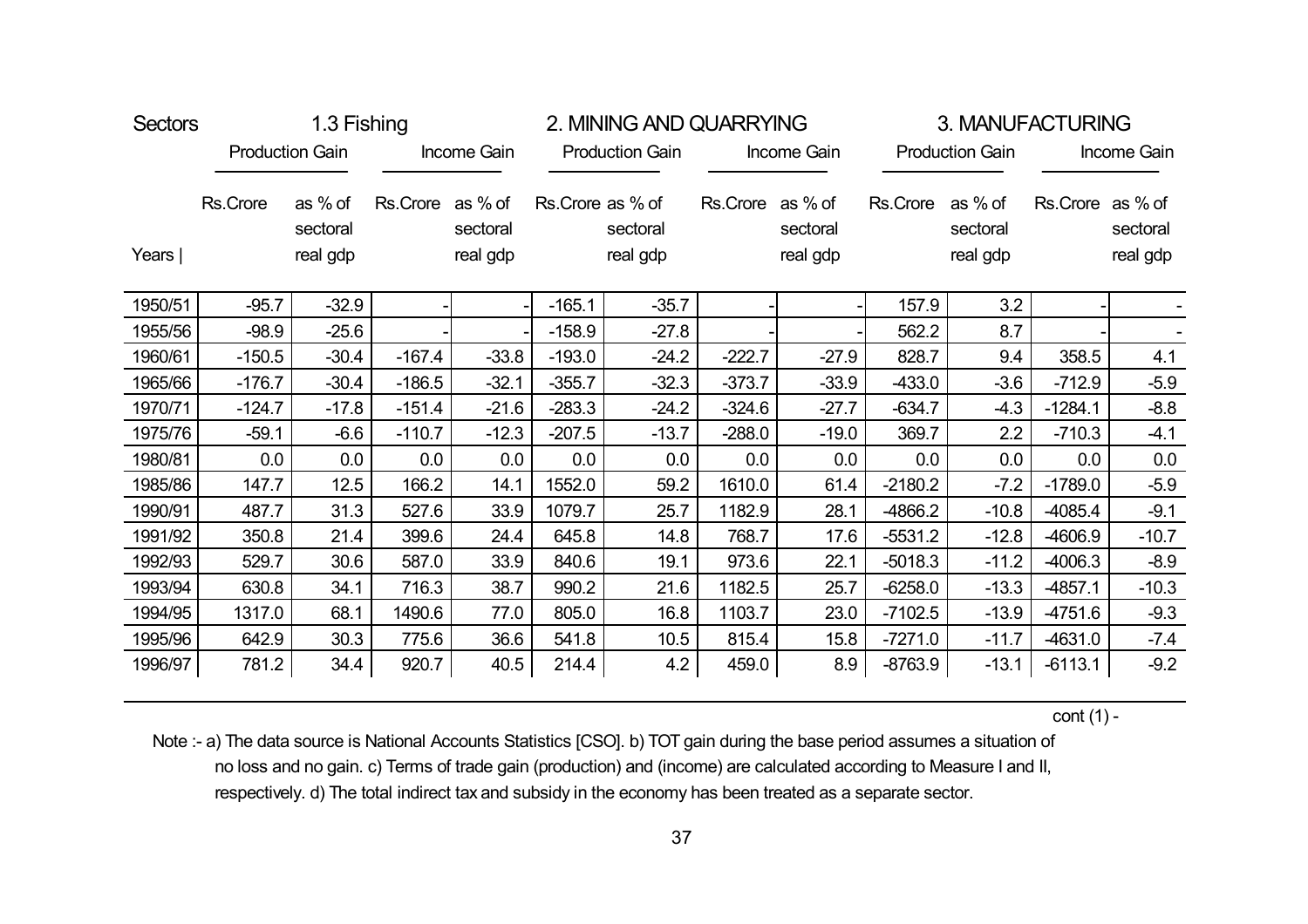| Appendix Table A-1: Terms of Trade Effects, gain (production) and gain (income) in sectors of India, base 1980/81. |
|--------------------------------------------------------------------------------------------------------------------|
|--------------------------------------------------------------------------------------------------------------------|

| Sectors - | 3.1 Manufacturing [Regd] |                        |           |                                                                                                 |           |                        | 3.2 Manufacturing [Unregd] |                      | 4. ELCTRICITY, GAS & WATER SPLY. |                        |             |                                 |
|-----------|--------------------------|------------------------|-----------|-------------------------------------------------------------------------------------------------|-----------|------------------------|----------------------------|----------------------|----------------------------------|------------------------|-------------|---------------------------------|
|           |                          | <b>Production Gain</b> |           | <b>Income Gain</b>                                                                              |           | <b>Production Gain</b> |                            | <b>Income Gain</b>   |                                  | <b>Production Gain</b> | Income Gain |                                 |
| Years     | Rs. Crore as % of        | sectoral<br>real gdp   |           | Rs. Crore as % of Rs. Crore as % of Rs. Crore as % of Rs. Crore as % of<br>sectoral<br>real gdp |           | sectoral<br>real gdp   |                            | sectoral<br>real gdp |                                  | sectoral<br>real gdp   | Rs.Crore    | as % of<br>sectoral<br>real gdp |
| 1950/51   | 66.3                     | 2.9                    |           |                                                                                                 | 91.6      | 3.6                    |                            |                      | $-32.6$                          | $-23.3$                |             |                                 |
| 1955/56   | 265.4                    | 8.5                    |           |                                                                                                 | 296.9     | 8.8                    |                            |                      | $-5.4$                           | $-2.6$                 |             |                                 |
| 1960/61   | 395.2                    | 8.6                    | 150.5     | 3.3                                                                                             | 433.5     | 10.4                   | 208.0                      | 5.0                  | $-7.5$                           | $-2.0$                 | $-25.4$     | $-6.8$                          |
| 1965/66   | $-279.2$                 | $-4.1$                 | $-437.4$  | $-6.4$                                                                                          | $-153.9$  | $-3.0$                 | $-275.5$                   | $-5.3$               | $-111.9$                         | $-16.4$                | $-125.6$    | $-18.4$                         |
| 1970/71   | $-517.5$                 | $-6.1$                 | $-889.5$  | $-10.4$                                                                                         | $-117.2$  | $-1.9$                 | $-394.6$                   | $-6.5$               | $-70.3$                          | $-6.5$                 | $-116.9$    | $-10.9$                         |
| 1975/76   | 269.7                    | 2.8                    | $-335.7$  | $-3.5$                                                                                          | 100.0     | 1.3                    | $-374.6$                   | $-4.9$               | $-218.9$                         | $-14.7$                | $-296.9$    | $-20.0$                         |
| 1980/81   | 0.0                      | 0.0                    | 0.0       | 0.0                                                                                             | 0.0       | 0.0                    | 0.0                        | 0.0                  | 0.0                              | 0.0                    | 0.0         | 0.0                             |
| 1985/86   | $-1070.0$                | $-5.8$                 | $-828.3$  | $-4.5$                                                                                          | $-1110.2$ | $-9.4$                 | $-960.7$                   | $-8.1$               | 197.6                            | 6.4                    | 243.5       | 7.9                             |
| 1990/91   | $-2736.2$                | $-9.9$                 | $-2249.6$ | $-8.1$                                                                                          | $-2130.1$ | $-12.4$                | $-1835.7$                  | $-10.7$              | $-102.9$                         | $-2.1$                 | $-11.3$     | $-0.2$                          |
| 1991/92   | $-3225.8$                | $-11.9$                | $-2641.9$ | $-9.8$                                                                                          | $-2305.4$ | $-14.3$                | $-1965.0$                  | $-12.1$              | $-282.7$                         | $-5.4$                 | $-160.6$    | $-3.1$                          |
| 1992/93   | $-3062.7$                | $-11.0$                | $-2435.4$ | $-8.7$                                                                                          | $-1955.6$ | $-11.4$                | $-1571.0$                  | $-9.2$               | 102.8                            | 1.8                    | 249.6       | 4.4                             |
| 1993/94   | $-3848.9$                | $-13.2$                | $-2980.9$ | $-10.3$                                                                                         | $-2409.1$ | $-13.5$                | $-1876.2$                  | $-10.5$              | 111.6                            | 1.8                    | 325.9       | 5.3                             |
| 1994/95   | -4634.2                  | $-14.8$                | $-3205.1$ | $-10.2$                                                                                         | $-2468.3$ | $-12.5$                | $-1546.5$                  | $-7.8$               | 77.1                             | 1.2                    | 433.4       | 6.6                             |
| 1995/96   | -4962.8                  | $-12.4$                | $-3284.6$ | $-8.2$                                                                                          | $-2308.2$ | $-10.3$                | $-1346.4$                  | $-6.0$               | 647.9                            | 9.1                    | 1020.9      | 14.4                            |
| 1996/97   | $-5757.3$                | $-13.3$                | -4048.6   | $-9.4$                                                                                          | $-3006.6$ | $-12.7$                | $-2064.4$                  | $-8.7$               | 1094.2                           | 14.7                   | 1485.3      | 19.9                            |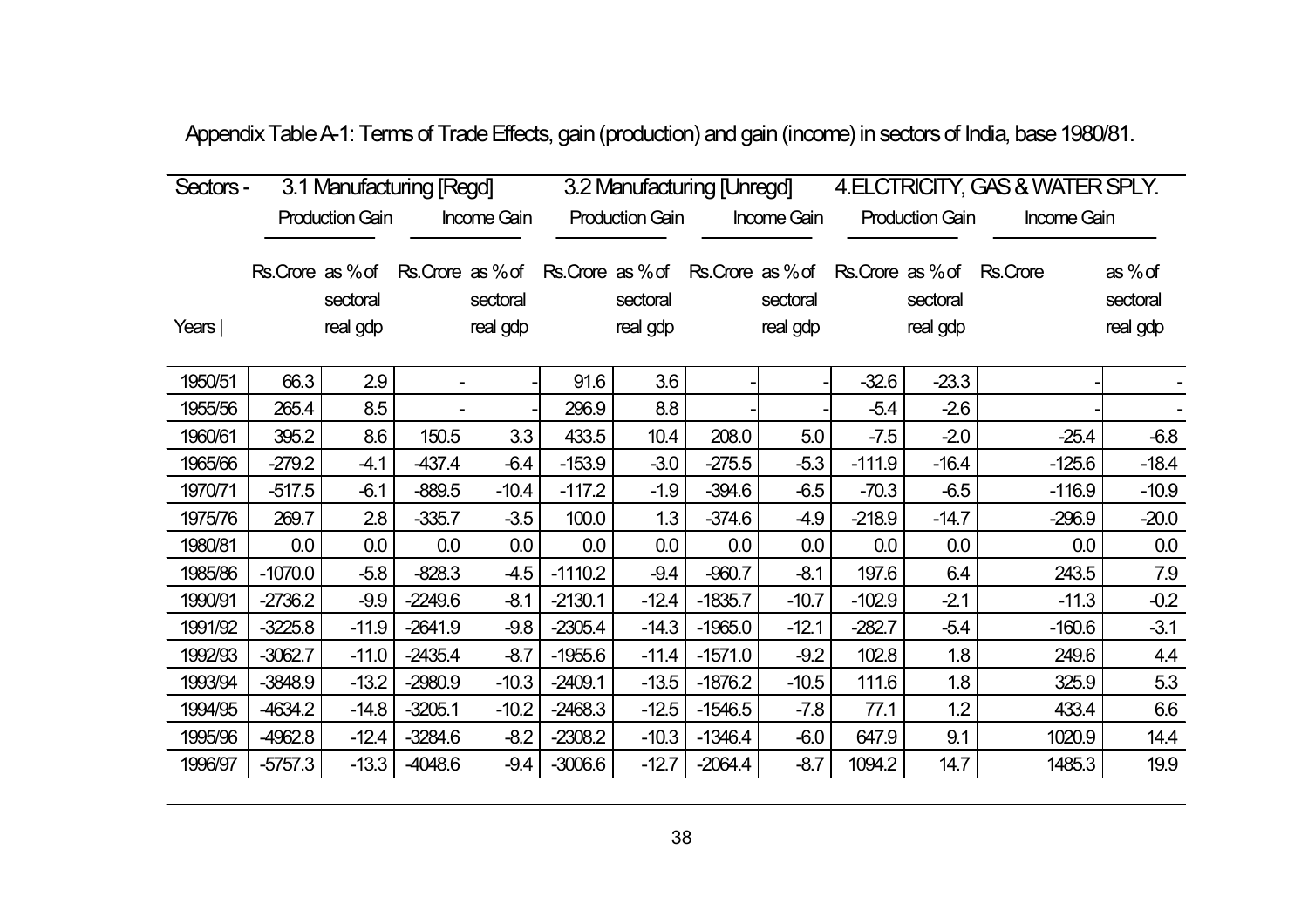| Sectors -> | 5. CONSTRUCTION<br><b>Production Gain</b><br>Income Gain |                               |          |                               |           | 6. TRADE, HOTELS AND RSTRNT.  |             | 6.1 Trade                       |           |                               |             |                                 |
|------------|----------------------------------------------------------|-------------------------------|----------|-------------------------------|-----------|-------------------------------|-------------|---------------------------------|-----------|-------------------------------|-------------|---------------------------------|
|            |                                                          |                               |          |                               |           | <b>Production Gain</b>        | Income Gain |                                 |           | <b>Production Gain</b>        | Income Gain |                                 |
| Years      | Rs.Crore                                                 | as%of<br>sectoral<br>real gdp | Rs.Crore | as%of<br>sectoral<br>real gdp | Rs.Crore  | as%of<br>sectoral<br>real gdp | Rs.Crore    | as % of<br>sectoral<br>real gdp | Rs.Crore  | as%of<br>sectoral<br>real gdp | Rs.Crore    | as % of<br>sectoral<br>real gdp |
| 1950/51    | $-203.4$                                                 | $-14.2$                       |          |                               | $-781.5$  | $-21.4$                       |             |                                 | $-720.8$  | $-21.0$                       |             |                                 |
| 1955/56    | 64.2                                                     | 3.3                           |          |                               | $-774.1$  | $-16.8$                       |             |                                 | $-708.7$  | $-16.3$                       |             |                                 |
| 1960/61    | 46.9                                                     | 1.8                           | $-85.0$  | $-3.2$                        | $-1033.6$ | $-17.0$                       | $-1281.5$   | $-21.0$                         | $-948.9$  | $-16.5$                       | $-1183.2$   | $-20.6$                         |
| 1965/66    | $-237.9$                                                 | $-6.5$                        | $-320.6$ | $-8.7$                        | $-1455.3$ | $-18.4$                       | $-1610.8$   | $-20.4$                         | $-1361.5$ | $-18.3$                       | $-1507.9$   | $-20.2$                         |
| 1970/71    | 46.0                                                     | 1.0                           | $-167.2$ | $-3.7$                        | $-1493.3$ | $-15.3$                       | $-1876.4$   | $-19.3$                         | $-1413.5$ | $-15.4$                       | $-1773.6$   | $-19.4$                         |
| 1975/76    | 65.0                                                     | 1.3                           | $-235.6$ | $-4.9$                        | $-34.2$   | $-0.3$                        | $-761.7$    | $-6.4$                          | $-30.9$   | $-0.3$                        | $-715.6$    | $-6.4$                          |
| 1980/81    | $0.0\,$                                                  | $0.0\,$                       | 0.0      | 0.0                           | $0.0\,$   | $0.0\,$                       | 0.0         | 0.0                             | 0.0       | $0.0\,$                       | 0.0         | $0.0\,$                         |
| 1985/86    | 1538.2                                                   | 21.4                          | 1659.4   | 23.1                          | 1266.4    | 6.4                           | 1557.2      | 7.9                             | 1246.0    | 6.7                           | 1520.5      | 8.2                             |
| 1990/91    | 3004.0                                                   | 30.6                          | 3254.6   | 33.1                          | 1180.4    | 4.4                           | 1722.4      | 6.5                             | 1201.3    | 4.8                           | 1711.5      | 6.9                             |
| 1991/92    | 2565.7                                                   | 25.5                          | 2875.2   | 28.6                          | 868.5     | 3.2                           | 1548.1      | 5.8                             | 911.2     | 3.6                           | 1550.6      | 6.2                             |
| 1992/93    | 2826.1                                                   | 27.2                          | 3160.4   | 30.5                          | 1158.5    | 4.0                           | 1913.2      | 6.7                             | 1190.2    | 4.4                           | 1900.6      | 7.1                             |
| 1993/94    | 2960.8                                                   | 27.9                          | 3428.4   | 32.3                          | 983.1     | 3.2                           | 2085.6      | 6.7                             | 1044.6    | 3.6                           | 2081.1      | 7.2                             |
| 1994/95    | 3158.9                                                   | 27.8                          | 3934.1   | 34.6                          | 513.3     | 1.5                           | 2327.8      | 7.0                             | 624.1     | 2.0                           | 2328.1      | 7.4                             |
| 1995/96    | 3963.4                                                   | 32.4                          | 4740.9   | 38.8                          | $-414.8$  | $-1.0$                        | 1486.0      | 3.7                             | $-204.8$  | $-0.6$                        | 1572.5      | 4.2                             |
| 1996/97    | 5017.3                                                   | 39.0                          | 5833.7   | 45.4                          | 354.9     | 0.8                           | 2350.0      | 5.4                             | 507.9     | 1.3                           | 2371.7      | 5.9                             |
|            |                                                          |                               |          |                               |           |                               |             |                                 |           |                               |             |                                 |

cont (2) -

Note :- a) The data source is National Accounts Statistics [CSO]. b) TOT gain during the base period assumes a situation of no loss and no gain. c) Terms of trade gain (production) and (income) are calculated according to Measure I and II, respectively. d) The total indirect tax and subsidy in the economy has been treated as a separate sector.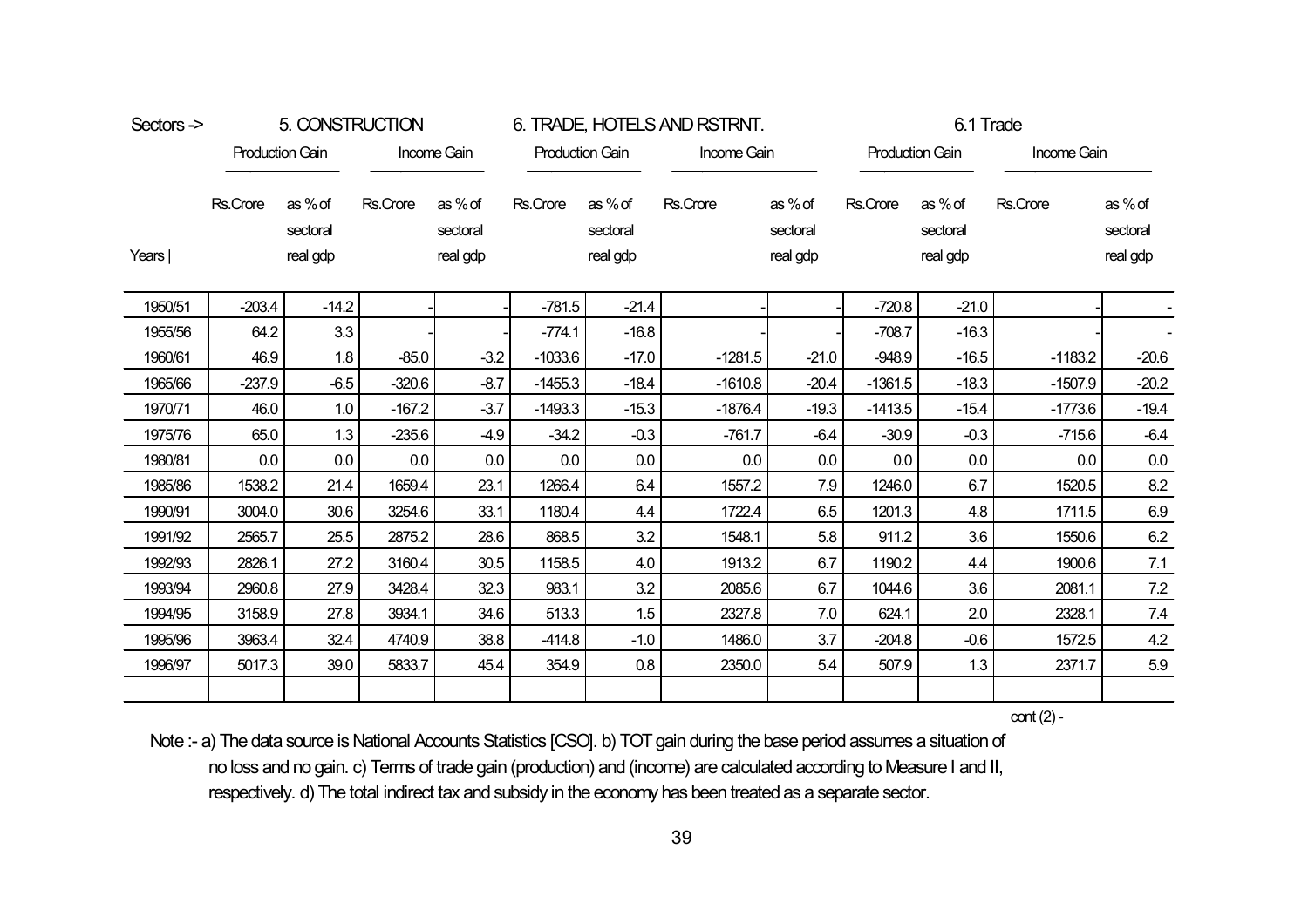| <b>Sectors</b> |                  | 6.2 Hotels and Resturants |                  |                      |                  | 7. TRNSPRT, STORAGE & COMN. |        |                                          |                  |                        | 7.1 Railways     |                      |
|----------------|------------------|---------------------------|------------------|----------------------|------------------|-----------------------------|--------|------------------------------------------|------------------|------------------------|------------------|----------------------|
|                |                  | <b>Production Gain</b>    |                  | Income Gain          |                  | <b>Production Gain</b>      |        | Income Gain                              |                  | <b>Production Gain</b> |                  | Income Gain          |
| Years          | Rs.Crore as % of | sectoral<br>real gdp      | Rs.Crore as % of | sectoral<br>real gdp | Rs.Crore as % of | sectoral<br>real gdp        |        | Rs.Crore as % of<br>sectoral<br>real gdp | Rs.Crore as % of | sectoral<br>real gdp   | Rs.Crore as % of | sectoral<br>real gdp |
| 1950/51        | $-60.7$          | $-28.0$                   |                  |                      | 468.4            | 44.0                        |        |                                          | 400.3            | 117.0                  |                  |                      |
| 1955/56        | $-65.4$          | $-24.1$                   |                  |                      | 882.6            | 66.9                        |        |                                          | 720.8            | 180.7                  |                  |                      |
| 1960/61        | $-84.7$          | $-23.4$                   | $-98.3$          | $-27.2$              | 856.5            | 46.3                        | 724.0  | 39.2                                     | 725.5            | 134.6                  | 663.6            | 123.1                |
| 1965/66        | $-93.8$          | $-20.1$                   | $-102.8$         | $-22.0$              | 721.8            | 28.8                        | 644.1  | 25.7                                     | 735.8            | 104.5                  | 701.1            | 99.6                 |
| 1970/71        | $-79.8$          | $-13.9$                   | $-102.8$         | $-17.9$              | 914.7            | 29.0                        | 725.4  | 23.0                                     | 589.0            | 72.4                   | 523.8            | 64.4                 |
| 1975/76        | $-3.3$           | $-0.5$                    | $-46.2$          | $-6.6$               | 477.2            | 11.0                        | 181.9  | 4.2                                      | 368.7            | 38.2                   | 286.7            | 29.7                 |
| 1980/81        | 0.0              | 0.0                       | 0.0              | 0.0                  | 0.0              | 0.0                         | 0.0    | 0.0                                      | 0.0              | 0.0                    | 0.0              | 0.0                  |
| 1985/86        | 20.4             | 1.8                       | 36.7             | 3.2                  | 1545.5           | 19.4                        | 1677.5 | 21.1                                     | 708.4            | 50.5                   | 737.8            | 52.5                 |
| 1990/91        | $-20.8$          | $-1.3$                    | 10.9             | 0.7                  | 4049.2           | 36.3                        | 4346.2 | 38.9                                     | 1208.8           | 72.1                   | 1265.2           | 75.4                 |
| 1991/92        | $-42.7$          | $-2.5$                    | $-2.5$           | $-0.1$               | 4253.3           | 36.1                        | 4646.9 | 39.4                                     | 1093.8           | 61.5                   | 1164.2           | 65.5                 |
| 1992/93        | $-31.7$          | $-1.8$                    | 12.7             | 0.7                  | 5250.8           | 42.2                        | 5698.5 | 45.8                                     | 1283.3           | 73.0                   | 1360.3           | 77.4                 |
| 1993/94        | $-61.4$          | $-3.1$                    | 4.5              | 0.2                  | 5416.9           | 41.2                        | 6055.9 | 46.1                                     | 1432.2           | 82.0                   | 1541.6           | 88.3                 |
| 1994/95        | $-110.8$         | $-5.1$                    | $-0.3$           | 0.0                  | 5205.1           | 36.6                        | 6242.5 | 43.9                                     | 1429.6           | 80.8                   | 1600.3           | 90.5                 |
| 1995/96        | $-210.0$         | $-7.6$                    | $-86.5$          | $-3.1$               | 5609.7           | 36.8                        | 6612.8 | 43.3                                     | 1578.3           | 82.8                   | 1745.7           | 91.6                 |
| 1996/97        | $-153.0$         | $-5.1$                    | $-21.7$          | $-0.7$               | 6420.8           | 38.5                        | 7475.5 | 44.9                                     | 1471.4           | 74.9                   | 1628.4           | 82.9                 |

Appendix Table A-1: Terms of Trade Effects, gain (production) and gain (income) in sectors of India, base 1980/81.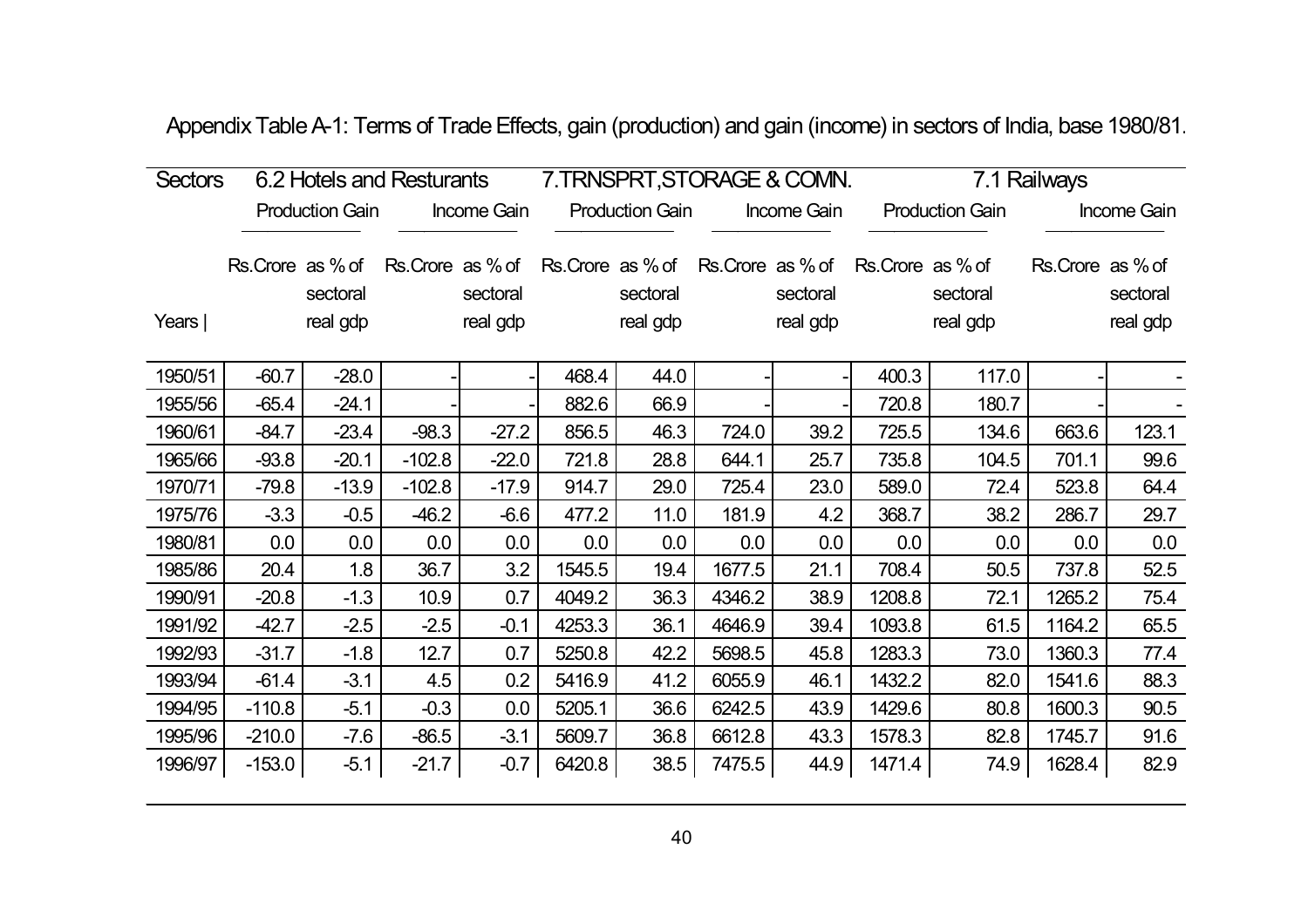| Sectors - |          |                                 | 7.2 Transport by other Means |                                 | 7.3 Storage |                                 |          |                                 | 7.4 Communications |                                 |          |                                 |
|-----------|----------|---------------------------------|------------------------------|---------------------------------|-------------|---------------------------------|----------|---------------------------------|--------------------|---------------------------------|----------|---------------------------------|
|           |          | Production Gain                 |                              | Income Gain                     |             | Production Gain                 |          | Income Gain                     |                    | Production Gain                 |          | Income Gain                     |
| Years     | Rs.Crore | as % of<br>sectoral<br>real gdp | Rs.Crore                     | as % of<br>sectoral<br>real gdp | Rs.Crore    | as % of<br>sectoral<br>real gdp | Rs.Crore | as % of<br>sectoral<br>real gdp | Rs.Crore           | as % of<br>sectoral<br>real gdp | Rs.Crore | as % of<br>sectoral<br>real gdp |
| 1950/51   | 7.0      | 1.2                             |                              |                                 | $-0.7$      | $-2.3$                          |          |                                 | 61.8               | 54.2                            |          |                                 |
| 1955/56   | 59.2     | 8.1                             |                              |                                 | $-0.4$      | $-1.2$                          |          | $\overline{\phantom{a}}$        | 102.9              | 65.1                            |          |                                 |
| 1960/61   | 71.1     | 6.7                             | 15.8                         | 1.5                             | $-1.2$      | $-3.1$                          | $-3.0$   | $-7.8$                          | 61.1               | 28.8                            | 47.7     | 22.5                            |
| 1965/66   | $-54.4$  | $-3.8$                          | $-87.6$                      | $-6.1$                          | $-0.5$      | $-1.1$                          | $-1.5$   | $-3.4$                          | 40.9               | 12.6                            | 32.1     | 9.8                             |
| 1970/71   | 179.1    | 9.6                             | 84.0                         | 4.5                             | 14.8        | 28.9                            | 11.7     | 22.9                            | 131.9              | 30.9                            | 105.9    | 24.8                            |
| 1975/76   | 70.6     | 2.6                             | $-100.4$                     | $-3.7$                          | 1.0         | 1.3                             | $-3.9$   | $-5.0$                          | 36.9               | 6.5                             | $-0.4$   | $-0.1$                          |
| 1980/81   | $0.0\,$  | 0.0                             | 0.0                          | 0.0                             | 0.0         | $0.0\,$                         | $0.0\,$  | 0.0                             | 0.0                | 0.0                             | 0.0      | 0.0                             |
| 1985/86   | 820.8    | 15.5                            | 906.0                        | 17.1                            | 12.1        | 7.4                             | 14.6     | 8.9                             | 4.1                | 0.4                             | 19.1     | 1.8                             |
| 1990/91   | 2155.6   | 27.4                            | 2351.0                       | 29.9                            | 22.6        | 12.8                            | 26.5     | 15.0                            | 662.2              | 45.4                            | 703.5    | 48.3                            |
| 1991/92   | 2490.0   | 30.1                            | 2754.1                       | 33.3                            | 11.6        | 6.6                             | 16.2     | 9.2                             | 658.0              | 42.3                            | 712.4    | 45.8                            |
| 1992/93   | 3133.9   | 35.7                            | 3435.3                       | 39.2                            | 7.7         | 4.4                             | 12.4     | 7.0                             | 825.9              | 47.9                            | 890.4    | 51.6                            |
| 1993/94   | 2989.8   | 32.2                            | 3412.9                       | 36.7                            | 5.8         | 3.1                             | 12.3     | 6.7                             | 989.1              | 51.7                            | 1089.1   | 56.9                            |
| 1994/95   | 2787.9   | 27.7                            | 3473.7                       | 34.5                            | 9.9         | 5.2                             | 20.4     | 10.9                            | 977.7              | 44.1                            | 1148.1   | 51.8                            |
| 1995/96   | 2910.8   | 27.6                            | 3556.6                       | 33.8                            | 26.7        | 13.4                            | 37.6     | 18.9                            | 1093.9             | 41.6                            | 1272.9   | 48.4                            |
| 1996/97   | 3920.3   | 34.4                            | 4620.6                       | 40.5                            | 33.6        | 16.5                            | 44.4     | 21.9                            | 995.5              | 32.2                            | 1182.1   | 38.3                            |

 $cont (3) -$ 

Note :- a) The data source is National Accounts Statistics [CSO]. b) TOT gain during the base period assumes a situation of no loss and no gain. c) Terms of trade gain (production) and (income) are calculated according to Measure I and II, respectively. d) The total indirect tax and subsidy in the economy has been treated as a separate sector.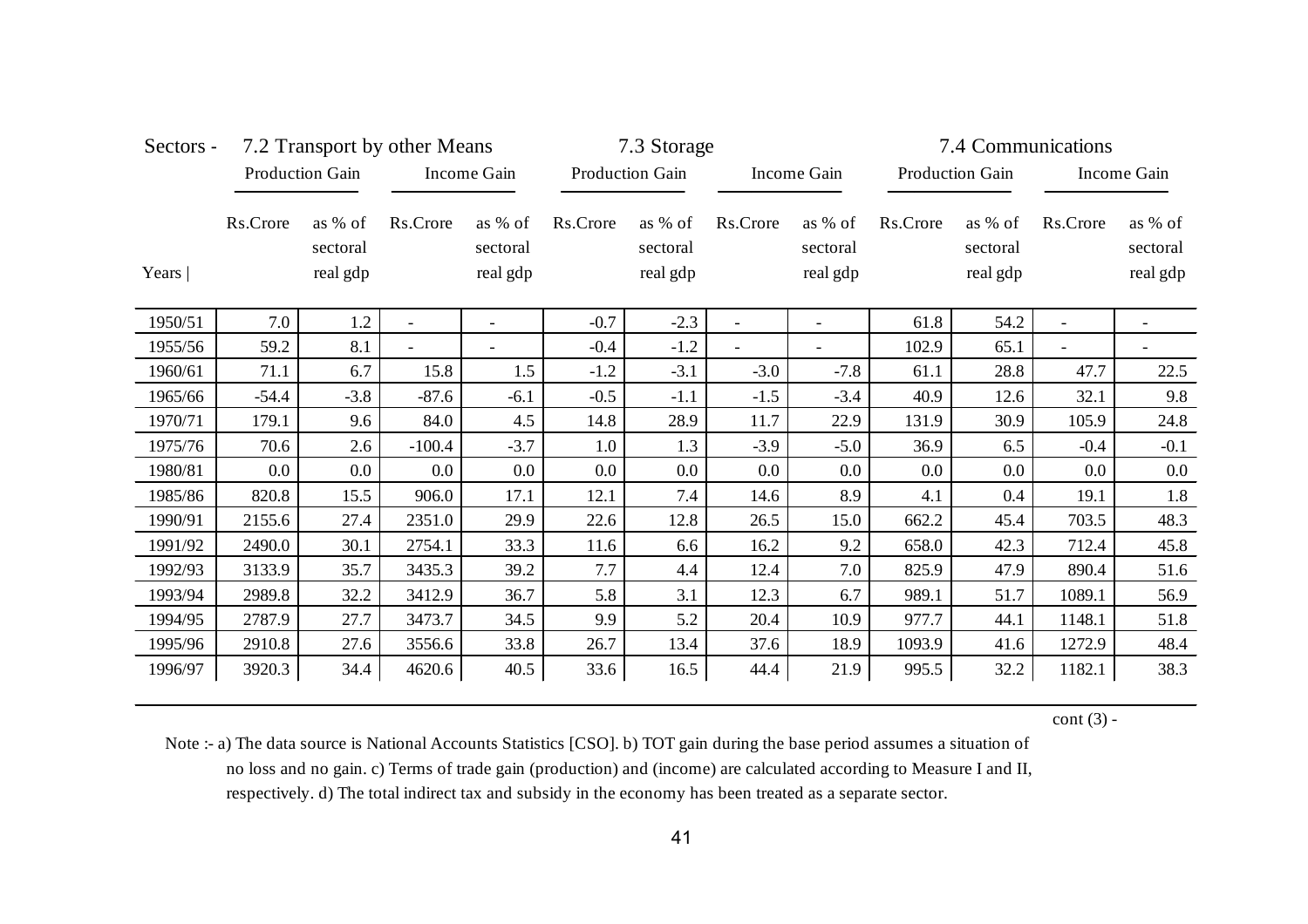Appendix Table A-1: Terms of Trade Effects, gain (production) and gain (income) in sectors of India, base 1980/81.

|         |           |                        |                                     | Sectors 8. FINANCE, INSURANCE, REAL |                  |                        | 8.1 Banking and Insurance |             |                   | 8.2 Real Estate, Ownership of |                  |             |
|---------|-----------|------------------------|-------------------------------------|-------------------------------------|------------------|------------------------|---------------------------|-------------|-------------------|-------------------------------|------------------|-------------|
|         |           |                        | <b>ESTATE AND BSN. SERVICES.</b>    |                                     |                  | <b>Production Gain</b> |                           | Income Gain |                   | Dwelling & Business Services. |                  |             |
|         |           | <b>Production Gain</b> |                                     | Income Gain                         |                  |                        |                           |             |                   | <b>Production Gain</b>        |                  | Income Gain |
|         |           |                        | Rs. Crore as % of Rs. Crore as % of |                                     | Rs.Crore as % of |                        | Rs. Crore as % of         |             | Rs. Crore as % of |                               | Rs.Crore as % of |             |
|         |           | sectoral               |                                     | sectoral                            |                  | sectoral               |                           | sectoral    |                   | sectoral                      |                  | sectoral    |
| Years   |           | real gdp               |                                     | real gdp                            |                  | real gdp               |                           | real gdp    |                   | real gdp                      |                  | real gdp    |
|         |           |                        |                                     |                                     |                  |                        |                           |             |                   |                               |                  |             |
| 1950/51 | 500.7     | 12.9                   |                                     |                                     | $-144.3$         | $-29.4$                |                           |             | 645.0             | 19.1                          |                  |             |
| 1955/56 | 2349.3    | 52.1                   |                                     |                                     | $-237.9$         | $-32.2$                |                           |             | 2587.2            | 68.6                          |                  |             |
| 1960/61 | 2452.7    | 47.3                   | 2078.6                              | 40.1                                | $-287.2$         | $-29.5$                | $-320.8$                  | $-33.0$     | 2739.9            | 65.0                          | 2399.4           | 57.0        |
| 1965/66 | 2324.0    | 38.1                   | 2121.2                              | 34.8                                | $-232.4$         | $-17.5$                | $-258.8$                  | $-19.5$     | 2556.4            | 53.6                          | 2380.0           | 49.9        |
| 1970/71 | 2092.8    | 28.8                   | 1658.0                              | 22.8                                | $-277.5$         | $-15.3$                | $-349.1$                  | $-19.2$     | 2370.3            | 43.6                          | 2007.1           | 36.9        |
| 1975/76 | 1404.6    | 16.2                   | 786.3                               | 9.1                                 | 315.4            | 13.6                   | 153.6                     | 6.6         | 1089.2            | 17.2                          | 632.8            | 10.0        |
| 1980/81 | 0.0       | 0.0                    | 0.0                                 | 0.0                                 | 0.0              | 0.0                    | 0.0                       | 0.0         | 0.0               | 0.0                           | 0.0              | 0.0         |
| 1985/86 | $-1315.4$ | $-8.9$                 | $-1129.2$                           | $-7.7$                              | $-260.7$         | $-4.5$                 | $-183.3$                  | $-3.1$      | $-1054.7$         | $-11.9$                       | $-945.9$         | $-10.7$     |
| 1990/91 | -4248.7   | $-19.6$                | $-3908.0$                           | $-18.0$                             | $-1705.4$        | $-15.3$                | $-1520.7$                 | $-13.6$     | $-2543.3$         | $-24.2$                       | $-2387.4$        | $-22.7$     |
| 1991/92 | -4784.2   | $-20.0$                | -4313.4                             | $-18.0$                             | $-1562.5$        | $-11.9$                | $-1279.2$                 | $-9.8$      | $-3221.7$         | $-29.7$                       | $-3034.2$        | $-27.9$     |
| 1992/93 | $-5998.6$ | $-24.3$                | $-5525.4$                           | $-22.4$                             | $-2484.0$        | $-18.4$                | $-2205.9$                 | $-16.4$     | $-3514.6$         | $-31.3$                       | $-3319.5$        | $-29.6$     |
| 1993/94 | $-5899.8$ | $-22.0$                | $-5180.5$                           | $-19.3$                             | $-2037.4$        | $-13.4$                | $-1584.6$                 | $-10.4$     | $-3862.4$         | $-33.3$                       | $-3595.9$        | $-31.0$     |
| 1994/95 | $-6296.6$ | $-22.5$                | $-5141.6$                           | $-18.4$                             | $-2010.1$        | $-12.7$                | $-1269.3$                 | $-8.0$      | -4286.6           | $-35.6$                       | $-3872.3$        | $-32.1$     |
| 1995/96 | $-6985.5$ | $-21.1$                | $-5728.0$                           | $-17.3$                             | $-2544.1$        | $-12.3$                | $-1674.8$                 | $-8.1$      | $-4441.3$         | $-35.5$                       | $-4053.2$        | $-32.4$     |
| 1996/97 | $-7905.3$ | $-21.9$                | $-6619.7$                           | $-18.4$                             | $-3312.4$        | $-14.4$                | $-2409.2$                 | $-10.4$     | -4592.9           | $-35.4$                       | -4210.4          | $-32.5$     |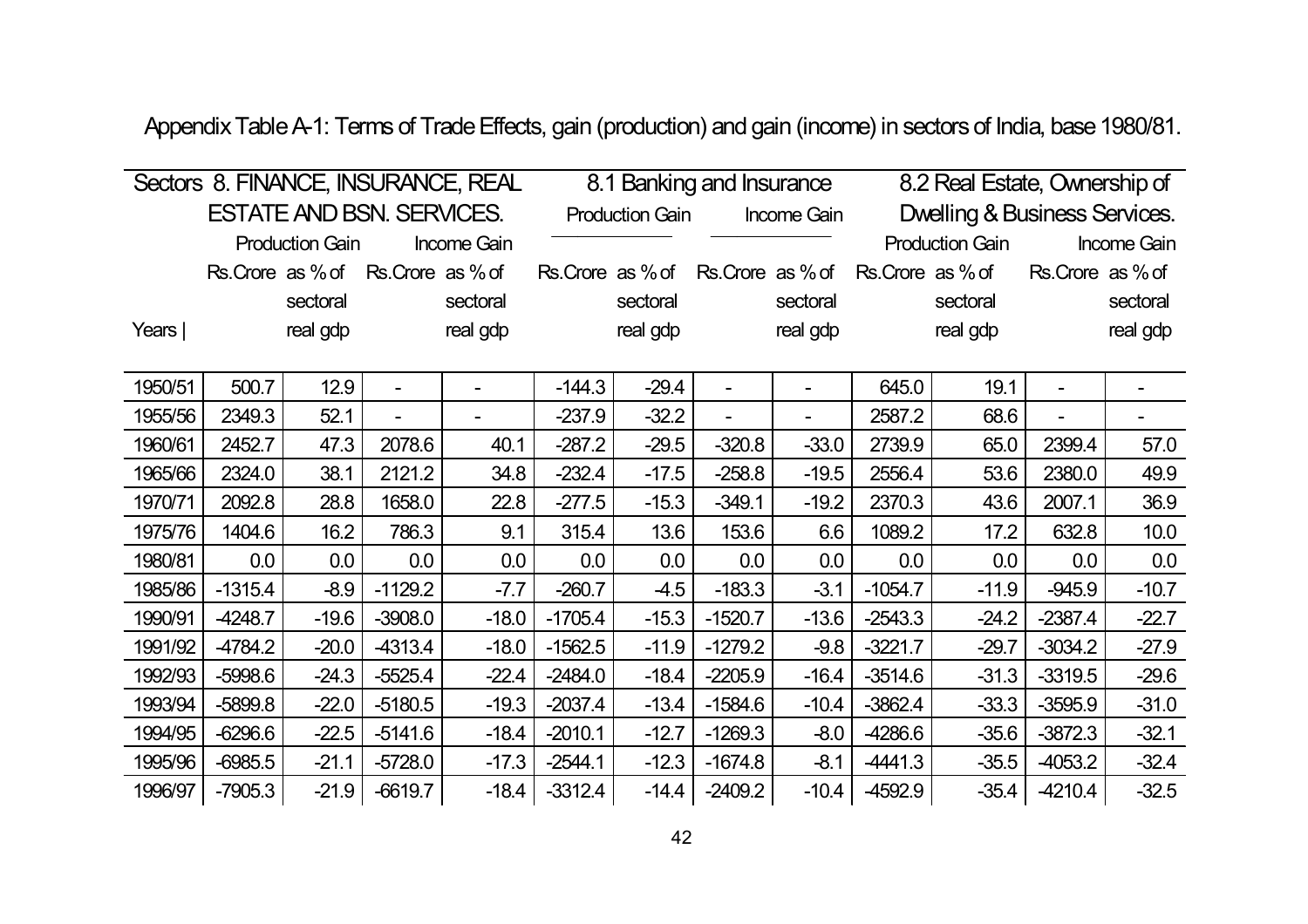|         |                  |                        |                          |                          |        |                                          |                  | <b>S.OOIVIEVE LESS LET VOLVED LET VE SET LE QUITO MUITIERS LIGHT OF DETAIL AND LET VE LET VE LET VE LET LET LET U</b> |                  | <b>ULL ULLUI UU VIUUJ</b> |                          |                      |
|---------|------------------|------------------------|--------------------------|--------------------------|--------|------------------------------------------|------------------|-----------------------------------------------------------------------------------------------------------------------|------------------|---------------------------|--------------------------|----------------------|
|         |                  | <b>Production Gain</b> |                          | Income Gain              |        | <b>Production Gain</b>                   |                  | Income Gain                                                                                                           |                  | <b>Production Gain</b>    |                          | Income Gain          |
| Years   | Rs.Crore as % of | sectoral<br>real gdp   | Rs.Crore as % of         | sectoral<br>real gdp     |        | Rs.Crore as % of<br>sectoral<br>real gdp | Rs.Crore as % of | sectoral<br>real gdp                                                                                                  | Rs.Crore as % of | sectoral<br>real gdp      | Rs.Crore as % of         | sectoral<br>real gdp |
| 1950/51 | 313.0            | 8.6                    | $\overline{\phantom{a}}$ | $\overline{\phantom{a}}$ | 322.0  | 33.0                                     |                  |                                                                                                                       | $-9.0$           | $-0.3$                    | $\overline{\phantom{a}}$ |                      |
| 1955/56 | 1155.5           | 27.5                   |                          |                          | 783.7  | 67.7                                     |                  |                                                                                                                       | 371.8            | 12.2                      |                          |                      |
| 1960/61 | 858.7            | 16.5                   | 562.4                    | 10.8                     | 759.5  | 47.2                                     | 643.4            | 40.0                                                                                                                  | 99.2             | 2.8                       | $-81.0$                  | $-2.3$               |
| 1965/66 | 498.9            | 7.3                    | 321.5                    | 4.7                      | 770.1  | 31.2                                     | 692.2            | 28.1                                                                                                                  | $-271.2$         | $-6.2$                    | $-370.7$                 | $-8.4$               |
| 1970/71 | 342.1            | 3.9                    | $-78.1$                  | $-0.9$                   | 643.4  | 18.8                                     | 453.9            | 13.2                                                                                                                  | $-301.3$         | $-5.7$                    | $-532.0$                 | $-10.1$              |
| 1975/76 | 596.3            | 5.7                    | $-82.1$                  | $-0.8$                   | 809.1  | 18.6                                     | 491.6            | 11.3                                                                                                                  | $-212.8$         | $-3.5$                    | $-573.7$                 | $-9.4$               |
| 1980/81 | 0.0              | 0.0                    | 0.0                      | 0.0                      | 0.0    | 0.0                                      | 0.0              | 0.0                                                                                                                   | 0.0              | 0.0                       | 0.0                      | 0.0                  |
| 1985/86 | 517.5            | 3.1                    | 758.5                    | 4.5                      | 411.5  | 5.1                                      | 528.6            | 6.6                                                                                                                   | 106.0            | 1.2                       | 229.9                    | 2.6                  |
| 1990/91 | 1257.1           | 5.4                    | 1739.6                   | 7.4                      | 833.0  | 7.4                                      | 1070.4           | 9.4                                                                                                                   | 424.1            | 3.5                       | 669.2                    | 5.5                  |
| 1991/92 | 1032.0           | 4.2                    | 1656.4                   | 6.8                      | 727.8  | 6.3                                      | 1029.6           | 8.9                                                                                                                   | 304.2            | 2.4                       | 626.8                    | 4.9                  |
| 1992/93 | 1375.3           | 5.4                    | 2058.9                   | 8.0                      | 883.1  | 7.3                                      | 1213.6           | 10.0                                                                                                                  | 492.1            | 3.7                       | 845.2                    | 6.3                  |
| 1993/94 | 1016.0           | 3.8                    | 1968.3                   | 7.4                      | 679.2  | 5.4                                      | 1133.1           | 9.1                                                                                                                   | 336.8            | 2.4                       | 835.2                    | 5.9                  |
| 1994/95 | 794.9            | 2.9                    | 2319.6                   | 8.4                      | 565.2  | 4.4                                      | 1282.6           | 10.0                                                                                                                  | 229.7            | 1.5                       | 1037.0                   | 7.0                  |
| 1995/96 | 1713.2           | 5.9                    | 3196.6                   | 11.0                     | 1002.8 | 7.5                                      | 1695.9           | 12.6                                                                                                                  | 710.5            | 4.5                       | 1500.6                   | 9.5                  |
| 1996/97 | 2918.1           | 9.4                    | 4468.7                   | 14.4                     | 1489.0 | 10.4                                     | 2210.9           | 15.4                                                                                                                  | 1429.2           | 8.6                       | 2257.8                   | 13.5                 |

# 9.COMNITY,SOC. & PERSNAL SRV. 9.1 Public Administration & Defence 9.2 Other Services

concluded.

Note :- a) The data source is National Accounts Statistics [CSO]. b) TOT gain during the base period assumes a situation of no loss and no gain. c) Terms of trade gain (production) and (income) are calculated according to Measure I and II, respectively. d) The total indirect tax and subsidy in the economy has been treated as a separate sector.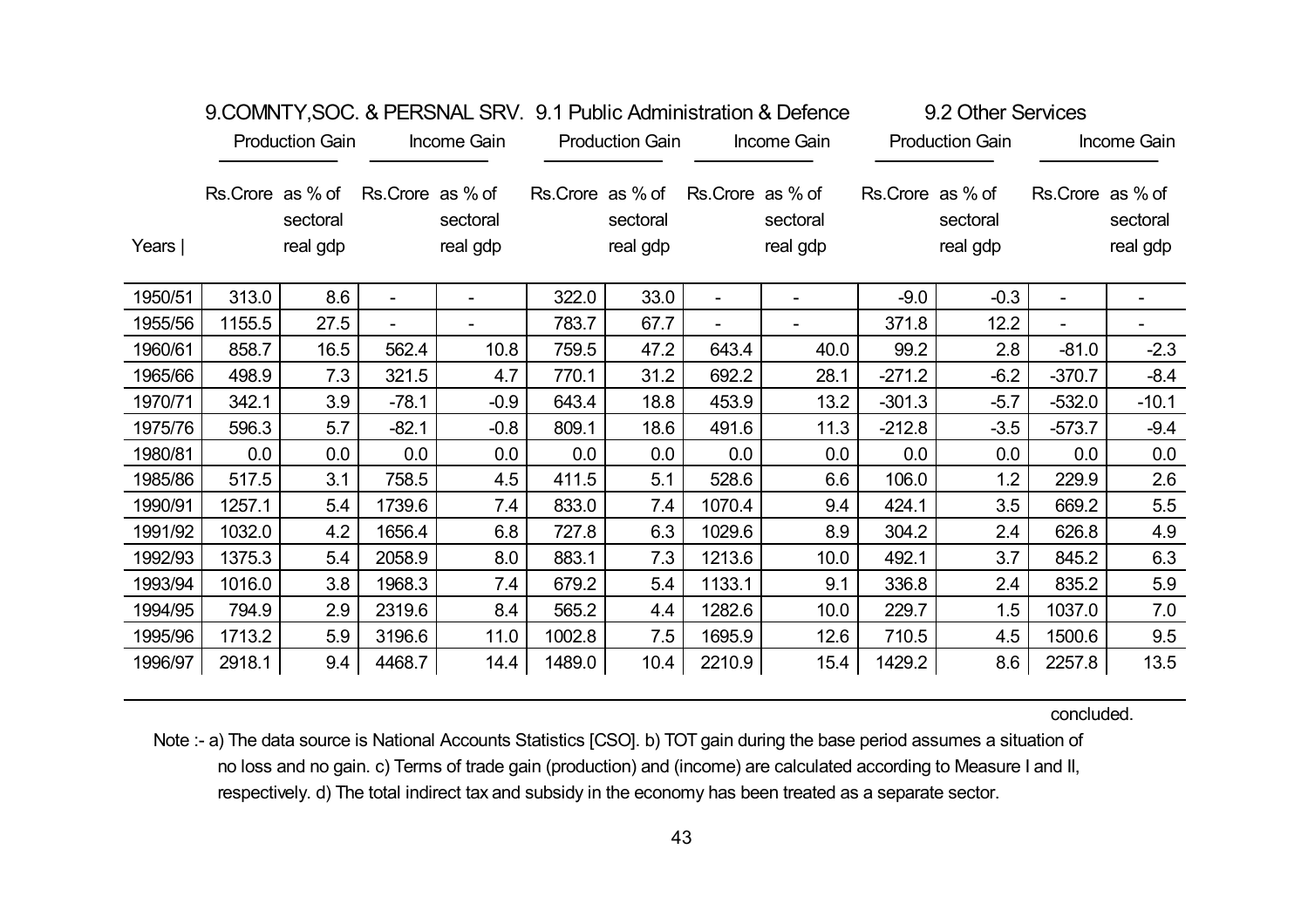|                       | I.1. Agriculture |             | I.AGR. & ALLIED. |             | II.1 Manufacturing |             | II. INDUSTRY |             | III. SERVICES |             |
|-----------------------|------------------|-------------|------------------|-------------|--------------------|-------------|--------------|-------------|---------------|-------------|
| <b>ANDHRA PRADESH</b> |                  |             |                  |             |                    |             |              |             |               |             |
|                       | G a in in        | Gain as %   | Gain in          | Gain as %   | Gain in            | Gain as %   | G ain in     | Gain as %   | G a in in     | Gain as %   |
|                       | Lakh of          | of sectoral | Lakh of          | of sectoral | Lakh of            | of sectoral | Lakh of      | of sectoral | Lakh of       | of sectoral |
|                       | Rupees.          | realgdp.    | Rupees.          | realgdp.    | Rupees.            | realgdp.    | Rupees.      | realgdp.    | Rupees.       | real gdp.   |
| 1970/71               | 0.0              | 0.0         | 0.0              | 0.0         | 0.0                | 0.0         | 0.0          | 0.0         | 0.0           | 0.0         |
| 1975/76               | $-17729.4$       | $-11.3$     | $-16050.3$       | $-10.0$     | 6315.0             | 21.9        | 8669.3       | 19.4        | 7381.0        | 8.0         |
| 1980/81               | $-12714.4$       | $-8.0$      | $-10998.3$       | $-6.8$      | 3436.5             | 9.4         | 4368.7       | 7.5         | 6629.6        | 5.4         |
| 1980/81               | 0.0              | 0.0         | 0.0              | 0.0         | 0.0                | 0.0         | 0.0          | 0.0         | 0.0           | 0.0         |
| 1985/86               | $-47413.1$       | $-13.0$     | $-35538.6$       | $-9.4$      | 494.8              | 0.4         | 24118.6      | 14.4        | 11419.9       | 3.2         |
| 1990/91               | $-27606.8$       | $-6.3$      | $-17308.6$       | $-3.8$      | 24315.2            | 17.9        | 29222.8      | 12.8        | $-11914.2$    | $-2.5$      |
| 1995/96               | $-29216.8$       | $-5.8$      | $-16983.0$       | $-3.2$      | 28674.2            | 19.4        | 27667.5      | 10.8        | $-10684.4$    | $-1.8$      |
| BIHAR.                |                  |             |                  |             |                    |             |              |             |               |             |
| 1970/71               | 0.0              | 0.0         | 0.0              | 0.0         | 0.0                | 0.0         | 0.0          | 0.0         | 0.0           | 0.0         |
| 1975/76               | $-6680.8$        | $-5.0$      | $-5775.8$        | $-4.2$      | 7619.9             | 29.5        | 7440.1       | 12.2        | $-1664.2$     | $-3.0$      |
| 1980/81               | $-165.1$         | $-0.1$      | 378.9            | 0.3         | $-3363.9$          | $-9.8$      | $-4656.6$    | $-6.3$      | 4277.7        | $5.8$       |
| 1980/81               | 0.0              | 0.0         | 0.0              | 0.0         | 0.0                | 0.0         | 0.0          | 0.0         | 0.0           | 0.0         |
| 1985/86               | $-8882.7$        | $-2.4$      | $-8018.2$        | $-2.1$      | $-2206.8$          | $-1.7$      | 6572.0       | 3.1         | 1446.2        | 0.6         |
| 1990/91               | 34310.6          | 8.7         | 30847.3          | 7.2         | $-14000.5$         | $-8.4$      | $-17760.2$   | $-6.1$      | $-13087.1$    | $-4.2$      |
| 1995/96               | 61938.6          | 15.8        | 55495.9          | 12.9        | $-27514.5$         | $-17.2$     | $-45254.7$   | $-14.9$     | $-10241.3$    | $-2.8$      |
| GUJARAT.              |                  |             |                  |             |                    |             |              |             |               |             |
| 1970/71               | 0.0              | 0.0         | 0.0              | 0.0         | 10.0               | 0.0         | 0.0          | 0.0         | 0.0           | 0.0         |
| 1975/76               | $-9077.8$        | $-8.9$      | $-8283.0$        | $-7.9$      | 3636.6             | 8.5         | 4696.3       | 8.0         | 3586.7        | 4.4         |
| 1980/81               | $-9251.2$        | $-8.3$      | $-7770.1$        | $-6.8$      | 6291.4             | 10.8        | 5387.6       | 6.7         | 2382.5        | 2.2         |
| 1980/81               | 0.0              | 0.0         | 0.0              | 0.0         | 0.0                | 0.0         | 0.0          | 0.0         | 0.0           | 0.0         |
| 1985/86               | $-16544.0$       | $-7.3$      | $-10424.6$       | $-4.2$      | $-23069.2$         | $-10.4$     | 5122.0       | 1.8         | 5302.6        | 1.8         |
| 1990/91               | 22689.6          | 8.4         | 29500.2          | 10.0        | $-51149.5$         | $-16.4$     | $-9334.4$    | $-2.4$      | $-20165.8$    | $-4.9$      |
| 1995/96               | 58568.7          | 22.3        | 64665.6          | 22.2        | $-93142.7$         | $-19.4$     | $-57733.4$   | $-10.0$     | $-6932.2$     | $-1.3$      |
|                       |                  |             |                  |             |                    |             |              |             |               |             |

Appndix Table A-2: Terms of Trade Effect, gain (production) in Major States of India, base:1970/71 & 1980/81.

cont (1)-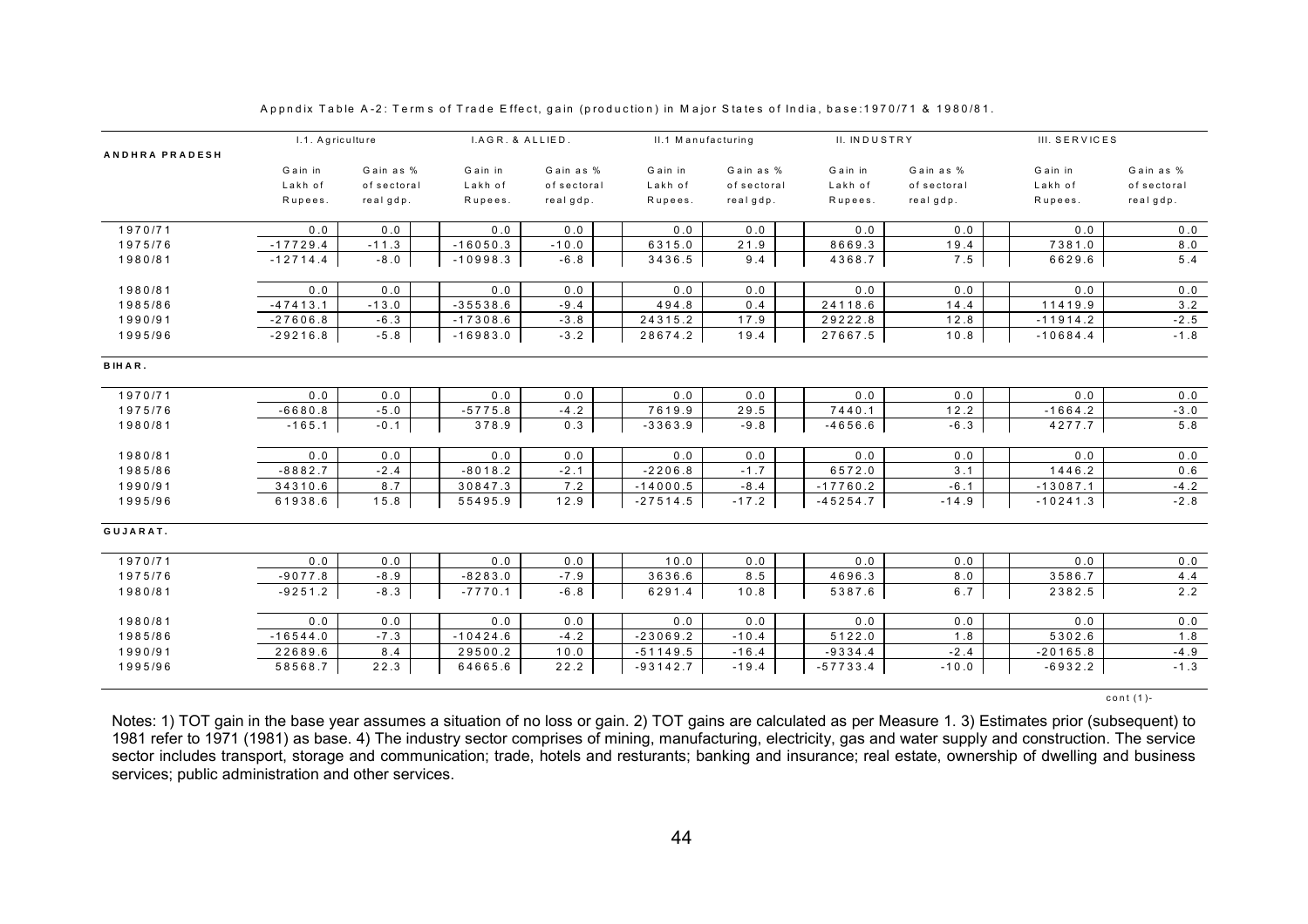|                   | I.1. Agriculture |             | <b>I.AGRICULURE &amp; ALLIED.</b> |             | II.1 Manufacturing |             | II. INDUSTRY |             | III. SERVICES |             |
|-------------------|------------------|-------------|-----------------------------------|-------------|--------------------|-------------|--------------|-------------|---------------|-------------|
| HARYANA           |                  |             |                                   |             |                    |             |              |             |               |             |
|                   | Gain in          | Gain as %   | Gain in                           | Gain as %   | Gain in            | Gain as %   | Gain in      | Gain as %   | Gain in       | Gain as %   |
|                   | Lakh of          | of sectoral | Lakh of                           | of sectoral | Lakh of            | of sectoral | Lakh of      | of sectoral | Lakh of       | of sectoral |
|                   | Rupees.          | real gdp.   | Rupees.                           | realgdp.    | Rupees.            | realgdp.    | Rupees.      | real gdp.   | Rupees.       | realgdp.    |
| 1970/71           | 0.0              | 0.0         | 0.0                               | 0.0         | 0.0                | 0.0         | 0.0          | 0.0         | 0.0           | 0.0         |
| 1975/76           | 1335.5           | 2.2         | 1388.1                            | 2.2         | $-143.6$           | $-1.2$      | $-1169.3$    | $-6.4$      | $-218.8$      | $-0.8$      |
| 1980/81           | 1094.7           | 1.6         | 1449.1                            | 2.1         | 1223.1             | 6.6         | $-292.9$     | $-1.1$      | $-1156.2$     | $-3.0$      |
| 1980/81           | 0.0              | 0.0         | 0.0                               | 0.0         | 0.0                | 0.0         | 0.0          | 0.0         | 0.0           | 0.0         |
| 1985/86           | $-13232.0$       | $-6.5$      | $-12869.9$                        | $-6.3$      | $-52.0$            | $-0.1$      | 5444.9       | 5.7         | 7424.9        | $6.2$       |
| 1990/91           | $-5940.0$        | $-2.3$      | $-6527.8$                         | $-2.5$      | $-4299.3$          | $-3.8$      | 3505.0       | 2.6         | 3022.8        | 1.7         |
| 1995/96           | $-14856.2$       | $-5.4$      | $-15874.4$                        | $-5.7$      | 3907.5             | 2.8         | 19216.1      | 11.6        | $-3341.6$     | $-1.5$      |
| HIMACHAL PRADESH. |                  |             |                                   |             |                    |             |              |             |               |             |
| 1970/71           | 0.0              | 0.0         | 0.0                               | 0.0         | 0.0                | 0.0         | 0.0          | 0.0         | 0.0           | 0.0         |
| 1975/76           | $-931.7$         | $-6.5$      | $-461.5$                          | $-2.9$      | 253.1              | 19.0        | 361.2        | 7.7         | 100.3         | 1.3         |
| 1980/81           | $-1590.5$        | $-12.0$     | $-551.2$                          | $-3.7$      | 81.8               | 6.4         | $-70.0$      | $-1.4$      | 621.2         | 7.2         |
| 1980/81           | 0.0              | 0.0         | 0.0                               | 0.0         | 0.0                | 0.0         | $0.0$        | 0.0         | 0.0           | 0.0         |
| 1985/86           | $-2567.5$        | $-8.3$      | $-412.0$                          | $-1.1$      | $-563.7$           | $-9.5$      | 519.7        | 2.8         | $-107.8$      | $-0.4$      |
| 1990/91           | $-5284.9$        | $-13.9$     | $-3905.8$                         | $-8.5$      | $-1154.5$          | $-9.9$      | 2917.6       | 10.7        | 988.1         | 2.4         |
| 1995/96           | 2365.4           | 5.9         | 2803.9                            | $5.5$       | $-6095.6$          | $-35.4$     | $-4149.9$    | $-10.5$     | 1346.0        | 2.6         |
| KARNATAKA         |                  |             |                                   |             |                    |             |              |             |               |             |
| 1970/71           | $0.0$            | $0.0$       | 0.0                               | 0.0         | $0.0$              | 0.0         | $0.0$        | 0.0         | $0.0$         | $0.0$       |
| 1975/76           | $-9116.7$        | $-8.4$      | $-8849.3$                         | $-7.9$      | 1727.5             | 4.9         | 988.8        | 1.8         | 7860.5        | 15.8        |
| 1980/81           | $-7085.1$        | $-6.5$      | $-5643.4$                         | $-5.0$      | $-1101.0$          | $-2.1$      | 1334.8       | 1.8         | 4308.6        | $6.7\,$     |
| 1980/81           | 0.0              | $0.0$       | 0.0                               | 0.0         | 0.0                | 0.0         | 0.0          | 0.0         | 0.0           | $0.0$       |
| 1985/86           | $-28428.3$       | $-11.0$     | $-12133.3$                        | $-4.5$      | 2872.2             | 2.8         | 15508.1      | 10.5        | $-3374.8$     | $-1.3$      |
| 1990/91           | $-542.8$         | $-0.2$      | 16593.1                           | 5.3         | $-20451.9$         | $-12.5$     | $-2579.4$    | $-1.2$      | $-14013.7$    | $-3.7$      |
| 1995/96           | 7698.4           | 2.0         | 27153.8                           | 6.7         | $-35097.0$         | $-17.8$     | $-6656.5$    | $-2.6$      | $-20497.3$    | $-4.1$      |
|                   |                  |             |                                   |             |                    |             |              |             |               |             |

cont (2)-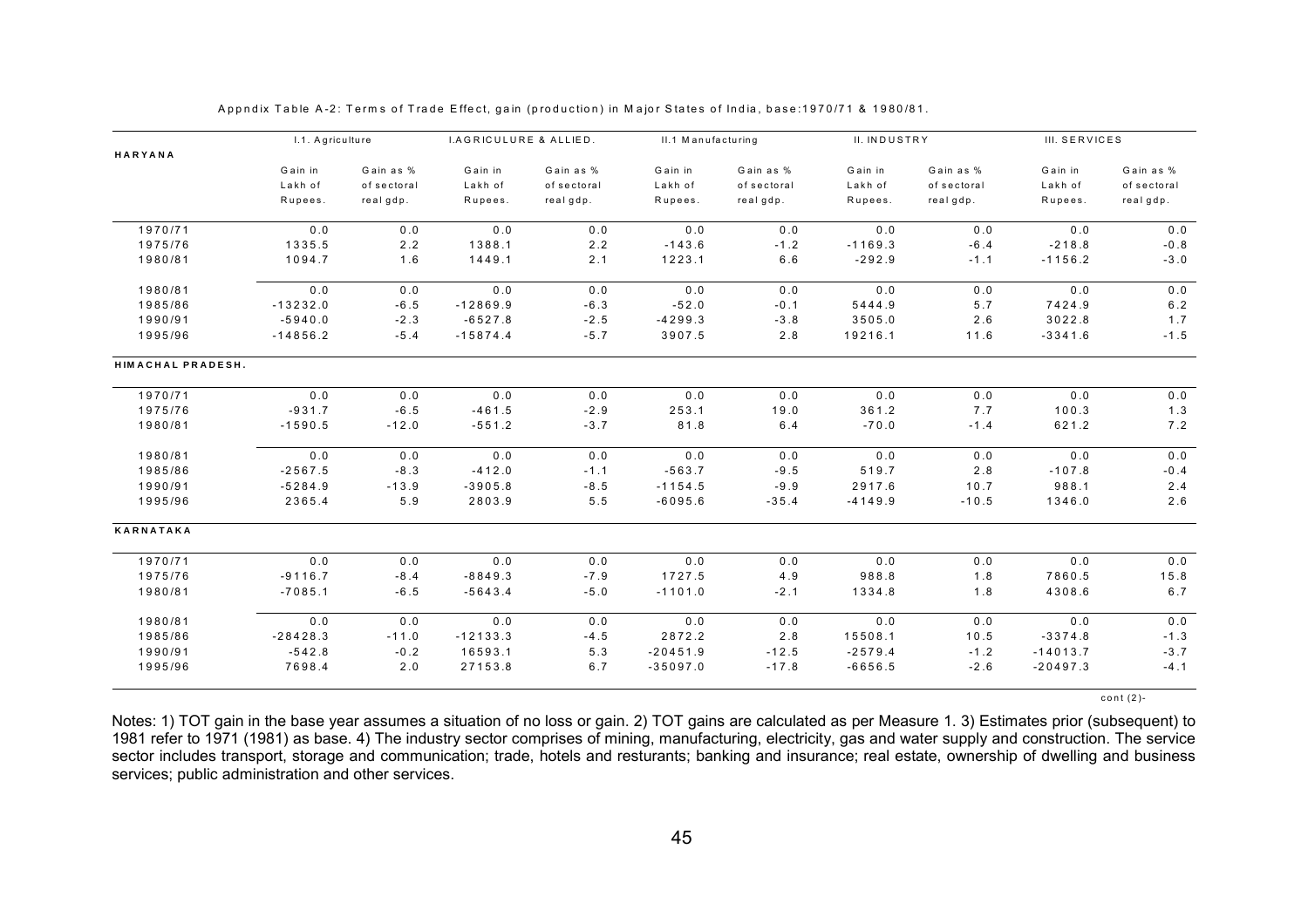| KERALA                 | Gain in    |             |            |             |             |             |            |             |            |             |
|------------------------|------------|-------------|------------|-------------|-------------|-------------|------------|-------------|------------|-------------|
|                        |            |             |            |             |             |             |            |             |            |             |
|                        |            | Gain as %   | Gain in    | Gain as %   | Gain in     | Gain as %   | Gain in    | Gain as %   | Gain in    | Gain as %   |
|                        | Lakh of    | of sectoral | Lakh of    | of sectoral | Lakh of     | of sectoral | Lakh of    | of sectoral | Lakh of    | of sectoral |
|                        | Rupees.    | real gdp.   | Rupees.    | real gdp.   | Rupees.     | real gdp.   | Rupees.    | real gdp.   | Rupees.    | real gdp.   |
| 1970/71                | 0.0        | 0.0         | 0.0        | 0.0         | 0.0         | 0.0         | 0.0        | 0.0         | 0.0        | 0.0         |
| 1975/76                | $-4413.1$  | $-7.0$      | $-2387.4$  | $-3.6$      | 580.7       | 3.2         | 352.3      | 1.4         | 2035.1     | 4.0         |
| 1980/81                | $-1226.2$  | $-2.0$      | 2317.7     | 3.7         | 1483.2      | 5.9         | 1897.6     | 5.5         | $-4215.2$  | $-6.5$      |
| 1980/81                | 0.0        | 0.0         | 0.0        | 0.0         | 0.0         | 0.0         | 0.0        | 0.0         | 0.0        | 0.0         |
| 1985/86                | $-10034.0$ | $-7.3$      | $-8516.6$  | $-5.7$      | $-4232.2$   | $-7.2$      | 8740.9     | 9.1         | $-224.3$   | $-0.1$      |
| 1990/91                | $-24040.8$ | $-13.6$     | $-16283.3$ | $-8.7$      | 2862.8      | 3.6         | 12863.5    | 10.1        | 3419.8     | 1.6         |
| 1995/96                | 6182.0     | 3.1         | 25514.2    | 11.8        | 343.2       | 0.3         | 4382.7     | 2.3         | $-29896.8$ | $-9.2$      |
| <b>MADHYA PRADESH.</b> |            |             |            |             |             |             |            |             |            |             |
| 1970/71                | 0.0        | 0.0         | 0.0        | 0.0         | 0.0         | 0.0         | 0.0        | 0.0         | 0.0        | $0.0$       |
| 1975/76                | $-236.6$   | $-0.2$      | $-111.4$   | $-0.1$      | 1917.0      | 8.9         | 2823.4     | 6.5         | $-2712.0$  | $-4.6$      |
| 1980/81                | 3141.6     | 2.6         | 5208.2     | 4.0         | 1498.6      | 5.6         | 6315.6     | 11.8        | $-11523.7$ | $-15.2$     |
| 1980/81                | 0.0        | 0.0         | 0.0        | 0.0         | 0.0         | 0.0         | 0.0        | 0.0         | 0.0        | 0.0         |
| 1985/86                | $-53096.9$ | $-13.7$     | $-48565.4$ | $-11.4$     | 502.3       | 0.6         | 39686.2    | 25.7        | 8879.2     | 3.7         |
| 1990/91                | $-54552.8$ | $-11.4$     | $-31375.6$ | $-6.2$      | $-20885.0$  | $-11.8$     | 21183.9    | 7.9         | 10191.7    | $3.0$       |
| 1995/96                | $-48351.7$ | $-9.3$      | $-36216.6$ | $-6.7$      | $-22726.7$  | $-11.1$     | 30619.0    | 9.0         | 5597.5     | 1.3         |
| MAHARASHTRA.           |            |             |            |             |             |             |            |             |            |             |
| 1970/71                | 0.0        | 0.0         | 0.0        | 0.0         | 0.0         | 0.0         | 0.0        | 0.0         | 0.0        | $0.0$       |
| 1975/76                | $-690.7$   | $-0.5$      | 1292.1     | 0.9         | $-4404.0$   | $-3.5$      | $-2284.5$  | $-1.4$      | 992.4      | $0.6$       |
| 1980/81                | 167.3      | 0.1         | 3391.3     | 2.0         | $-8629.4$   | $-4.9$      | $-5091.1$  | $-2.4$      | 1699.9     | 0.8         |
| 1980/81                | 0.0        | 0.0         | 0.0        | 0.0         | 0.0         | 0.0         | 0.0        | 0.0         | 0.0        | $0.0$       |
| 1985/86                | 7037.6     | 1.9         | 15461.0    | 3.7         | $-32092.8$  | $-6.3$      | 6542.5     | 1.0         | $-22003.5$ | $-2.8$      |
| 1990/91                | 1757.8     | 0.3         | 20860.7    | 3.4         | $-91908.3$  | $-12.0$     | $-37456.2$ | $-3.9$      | 16595.5    | 1.4         |
| 1995/96                | 87016.9    | 13.5        | 100969.5   | 14.4        | $-149956.8$ | $-13.2$     | $-26188.9$ | $-1.9$      | $-74780.6$ | $-4.2$      |

cont (3)-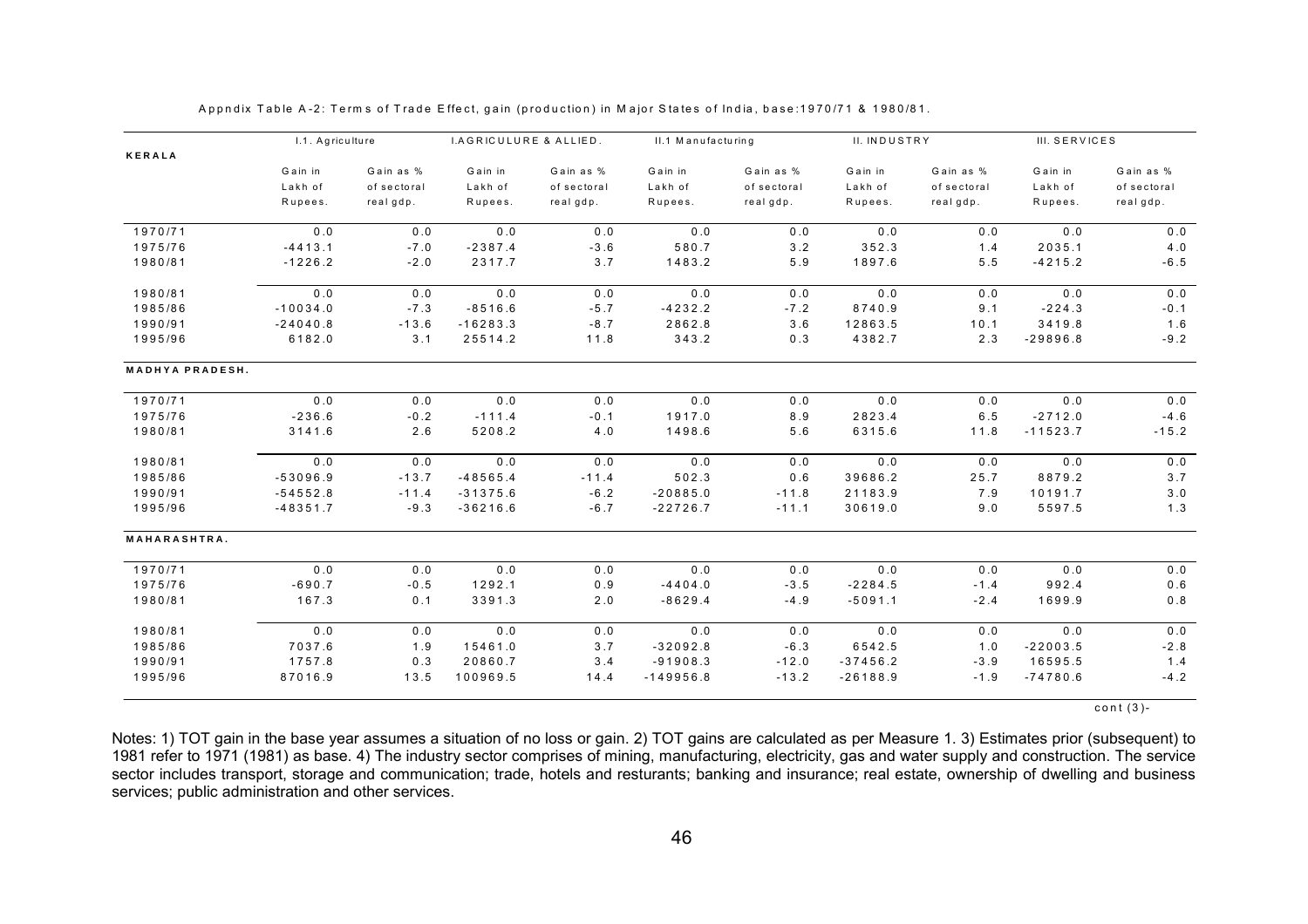|            | I.1. Agriculture |             | <b>I.AGRICULURE &amp; ALLIED.</b> |             | II.1 Manufacturing |             | II. INDUSTRY |             | III. SERVICES |             |
|------------|------------------|-------------|-----------------------------------|-------------|--------------------|-------------|--------------|-------------|---------------|-------------|
| ORISSA     |                  |             |                                   |             |                    |             |              |             |               |             |
|            | Gain in          | Gain as %   | Gain in                           | Gain as %   | Gain in            | Gain as %   | Gain in      | Gain as %   | Gain in       | Gain as %   |
|            | Lakh of          | of sectoral | Lakh of                           | of sectoral | Lakh of            | of sectoral | Lakh of      | of sectoral | Lakh of       | of sectoral |
|            | Rupees.          | real gdp.   | Rupees.                           | real gdp.   | Rupees.            | realgdp.    | Rupees.      | real gdp.   | Rupees.       | realgdp.    |
| 1970/71    | 0.0              | 0.0         | 0.0                               | 0.0         | 0.0                | 0.0         | 0.0          | 0.0         | 0.0           | 0.0         |
| 1975/76    | $-2451.5$        | $-3.5$      | $-2314.9$                         | $-3.2$      | 1208.8             | 16.0        | 2544.3       | 18.6        | $-229.5$      | $-0.9$      |
| 1980/81    | $-7605.2$        | $-9.0$      | $-5872.5$                         | $-6.7$      | 3096.5             | 23.6        | 6000.5       | 32.2        | $-128.0$      | $-0.4$      |
| 1980/81    | 0.0              | 0.0         | 0.0                               | 0.0         | 0.0                | 0.0         | 0.0          | 0.0         | 0.0           | 0.0         |
| 1985/86    | $-1791.3$        | $-0.9$      | 1507.4                            | 0.7         | $-2361.3$          | $-6.1$      | 3402.9       | 5.1         | $-4910.3$     | $-3.8$      |
| 1990/91    | $-6742.3$        | $-4.5$      | 3752.9                            | 2.2         | $-1447.9$          | $-3.0$      | 9465.5       | 9.4         | $-13218.4$    | $-8.1$      |
| 1995/96    | 17848.0          | 10.2        | 23578.1                           | 11.7        | $-7343.5$          | $-11.0$     | $-6932.0$    | $-5.1$      | $-16646.1$    | $-7.5$      |
| PUNJAB.    |                  |             |                                   |             |                    |             |              |             |               |             |
| 1970/71    | 0.0              | 0.0         | 0.0                               | 0.0         | 0.0                | 0.0         | 0.0          | 0.0         | 0.0           | 0.0         |
| 1975/76    | $-6072.5$        | $-6.3$      | $-6042.6$                         | $-6.2$      | 2454.7             | 13.9        | 4641.4       | 15.9        | 1401.3        | $2.8$       |
| 1980/81    | $-11095.2$       | $-9.9$      | $-11263.9$                        | $-10.0$     | 4063.6             | 15.5        | 7913.5       | 19.6        | 3350.5        | 4.4         |
| 1980/81    | 0.0              | $0.0$       | 0.0                               | $0.0$       | 0.0                | 0.0         | 0.0          | 0.0         | 0.0           | $0.0$       |
| 1985/86    | $-32434.4$       | $-10.9$     | $-32102.5$                        | $-10.6$     | $-4331.2$          | $-5.2$      | 2202.5       | 1.9         | 29899.9       | 17.5        |
| 1990/91    | $-25969.7$       | $-7.3$      | $-27747.7$                        | $-7.7$      | $-11236.9$         | $-9.2$      | $-1127.2$    | $-0.7$      | 28875.0       | 13.2        |
| 1995/96    | $-7932.4$        | $-1.9$      | $-10198.5$                        | $-2.4$      | $-45765.4$         | $-24.6$     | $-42579.6$   | $-17.4$     | 52778.0       | 20.5        |
| RAJASTHAN. |                  |             |                                   |             |                    |             |              |             |               |             |
| 1970/71    | 0.0              | 0.0         | 0.0                               | 0.0         | 0.0                | 0.0         | 0.0          | 0.0         | 0.0           | 0.0         |
| 1975/76    | 734.3            | 0.8         | 930.5                             | 1.0         | 508.1              | 3.5         | 414.3        | 1.5         | $-1344.8$     | $-2.7$      |
| 1980/81    | 19.4             | $0.0$       | 379.2                             | 0.4         | 2011.9             | 12.6        | 4366.5       | 13.5        | $-4745.7$     | $-8.0$      |
| 1980/81    | 0.0              | $0.0$       | $0.0$                             | $0.0$       | 0.0                | 0.0         | 0.0          | 0.0         | 0.0           | 0.0         |
| 1985/86    | $-9859.3$        | $-4.0$      | $-9153.4$                         | $-3.7$      | $-2977.0$          | $-4.7$      | 2949.9       | 2.7         | 6203.5        | 3.9         |
| 1990/91    | $-3566.9$        | $-0.9$      | $-2810.5$                         | $-0.7$      | 72.4               | 0.1         | 1686.3       | 1.0         | 1124.3        | 0.4         |
| 1995/96    | 21166.8          | 5.4         | 20037.0                           | 4.9         | $-17407.2$         | $-15.2$     | $-25795.1$   | $-11.2$     | 5758.1        | 1.6         |

cont (4)-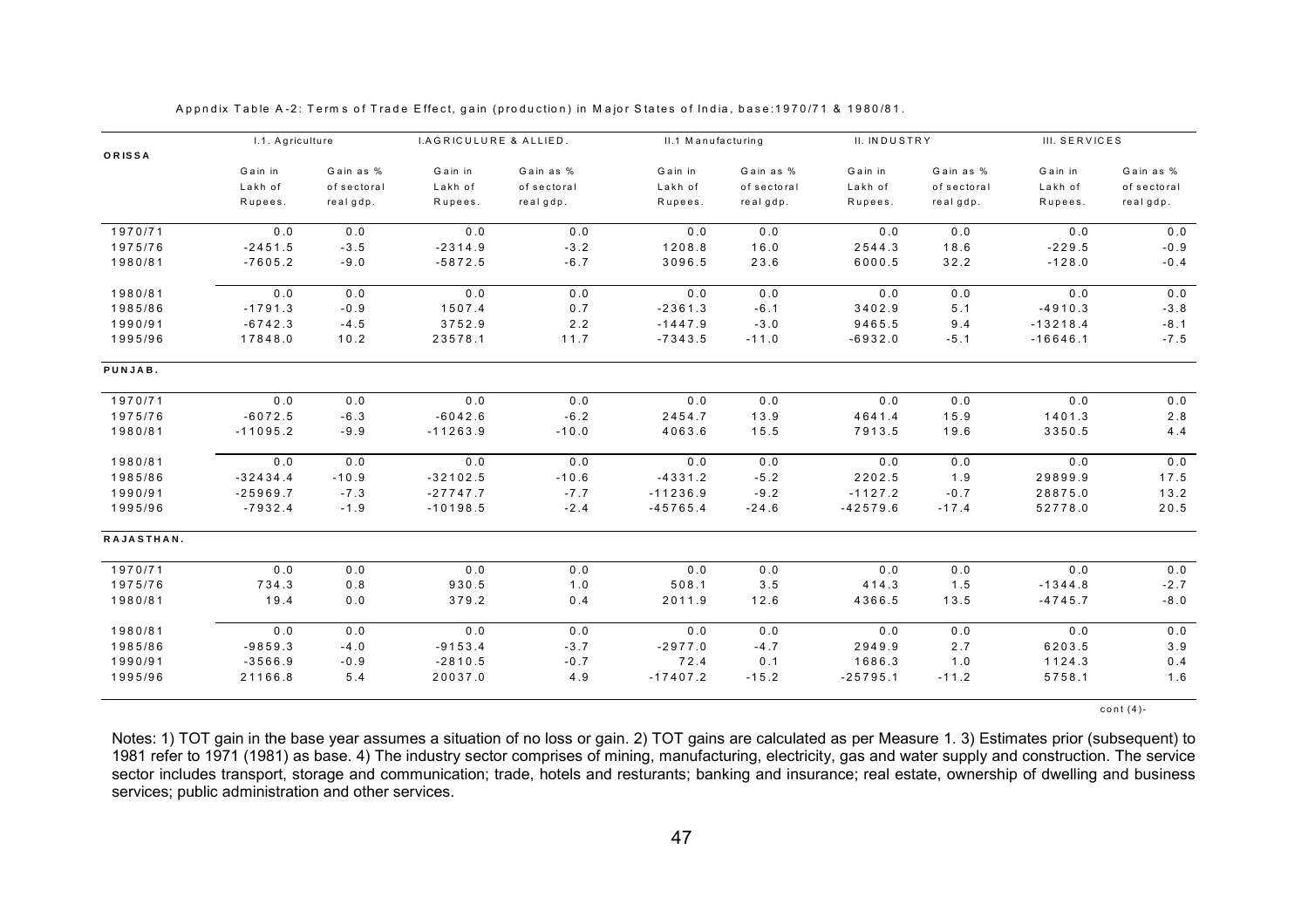|                     | I.1. Agriculture |                          | <b>I.AGRICULURE &amp; ALLIED.</b> |                         | II.1 Manufacturing |                          | II. INDUSTRY       |             | III. SERVICES |                         |
|---------------------|------------------|--------------------------|-----------------------------------|-------------------------|--------------------|--------------------------|--------------------|-------------|---------------|-------------------------|
| <b>TAMIL NADU</b>   |                  |                          |                                   |                         |                    |                          |                    |             |               |                         |
|                     | Gain in          | Gain as %                | Gain in                           | Gain as %               | Gain in            | Gain as %                | Gain in            | Gain as %   | Gain in       | Gain as %               |
|                     | Lakh of          | of sectoral<br>real gdp. | Lakh of<br>Rupees.                | of sectoral<br>realgdp. | Lakh of<br>Rupees. | of sectoral<br>real gdp. | Lakh of<br>Rupees. | of sectoral | Lakh of       | of sectoral<br>realgdp. |
|                     | Rupees.          |                          |                                   |                         |                    |                          |                    | real gdp.   | Rupees.       |                         |
| 1970/71             | 0.0              | 0.0                      | 0.0                               | 0.0                     | 0.0                | 0.0                      | 0.0                | 0.0         | 0.0           | 0.0                     |
| 1975/76             | $-11485.9$       | $-11.6$                  | $-12082.2$                        | $-11.8$                 | 6542.6             | 12.5                     | 9330.2             | 13.0        | 2752.0        | 2.9                     |
| 1980/81             | $-16219.6$       | $-21.2$                  | $-16426.5$                        | $-20.7$                 | 2476.0             | 3.3                      | 2619.3             | 2.8         | 13807.3       | 12.1                    |
| 1980/81             | 0.0              | 0.0                      | 0.0                               | 0.0                     | 0.0                | 0.0                      | 0.0                | 0.0         | 0.0           | 0.0                     |
| 1985/86             | $-11110.0$       | $-4.9$                   | $-10496.5$                        | $-4.5$                  | $-6139.4$          | $-2.5$                   | 7312.6             | 2.4         | 3183.9        | 0.8                     |
| 1990/91             | $-37792.9$       | $-13.9$                  | $-38542.7$                        | $-13.6$                 | 36823.7            | 12.3                     | 24549.5            | $5.9$       | 13993.2       | 2.5                     |
| 1995/96             | 3591.0           | 1.0                      | 15518.6                           | 4.3                     | $-19355.4$         | $-6.2$                   | $-13491.1$         | $-3.0$      | $-2027.4$     | $-0.3$                  |
| UTTAR PRADESH.      |                  |                          |                                   |                         |                    |                          |                    |             |               |                         |
| 1970/71             | 0.0              | 0.0                      | 0.0                               | 0.0                     | 0.0                | 0.0                      | 0.0                | 0.0         | 0.0           | $0.0$                   |
| 1975/76             | $-21335.7$       | $-8.1$                   | $-21344.8$                        | $-7.9$                  | 2215.5             | $5.2$                    | 4646.1             | 6.5         | 16698.7       | 13.9                    |
| 1980/81             | $-24385.2$       | $-8.0$                   | $-23706.9$                        | $-7.7$                  | 5538.7             | 8.9                      | $-1031.1$          | $-0.9$      | 24738.0       | 16.5                    |
| 1980/81             | $0.0$            | 0.0                      | 0.0                               | 0.0                     | 0.0                | 0.0                      | $0.0$              | 0.0         | 0.0           | $0.0$                   |
| 1985/86             | $-46042.4$       | $-5.8$                   | $-46530.5$                        | $-5.8$                  | $-18630.8$         | $-8.5$                   | 11779.6            | 3.8         | 34750.9       | 6.0                     |
| 1990/91             | $-13337.0$       | $-1.4$                   | $-13906.7$                        | $-1.4$                  | $-23830.6$         | $-7.0$                   | 20967.7            | 4.5         | $-7061.0$     | $-0.8$                  |
| 1995/96             | $-22035.6$       | $-2.1$                   | $-24374.5$                        | $-2.3$                  | $-40247.1$         | $-10.6$                  | 28816.1            | 5.7         | $-4441.5$     | $-0.5$                  |
| <b>WEST BENGAL.</b> |                  |                          |                                   |                         |                    |                          |                    |             |               |                         |
| 1970/71             | 0.0              | 0.0                      | 0.0                               | 0.0                     | 0.0                | 0.0                      | 0.0                | 0.0         | 0.0           | 0.0                     |
| 1975/76             | $-17379.1$       | $-11.1$                  | $-16824.8$                        | $-10.2$                 | 13175.6            | 22.8                     | 16386.8            | 19.8        | 438.0         | 0.4                     |
| 1980/81             | $-30781.3$       | $-17.7$                  | $-28922.3$                        | $-15.9$                 | 14331.9            | 21.4                     | 20966.9            | 22.4        | 7955.4        | $5.9$                   |
| 1980/81             | 0.0              | 0.0                      | 0.0                               | 0.0                     | 0.0                | 0.0                      | 0.0                | 0.0         | 0.0           | 0.0                     |
| 1985/86             | 149.7            | 0.0                      | 11457.7                           | 3.0                     | $-20115.0$         | $-9.3$                   | 3458.2             | 1.1         | $-14915.9$    | $-3.2$                  |
| 1990/91             | 17229.8          | 4.4                      | 26562.7                           | 5.9                     | $-1352.3$          | $-0.5$                   | $-13753.1$         | $-3.4$      | $-12809.5$    | $-2.1$                  |
| 1995/96             | 39014.6          | 7.3                      | 66756.4                           | 11.1                    | $-41828.1$         | $-12.8$                  | $-76376.4$         | $-14.7$     | 9620.0        | 1.1                     |

concluded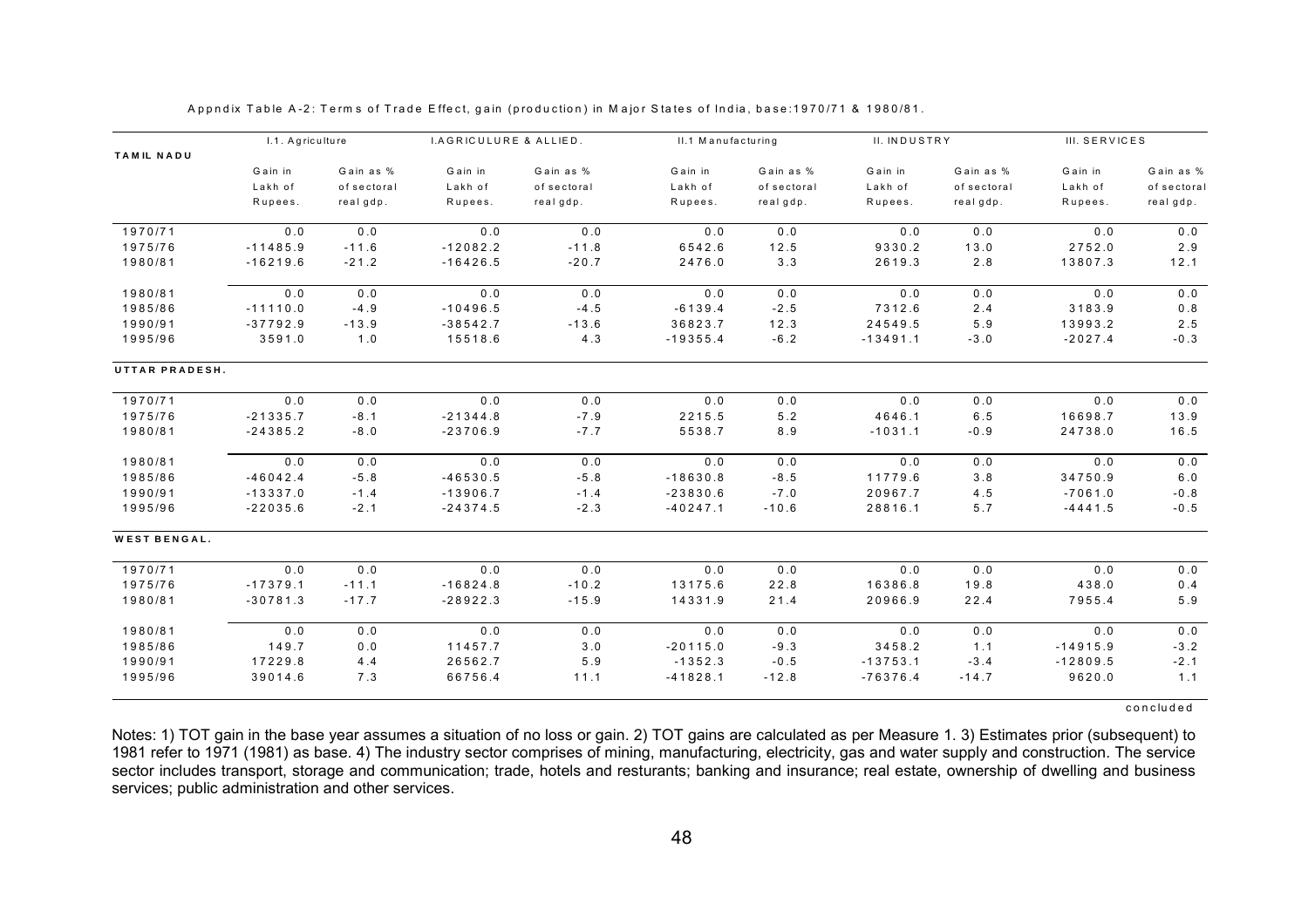| Sectors ->              |                 |                               |                    |                                 |                                  |                                 |                                         |
|-------------------------|-----------------|-------------------------------|--------------------|---------------------------------|----------------------------------|---------------------------------|-----------------------------------------|
|                         | I.1 Agriculture | I. AGRICULTURE<br>AND ALLIED. | II.1 Manufacturing | II. INDUSTRY<br>(WB definition) | III. SERVICES<br>(WB definition) | II. INDUSTRY<br>(UN definition) | <b>III. SERVICES</b><br>(UN definition) |
| <b>States</b>           |                 |                               |                    |                                 |                                  |                                 |                                         |
| Andhra Pradesh          | $0.10$ (ns)     | $0.20$ ****                   | $1.67$ *           | $0.43$ ***                      | $-0.53$ (ns)                     | $1.49$ *                        | $-0.66$ *                               |
| Bihar                   | $2.17$ *        | $1.81$ *                      | $-1.66$ *          | $-1.61$ *                       | $-0.69$ *                        | $-1.70$ *                       | $-0.85$ *                               |
| Gujarat                 | $2.15$ *        | $2.08$ *                      | $-0.87$ *          | $-1.07$ *                       | $-0.36$ **                       | $-1.17$ *                       | $-0.40$ *                               |
| Haryana                 | $0.39***$       | $0.29$ ****                   | $-0.94$ **         | $-0.62$ ****                    | $-0.14$ (ns)                     | $-0.93$ **                      | $-0.06$ (ns)                            |
| <b>Himachal Pradesh</b> | $0.67***$       | $0.30$ (ns)                   | $-1.78$ *          | $-0.40$ (ns)                    | $0.06$ (ns)                      | $-1.47$ *                       | $0.21***$                               |
| Karnataka               | $0.83$ *        | $0.87$ *                      | $-1.43$ *          | $-0.53$ **                      | $-0.58$ *                        | $-1.29$ *                       | $-0.29$ *                               |
| Kerala                  | $0.11$ (ns)     | $0.75$ **                     | $0.71$ *           | $0.06$ (ns)                     | $-0.56$ **                       | $0.73$ *                        | $-0.66$ **                              |
| Madhya Pradesh          | $0.11$ (ns)     | $0.19$ (ns)                   | $-1.47$ *          | $-0.54$ (ns)                    | $-0.39$ **                       | $-1.30$ *                       | $0.02$ (ns)                             |
| Maharashtra             | $0.11$ *        | $1.08$ *                      | $-1.09$ *          | $-0.58$ *                       | $-0.04$ (ns)                     | $-1.06$ *                       | $0.16$ ***                              |
| Orrisa                  | $-0.02$ (ns)    | $0.31$ ****                   | $-0.04$ (ns)       | $0.41$ (ns)                     | $-0.36$ *                        | $-0.38$ (ns)                    | $0.03$ (ns)                             |
| Punjab                  | $0.37$ **       | $0.27***$                     | $-1.33$ *          | $-1.29$ *                       | $0.79$ *                         | $-1.31$ *                       | $0.49***$                               |
| Rajasthan               | $0.59$ *        | $0.54$ *                      | $-0.79$ **         | $-1.03$ *                       | $-0.11$ (ns)                     | $-0.94$ **                      | $-0.37$ ***                             |
| <b>Tamial Nadu</b>      | $0.22$ (ns)     | $0.41$ (ns)                   | $0.18$ (ns)        | $-0.14$ (ns)                    | $-0.14$ (ns)                     | $0.30$ (ns)                     | $-0.39$ *                               |
| Uttar Pradesh           | $0.45$ *        | $0.40$ *                      | $-0.45$ **         | $0.20$ **                       | $-0.73$ *                        | $-0.47$ **                      | $-0.34$ **                              |
| West Bengal             | $0.35$ (ns)     | $0.56$ ***                    | $-0.62$ ***        | $-1.25$ *                       | $0.41$ *                         | $-0.55$ ****                    | $-0.17$ (ns)                            |

#### **Appendix Table A-3: Time trend of Sectoral TOT Effects, gain (production) in Major States of India (1980/81-1995/96).**

Notes: 1) The time trends are obtained by regressing sectoral TOT gains (production) as % of respective real value added on time in linear form.

2) \*, \*\*, \*\*\* and \*\*\*\* indicate significant t values at 1%, 5%, 10% and 20% respectively; (ns) represents insignificant trend.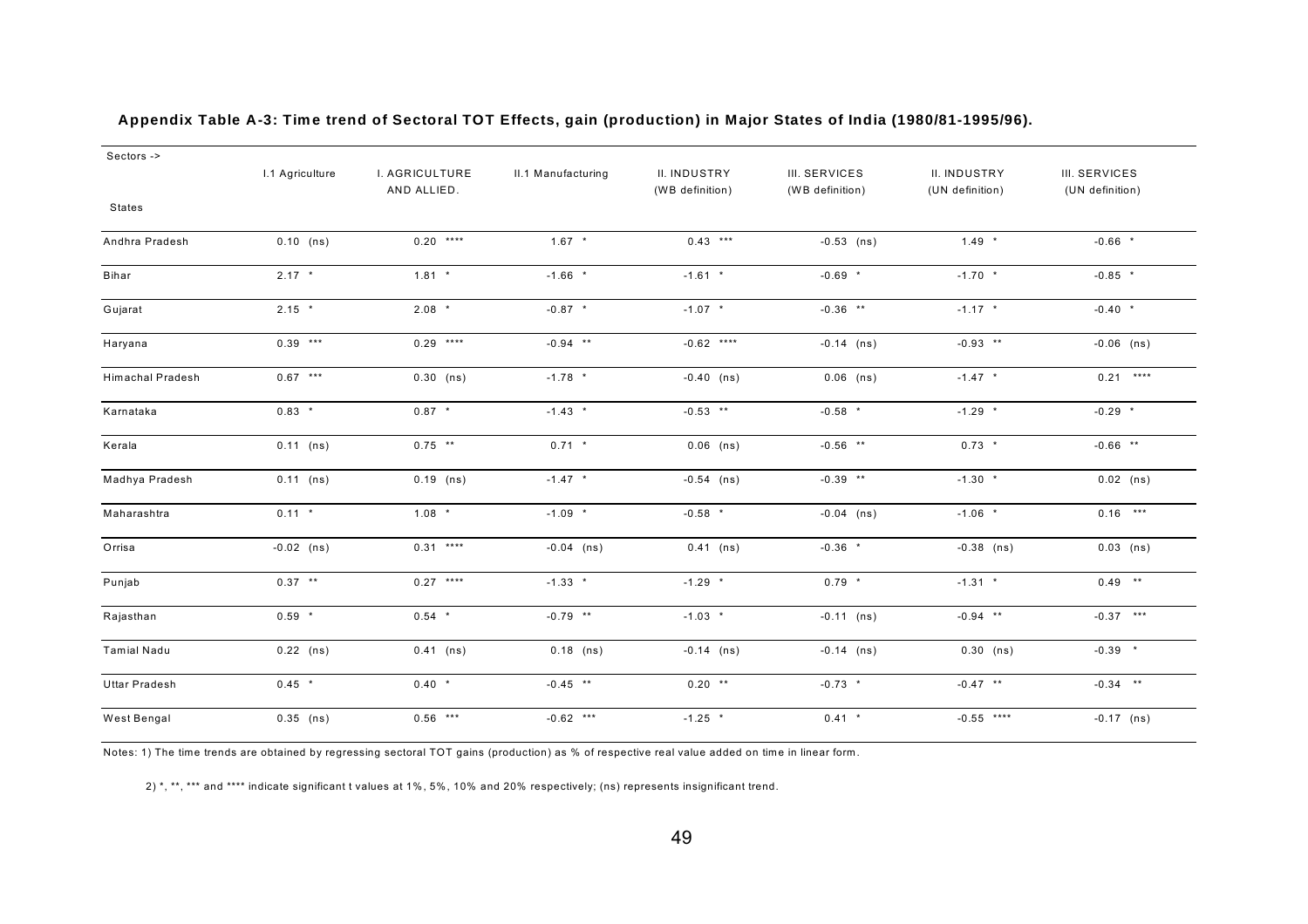### BIBLIOGRAPHY

**Acharya, S. S [2001]**: Terms of Trade for the Agricultural Sector in India at the State Level, in **S. S. Acharya and D.P.Chaudhri [Edt]**: *Indian Agricultural Policy at the CrossRoads,* Rawat Publishers: New Delhi.

**Ahluwalia, I. J [1979]**: *Behavior of Prices and Outputs in India*, Mac Milan.

**Ahluwalia, I. J [1985 b]**: Interrelationships between Agriculture and Industry, in **Indian Economic Association [1985]:** *Conference Volume of the 68th. Annual Conference held in Ahmedabad*.

**Asian Development Bank [2000]**: *Asian Development Outlook,* Oxford University Press:Hong Kong**.**

**Balakrishnan, P. [2000]:** Agriculture and Economic Reforms: Growth and Welfare, *Economic and Political Weekly*, 35 (12).

**Bjerke, K. [1968]**: Some Reflections on the Terms of Trade, *Review of Income and Wealth*, 14 (2).

**Bjerke, K.[1972]**: Some Reflections on the Intersectoral Terms of Trade for Denmark in the Period 1949-65, *Review of Income and Wealth*, 18 (4).

**Courbis, R [1969]**: Compatabilite nationale a prix constants et a productivite constante, *Review of Income and Wealth*, 15 (1).

**Courbis, R [1972]**: The Impact of Changes in Terms of Trade on a System of National Accounts, *Review of Income and Wealth*, 18 (2).

**Deb, Surajit [2002 a]**: The Debate on Agriculture-Industry Terms of Trade in India, *Working Paper No. 109*, *Center for Development Economics*, Delhi School of Economics, University of Delhi, Delhi.

**Derksen, J.B.D [1980]**: Measuring International and Intersectoral Terms of Trade: Some Methodological Issue, *Review of Income and Wealth*, 26 (3).

**Fisher, F.M and K. Shell [1972]**: *The Economic Theory of Price Indices*, Academic Press: London.

**Fisher, F.M and K. Shell [1998]**: *Economic Analysis of Production Price Indexes*, Cambridge University Press: New York.

**Geary, R. C [1961]**: Problems in the Deflation of National Accounts: Introduction, *Review of Income and Wealth*, Series 9.

**Godley, W. and F. Kripps [1974]**: London and Cambridge Economic Bulletin II, *The Times.*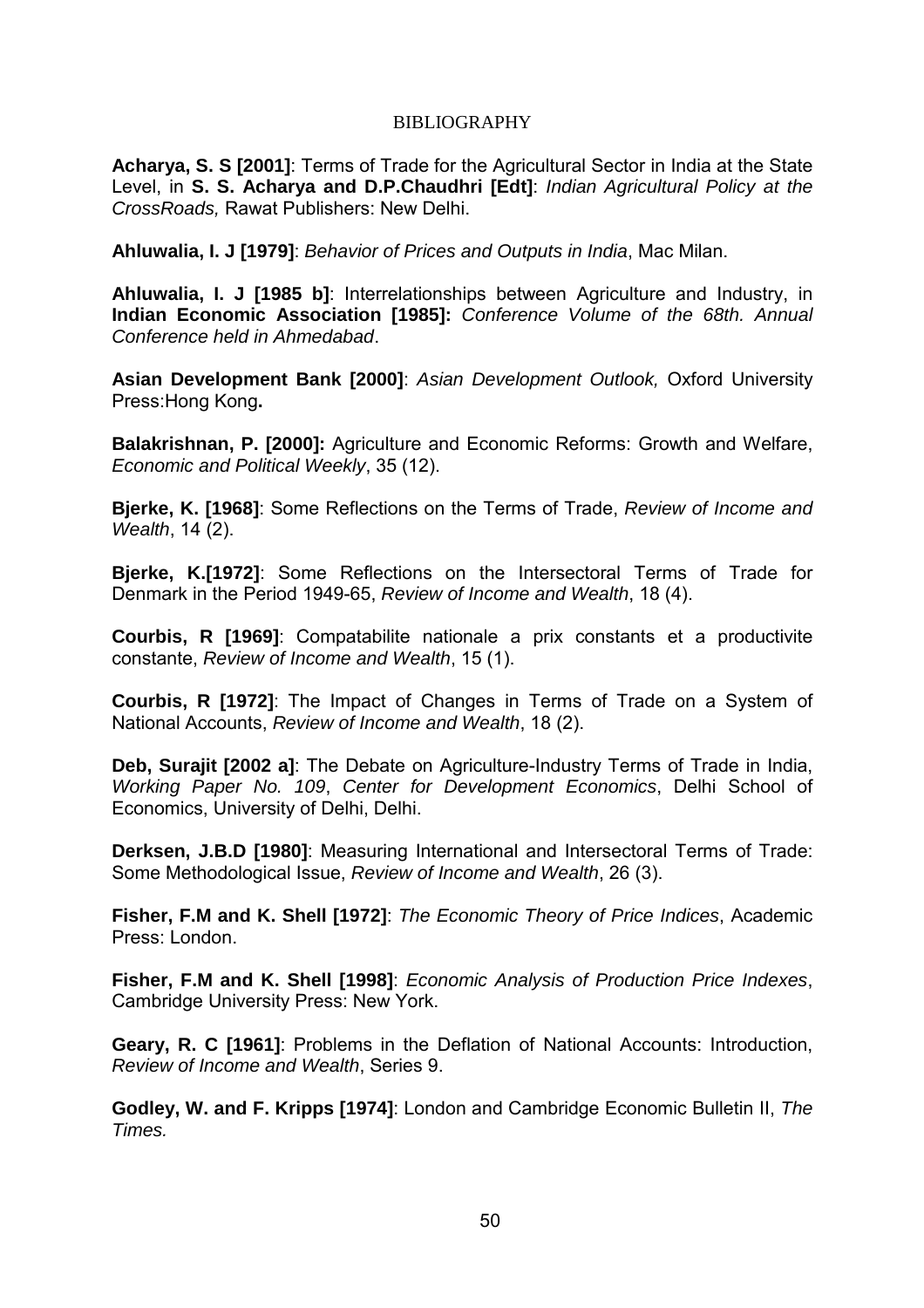**Government of India [1980]**: *National Accounts Statistics: Sources and Methods,* Central Statistical Organization, Ministry of Planning: New Delhi.

**Government of India [1985]**: *Estimates of State Domestic Product,* Central Statistical Organization, Ministry of Planning: New Delhi.

**Government of India [1989]**: *National Accounts Statistics: Sources and Methods,* Central Statistical Organization, Ministry of Planning: New Delhi.

**Government of India [1998]**: *Report of the Commission for Agricultural Costs and Prices for Crops Sown in 1998-99 Season*, Commission for Agricultural Costs and Prices, Ministry of Agriculture: New Delhi.

**Government of India [1990]**: *Input-Output Transactions Table: 1983-94,* Central Statistical Organization, Ministry of Planning : New Delhi.

**Government of India [2000 a]**: *Economic Survey*, Ministry of Finance, New Delhi.

**Government of India [2000 b]**: *Draft Approach Paper to the Tenth 5-Year Plan (2002-2007),* Planning Commission: New Delhi.

**Gutmann, P. [1981]**: The Measurement of Terms of Trade Effects, *Review of Income and Wealth*, 27 (4).

**Hamada, K. and K. Iwata [1984]**: National Accounts, Terms of Trade and Economic Welfare, *Economic Journal*, 94 (376).

**Ishikawa, S. [1967]**: *Economic Development in Asian Perspective,* Kato Bumeisha Printing: Tokyo*.*

**Kahlon, A. S and D.S Tyagi [1980]**: Intersectoral Terms of Trade, *Economic and Political Weekly*, 15 (52).

**Kansal, S.M [1992]**: Contribution of Other Services Sector to Gross Domestic Product in India: An Evaluation, *Economic and Political Weekly*, 27 (38).

**Kulshreshtha, A.C; Ramesh Kolli and Gulab Singh [1997]**: Agriculture in the National Accounts: Gaps in the Information System, *Economic and Political Weekly*, 32 (27).

**Kulshreshtha, A.C and Gulab Singh [1997]**: Services Sector in National Accounts: Methodology, Data Quality, Gaps and Possibilities of Improvement, *Journal of Income and Wealth*, 21 (2).

**Kurabayashi, Y. [1971]**: The Impact of Changes in Terms of Trade on a System of National Accounts: An Attempted Synthesis, *Review of Income and Wealth,* 17 (3).

**Lee, T.H [1971]**: *Intersectoral Capital flows in the Economic Development of Taiwan: 1895 to 1960*, Itacha: New York.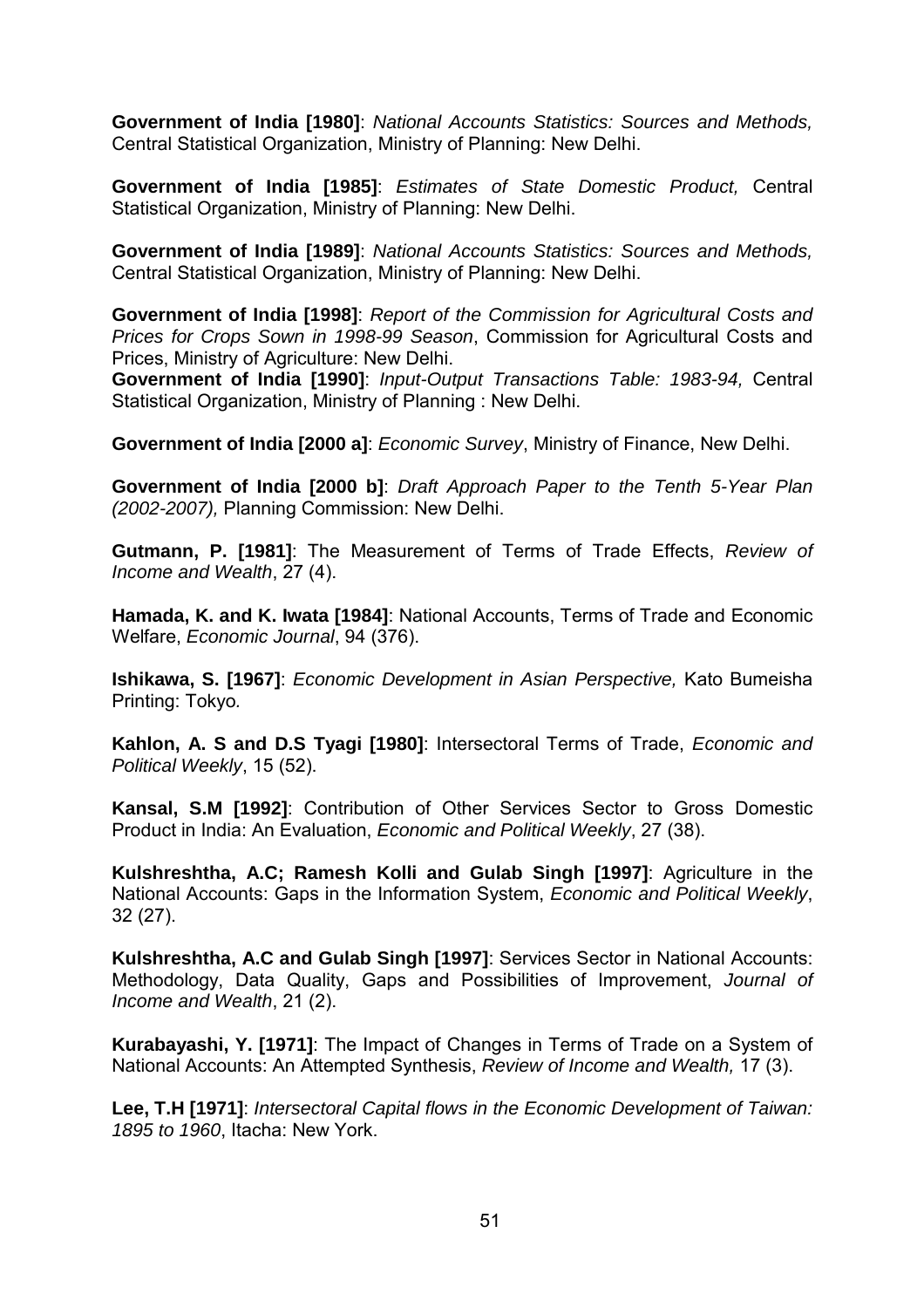**Minhas, B. S and Uma D. Roy Choudhury [1998]**: Agricultural and Industrial Production Statistics, *Paper Presented at the International Conference on Income and Wealth,* held in November, 1998 at New Delhi.

**Misra, V.N [1998]**: Economic Reforms**,** Terms of Trade, Aggregate Supply and Private Investment in Agriculture, *Economic and Political Weekly*, 33 (31).

**Misra, V. N and P.B.R Hazell [1996]**: Terms of Trade, Rural Poverty, Technology and Investment: The Indian Experience, 1952/53 to 1990/91, *Economic and Political Weekly*, 31 (13), Review of Agriculture.

**Mohan Rao, J. [1996]**: Manufacturing Productivity Growth, *Economic and Political Weekly*, 31 (44).

**Mungekar, B. L [1992]**: *The Political Economy of Terms of Trade*, Himalaya Publishing House: Mumbai.

**Nagraj, R [1999]**: How Good are India's Industrial Statistics? An Explanatory Note, *Economic and Political Weekly*, 34 (6).

**Nicholson, J. L [1960]:** The Effects of International Trade on Measurement of Real National Income, *Economic Journal*, 70 (279)**.**

**0lgaard, A.[1966]**: *Growth Productivity and Relative Prices*, Amsterdam: North Holland.

**0lgaard, A.[1981]**: Concepts and Problems of Consistency in Terms of Trade Analysis, *Review of Income and Wealth*, 27 (2).

**Palanivel, T.[1999]**: The Long run Trends in the Terms of Trade between Agriculture and Non-Agriculture in India: Some Alternative Methods, Indian Journal of Economics, 69 (315).

**Pandit, V [2000]**: Data Relating to Prices in India, *Indian Economic Review*, 35 (1).

**Pradhan, B.K and M.R Saluja [1998]:** Industrial Statistics in India: Sources, Limitations and Data Gaps, *Economic and Political Weekly*, 33 (21).

**Rasmussen, P. N [1957]:** *Studies in Intersectoral Relations,* North Holland Publishing Co:Amsterdam.

**Rath, N. [1985]:** Prices, Costs of Production and Terms of Trade of Indian Agriculture, *Indian Journal of Agricultural Economics*, 49 (4).

**Roychoudhury, U.D and M. Mukherjee [1984]**: *National Accounts Information System*, Macmillan.

**Scott, M.FG. [1979]:** What Price the National Income? in **M. Boskin [Edt]:** *Economics and Human Welfare, Essays in Honor of Tibor Scitovsky*, Academic Press: NY.